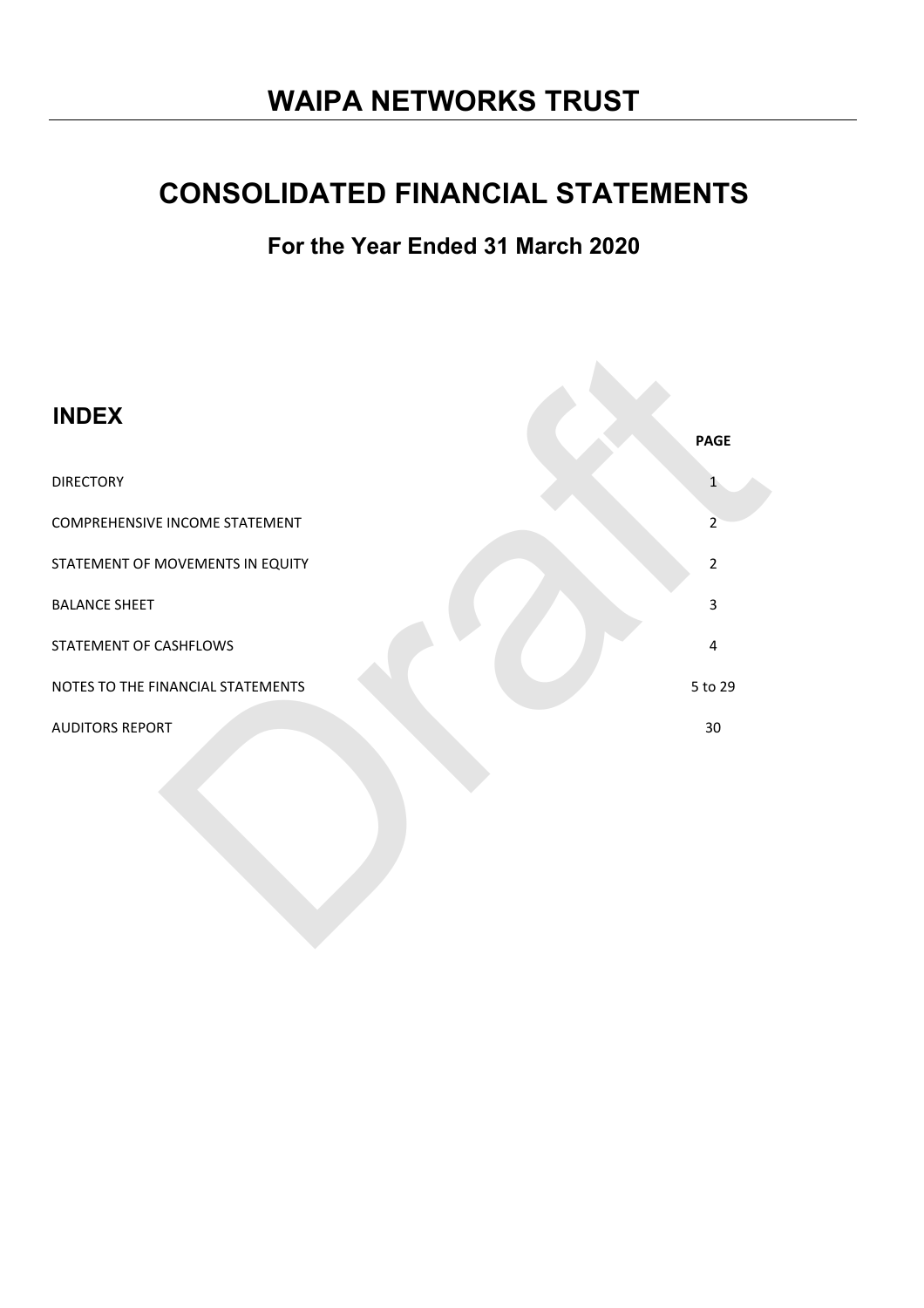# **WAIPA NETWORKS TRUST**

# **DIRECTORY**

| Waipa Networks Trust<br>PO Box 34<br>Te Awamutu                                                           |                                                                                     |
|-----------------------------------------------------------------------------------------------------------|-------------------------------------------------------------------------------------|
| Mr CT Sanders<br>Mr A J Bateman<br>Mrs J M Bannon<br>Mrs B J Taranaki QSM<br>Mr D A McLean<br>Mr R A Reid | (Chairman)<br>(Deputy Chairman)<br>(Trustee)<br>(Trustee)<br>(Trustee)<br>(Trustee) |
| S J Davies<br>PO Box 34<br>Te Awamutu                                                                     |                                                                                     |
| Westpac<br>Alexandra Street<br>Te Awamutu                                                                 |                                                                                     |
| Henry Brandt-Giesen<br>KensingtonSwan<br>Auckland                                                         |                                                                                     |
| gfa Chartered Accountants Ltd<br>242 Bank Street<br>Te Awamutu                                            |                                                                                     |
| <b>Audit New Zealand</b>                                                                                  |                                                                                     |
|                                                                                                           |                                                                                     |
|                                                                                                           |                                                                                     |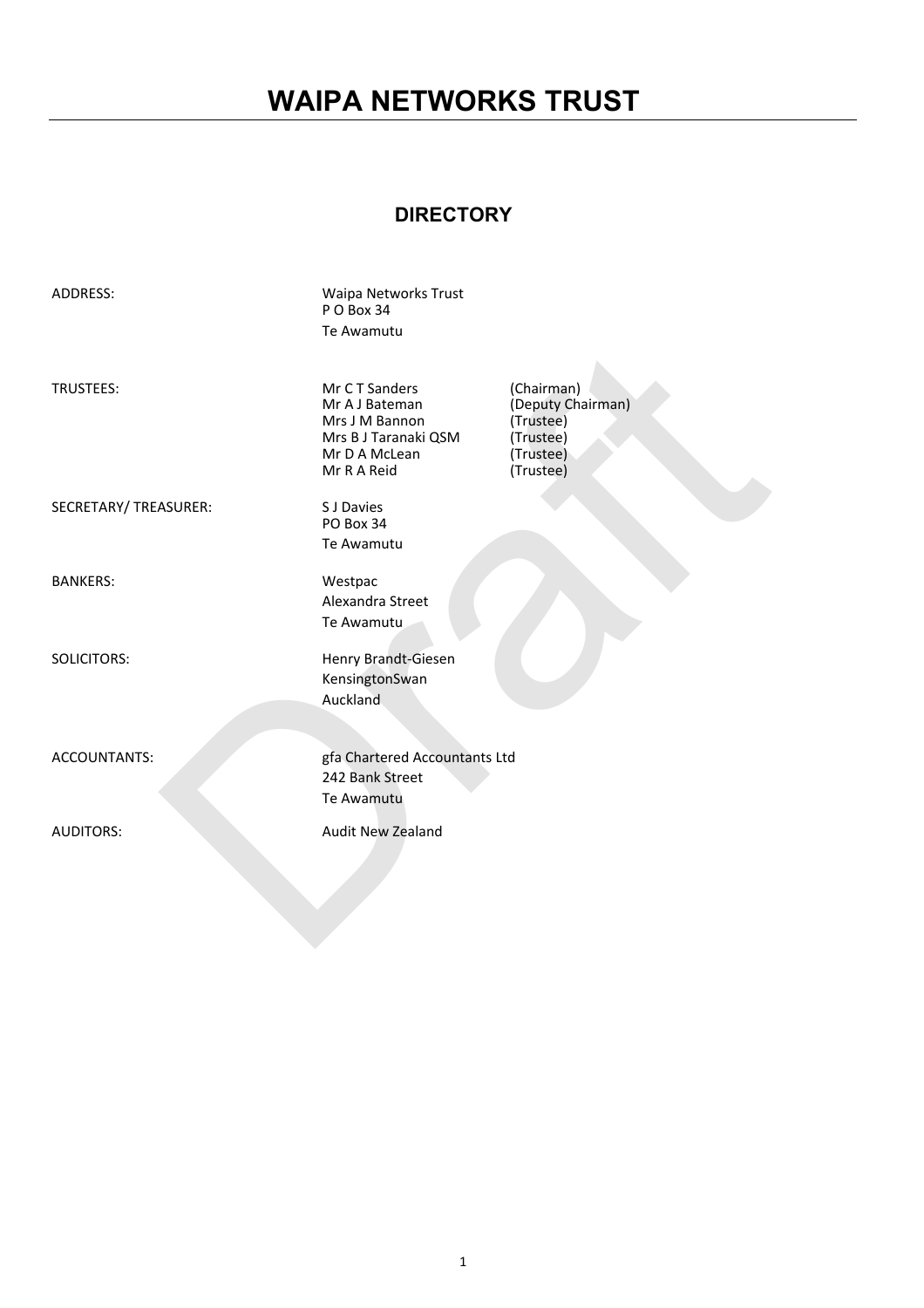# **WAIPA NETWORKS TRUST COMPREHENSIVE INCOME STATEMENT**

FOR THE YEAR ENDED 31 MARCH 2020

|                                                           | <b>Note</b> | Group                            |             | Parent      |             |  |
|-----------------------------------------------------------|-------------|----------------------------------|-------------|-------------|-------------|--|
|                                                           |             | 2020                             | 2019        | 2020        | 2019        |  |
|                                                           |             | \$                               | Ś           | \$          | \$          |  |
| Revenue                                                   | 2           | 36,835,388                       | 36,920,892  |             |             |  |
| Less Discounts                                            |             | 5,100,537                        | 4,758,664   |             |             |  |
| Net Revenue                                               |             | 31,734,851                       | 32,162,228  |             |             |  |
| <b>Operating Expenses</b>                                 | 3           | 24,693,314                       | 24,280,627  | 206,797     | 220,800     |  |
| <b>Profit from Operations</b>                             |             | 7,041,537                        | 7,881,601   | (206,797)   | (220, 800)  |  |
| Investment Income                                         |             | 3,883,603                        | 3,303,690   | 172,538     | 184,751     |  |
| Net Gain / (Loss) on Disposal of Assets                   |             | (1,949)                          | (33, 180)   |             |             |  |
| Profit / (Loss) before Interest and Tax                   |             | 10,923,191                       | 11,152,111  | (34, 259)   | (36,049)    |  |
| <b>Finance Costs</b>                                      | 19          | 2,492,961                        | 2,538,821   |             |             |  |
| Share of Net Profit / (Loss) of Associates                |             | (557, 123)                       | (919, 350)  |             |             |  |
| Profit / (Loss) before Tax                                |             | 7,873,107                        | 7,693,940   | (34, 259)   | (36,049)    |  |
| Less Tax Expense                                          | 4           | 2,131,458                        | 2,484,832   |             |             |  |
| Profit/(Loss) for the year                                |             | 5,741,649                        | 5,209,108   | (34, 259)   | (36,049)    |  |
| Other Comprehensive Income                                |             |                                  |             |             |             |  |
| Items that will or may be reclassified to profit or loss: |             |                                  |             |             |             |  |
| Change in Fair Value of Investment in Waipa Networks Ltd  |             |                                  |             | 4,775,908   | 5,245,697   |  |
| <b>Total Comprehensive Income</b>                         |             | 5,741,649                        | 5,209,108   | 4,741,649   | 5,209,648   |  |
|                                                           |             |                                  |             |             |             |  |
| <b>STATEMENT OF MOVEMENTS IN EQUITY</b>                   |             |                                  |             |             |             |  |
|                                                           |             | FOR THE YEAR ENDED 31 MARCH 2020 |             |             |             |  |
|                                                           |             |                                  |             |             |             |  |
|                                                           |             | Group                            |             | Parent      |             |  |
|                                                           |             | 2020                             | 2019        | 2020        | 2019        |  |
|                                                           |             | \$                               | \$          | \$          | \$          |  |
| <b>Trust Capital</b>                                      |             | 100                              | 100         | 100         | 100         |  |
| <b>Retained Earnings</b>                                  |             | 136,191,688                      | 130,982,040 | 3,194,651   | 3,230,700   |  |
| <b>Revaluation Reserve</b>                                |             |                                  |             | 132,997,037 | 127,751,340 |  |
| Equity as at 1 April                                      |             | 136,191,788                      | 130,982,140 | 136,191,788 | 130,982,140 |  |

# **STATEMENT OF MOVEMENTS IN EQUITY**

|                          | Group       |                              | Parent      |             |
|--------------------------|-------------|------------------------------|-------------|-------------|
|                          | 2020        | 2019                         | 2020        | 2019        |
|                          | \$          | \$                           | \$          | \$          |
|                          | 100         | 100                          | 100         | 100         |
|                          | 136,191,688 | 130,982,040                  | 3,194,651   | 3,230,700   |
|                          |             | $\qquad \qquad \blacksquare$ | 132,997,037 | 127,751,340 |
|                          | 136,191,788 | 130,982,140                  | 136,191,788 | 130,982,140 |
|                          | 5,741,649   | 5,209,648                    | (34, 259)   | (36,049)    |
|                          |             | ۰                            | 4,775,908   | 5,245,697   |
|                          | 5,741,649   | 5,209,648                    | 4,741,649   | 5,209,648   |
| 6                        | 100         | 100                          | 100         | 100         |
| $\overline{\phantom{a}}$ | 141,933,337 | 136,191,688                  | 3,160,392   | 3,194,651   |
|                          |             | ۰                            | 137,772,945 | 132,997,037 |
|                          | 141,933,437 | 136,191,788                  | 140,933,437 | 136,191,788 |
|                          |             |                              |             |             |

The accompanying notes form part of these financial statements.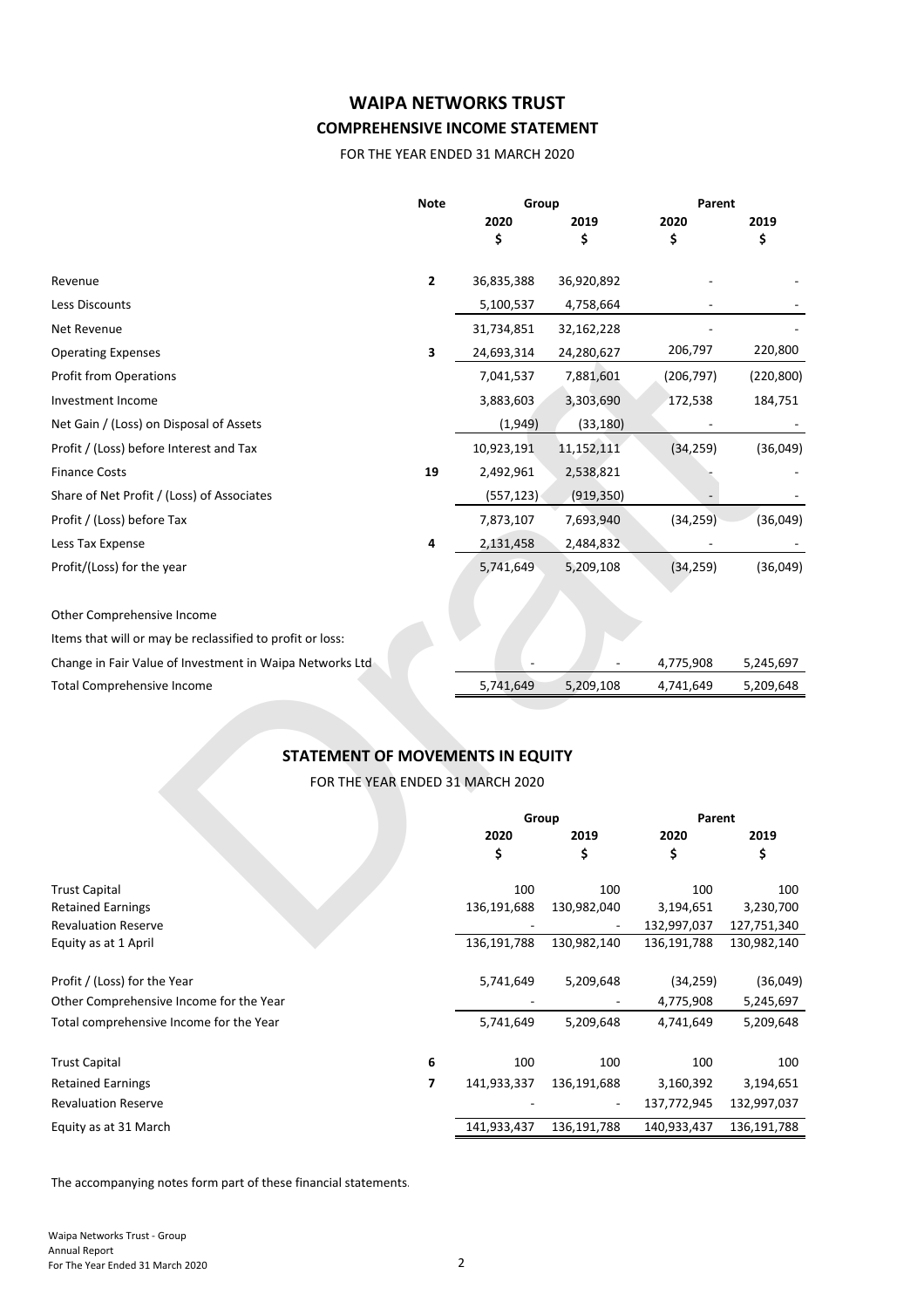# **WAIPA NETWORKS TRUST**

# **BALANCE SHEET**

### FOR THE YEAR ENDED 31 MARCH 2020

|                                         | <b>Note</b> | Group         |               | Parent      |             |  |
|-----------------------------------------|-------------|---------------|---------------|-------------|-------------|--|
|                                         |             | 2020          | 2019          | 2020        | 2019        |  |
|                                         |             | \$            | \$            | \$          | \$          |  |
| <b>ASSETS</b>                           |             |               |               |             |             |  |
| Property, Plant and Equipment           | 15          | 133,022,209   | 126,037,454   | 430         | 777         |  |
| Intangible Assets                       | 16          | 4,579,496     | 4,538,040     |             |             |  |
| Prepayments                             |             | 284,677       | 294,382       |             |             |  |
| <b>Investments in Associates</b>        | 17          | 5,879,227     | 6,436,350     |             |             |  |
| Loans to Associates                     | 17          | 90,809,949    | 81,170,089    |             |             |  |
| Investment in Waipa Networks Ltd        |             |               |               | 137,772,945 | 132,997,037 |  |
| Loan to Waipa Networks Ltd              |             |               |               | 3,147,922   | 3,125,420   |  |
| TOTAL NON CURRENT ASSETS                |             | 234,575,558   | 218,476,315   | 140,921,297 | 136,123,234 |  |
|                                         |             |               |               |             |             |  |
| Cash and Cash equivalents               | 8           | 103,018       | 105,020       | 29,132      | 91,130      |  |
| Trade and other receivables             | 10          | 4,807,886     | 3,783,293     |             |             |  |
| Income tax receivable                   |             | 141,091       |               |             |             |  |
| Inventories                             | 11          | 1,529,583     | 1,415,304     |             |             |  |
| <b>TOTAL CURRENT ASSETS</b>             |             | 6,581,578     | 5,303,617     | 29,132      | 91,130      |  |
| <b>TOTAL ASSETS</b>                     |             | 241, 157, 136 | 223,779,932   | 140,950,429 | 136,214,364 |  |
|                                         |             |               |               |             |             |  |
| <b>EQUITY</b>                           |             |               |               |             |             |  |
| <b>Trust Capital</b>                    | 6           | 100           | 100           | 100         | 100         |  |
| Retained earnings                       | 7           | 141,933,337   | 136,191,688   | 3,160,392   | 3,194,651   |  |
| <b>Revaluation Reserve</b>              |             |               |               | 137,772,945 | 132,997,037 |  |
| <b>TOTAL EQUITY</b>                     |             | 141,933,437   | 136, 191, 788 | 140,933,437 | 136,191,788 |  |
|                                         |             |               |               |             |             |  |
| <b>LIABILITIES</b>                      |             |               |               |             |             |  |
| <b>Employee Entitlements</b>            | 14          | 217,182       | 213,826       |             |             |  |
| Capital Contributions in Advance        | 13          | 3,866,299     | 3,490,962     |             |             |  |
| Derivative Financial Instruments        | 21          | 470,303       | 451,493       |             |             |  |
| <b>Deferred Taxation</b>                | 5           | 22,254,754    | 22,359,036    |             |             |  |
| TOTAL NON CURRENT LIABILITIES           |             | 26,808,538    | 26,515,317    |             |             |  |
|                                         |             |               |               |             |             |  |
| Trade and Other Payables                | 12          | 5,129,653     | 2,261,217     | 16,992      | 22,576      |  |
| Capital Contributions in advance        | 13          | 4,857,704     | 1,326,669     |             |             |  |
| <b>Borrowings</b>                       | 9           | 61,240,000    | 56,460,000    |             |             |  |
| <b>Derivative Financial Instruments</b> | 21          | 673,936       | 486,552       |             |             |  |
| <b>Employee Entitlements</b>            | 14          | 513,868       | 525,943       |             |             |  |
| Income Tax Payable                      |             |               | 12,446        |             |             |  |
| TOTAL CURRENT LIABILITIES               |             | 72,415,161    | 61,072,827    | 16,992      | 22,576      |  |
| <b>TOTAL LIABILITIES</b>                |             | 99,223,699    | 87,588,144    |             | 22,576      |  |
|                                         |             |               |               | 16,992      |             |  |
| <b>TOTAL EQUITY AND LIABILITIES</b>     |             | 241,157,136   | 223,779,932   | 140,950,429 | 136,214,364 |  |

For and on behalf of the Board

The accompanying notes form part of these financial statements Waipa Networks Trust - Group Annual Report For The Year Ended 31 March 2020 3

**CT Sanders, Trustee A J Bateman, Trustee** 

Date Date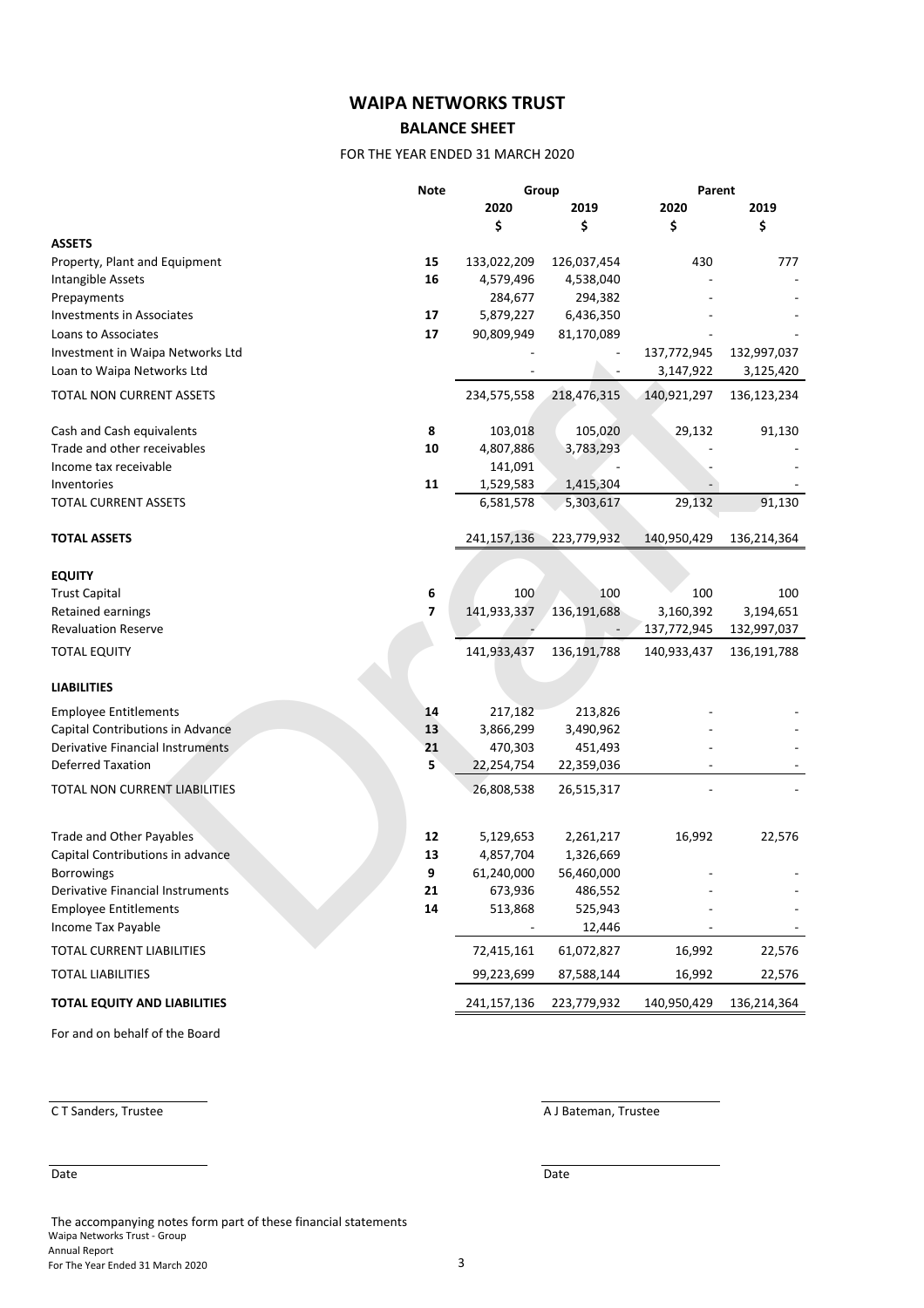# **WAIPA NETWORKS TRUST STATEMENT OF CASH FLOWS**

# FOR THE YEAR ENDED 31 MARCH 2020

|                                                                            | <b>Note</b> | Group                       |                           | Parent     |            |
|----------------------------------------------------------------------------|-------------|-----------------------------|---------------------------|------------|------------|
|                                                                            |             | 2020                        | 2019                      | 2020       | 2019       |
|                                                                            |             | \$                          | \$                        | \$         | \$         |
| <b>CASH FLOWS FROM OPERATING ACTIVITIES</b>                                |             |                             |                           |            |            |
| Receipts from customers                                                    |             | 27,902,796                  | 28,547,987                |            |            |
| Payments to suppliers and employees                                        |             | (16, 787, 731)              | (19, 261, 817)            | (212, 035) | (220, 442) |
| Net GST                                                                    |             | (364, 521)                  | 18,866                    |            |            |
| Cash generated from operations                                             |             | 10,750,545                  | 9,305,036                 | (212, 035) | (220, 442) |
| <b>Interest Received</b>                                                   |             | 5,828                       | 2,037                     | 172,538    | 184,751    |
| Interest paid                                                              |             | (2, 254, 483)               | (2, 148, 177)             |            |            |
| <b>Taxes Paid</b>                                                          |             | (2,389,278)                 | (2,317,999)               |            |            |
| Net Cash Flows from Operating Activities                                   | 20          | 6,112,612                   | 4,840,897                 | (39, 497)  | (35, 691)  |
| <b>CASH FLOWS FROM INVESTING ACTIVITIES</b>                                |             |                             |                           |            |            |
|                                                                            |             |                             |                           |            |            |
| Proceeds from sale of Property, Plant and Equipment                        |             | 70,853                      | 90,295                    |            |            |
| Loan to Waipa Networks Ltd                                                 |             |                             |                           | (22, 502)  | (32, 931)  |
| Capital contributions                                                      |             | 6,370,835                   | 3,223,658                 |            |            |
| Purchase of Property, Plant and Equipment<br>Purchase of intangible assets |             | (11, 483, 544)<br>(68, 171) | (5,670,608)<br>(108, 532) |            |            |
| Purchase of investments                                                    |             | (5,762,085)                 | (7, 137, 041)             |            |            |
| Net cash flows from investing activities                                   |             | (10,872,112)                | (9,602,228)               | (22, 502)  | (32, 931)  |
| <b>CASH FLOW FROM FINANCING ACTIVITIES</b>                                 |             |                             |                           |            |            |
| Increase/(decrease) in borrowings                                          |             | 4,757,498                   | 4,597,069                 |            |            |
| Net cash flows from financing activities                                   |             | 4,757,498                   | 4,597,069                 |            |            |
| Net increase (decrease) in cash held                                       |             | (2,003)                     | (164, 262)                | (61,999)   | (68, 622)  |
| Cash & cash equivalents at 1 April                                         |             | 105,020                     | 269,282                   | 91,130     | 159,752    |
|                                                                            |             | 103,018                     | 105,020                   | 29,132     | 91,130     |
| Cash & cash equivalents at 31 March                                        |             |                             |                           |            |            |

The accompanying notes form part of these financial statements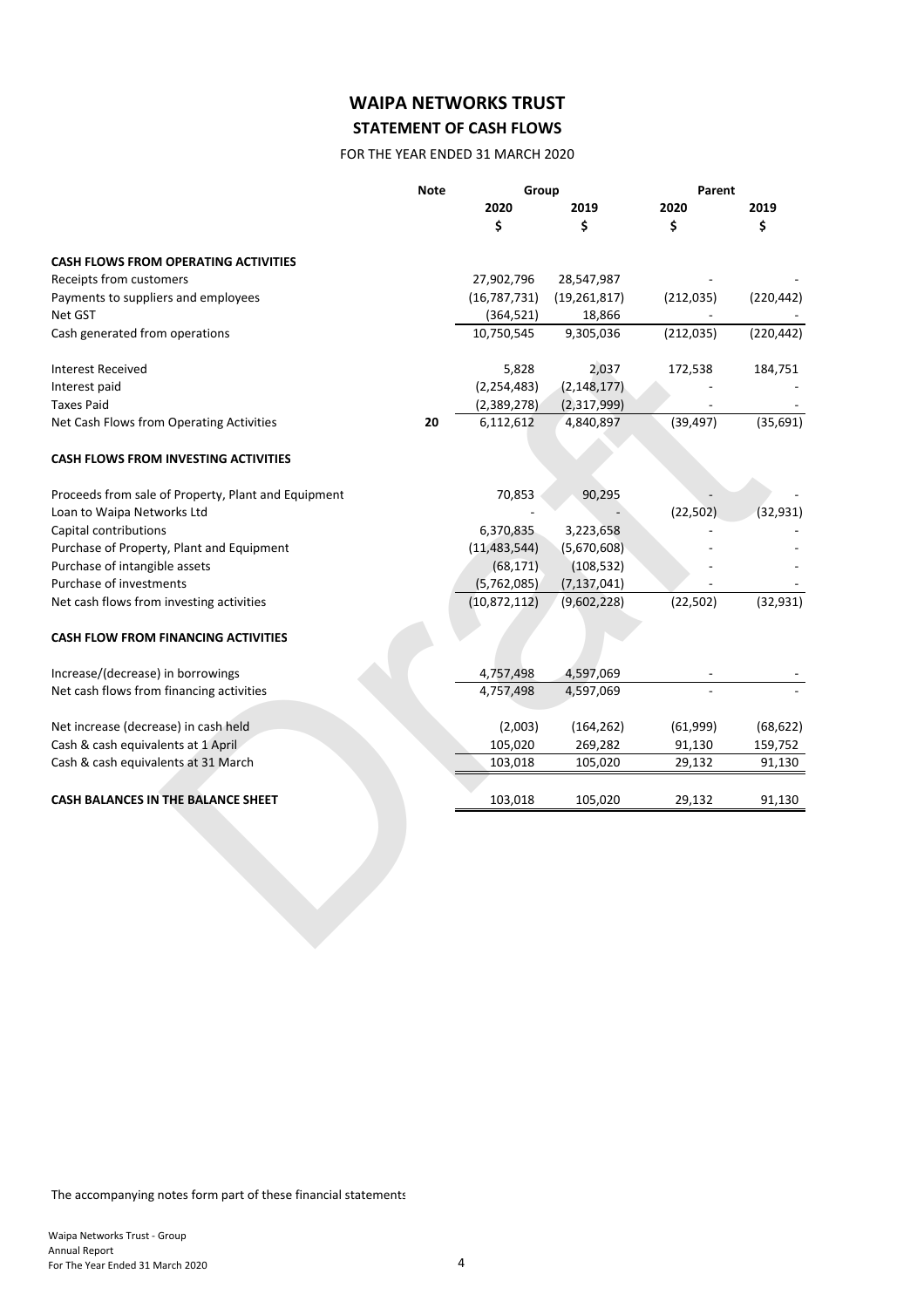#### FOR THE YEAR ENDED 31 MARCH 2020

# **1 STATEMENT OF ACCOUNTING POLICIES**

#### **Reporting Entity**

Waipa Networks Trust (the Trust) is a trust established in terms of a trust deed dated 1 May 1993. It is also referred to as the parent.

The group consists of Waipa Networks Trust and its wholly owned subsidiary, Waipa Networks Limited. The Trust and Group financial statements have been prepared in accordance with the Trust deed and section 46A of the Energy Companies Act 1992.

#### **Statement of Compliance**

The Financial Statements have been prepared in accordance with New Zealand Generally Accepted Accounting Practice (NZ GAAP). The Financial Statements comply with the New Zealand Equivalent to International Financial Reporting Standards (NZ IFRS), as appropriate for profit-oriented entities.

#### **Basis of Preparation**

The functional and reporting currency used in preparation of the Financial Statements is New Zealand dollars. They are prepared on a historical cost basis.

These Financial Statements have been prepared in accordance with NZ IFRS that are effective or available. These general purpose financial statements have been prepared in accordance with the requirements of the Financial Reporting Act 2013 and the Companies Act 1993.

#### **Covid-19 Impacts**

On 11 March 2020, the World Health Organisation declared the outbreak of Covid-19 a pandemic and two weeks later the New Zealand Government declared a State of National Emergency. From this, the country was in lockdown at Alert Level 4 for the period 26 March to 27 April and remained in lockdown at Alert Level 3 until 13 May inclusive.

During Alert Levels 4 and 3, staff worked remotely and our services were limited to essential services, including electricity distribution and emergency response. We suspended our routine maintenance programme, and our capital works. After 13 May 2020, we resumed all our operations.

There was no significant impact on supply under Levels 3 and 4. In respect of SAIFI, the number of interruptions was consistent with the rest of the financial year. Although our staff were working remotely, this did not affect our response times to emergency repairs. This meant that there was also no significant impact on our SAIDI results.

The maintenance and capital works programmes are now some weeks behind the planned schedule of works. We expect to catch this up over the coming months and this is not expected to impact negatively on reliability of supply.

ent of Compliance<br>encial Statements have been prepared in accordance with New Zealand Generally Accepted Accounting Practice (NZ<br>The Financial Statements comply with the New Zealand Equivalent to international Financial Re The directors of Waipa Networks Ltd have considered the current and future potential effects on the business caused either directly or indirectly by Covid-19. The effect on the overall results was not material because of the very short period of the lockdown within this financial year.

The directors have now been able to measure the impact on the April and May 2020 results:

- Total network line services revenue was not materially affected, although there was a shift towards higher residential revenue and lower commercial revenue.
- Other income was minimal due to lack of network expansion.
- Expenditure remained as expected.

In the current environment it is challenging to predict the potential future effects. The Directors believe that any potential negative effects would likely be limited, unless there is a sustained economic downturn, which has been predicted by some economic commentators. In that event, Directors believe the effect on the key elements in the financial statements would be:

1) Network Line revenue. Waipa Networks has a mix of customers that provides diversity however, line services income is 84% variable based on consumption. Directors consider that even in a sustained downturn it is highly unlikely consumption would be down more than 5%.

2)

Contracting Sales revenue. The company has a diverse mix of customers for its contracting services and it is unlikely this will be affected in the 2020/21 financial year. Any negative effect on future income is possible but considered unlikely.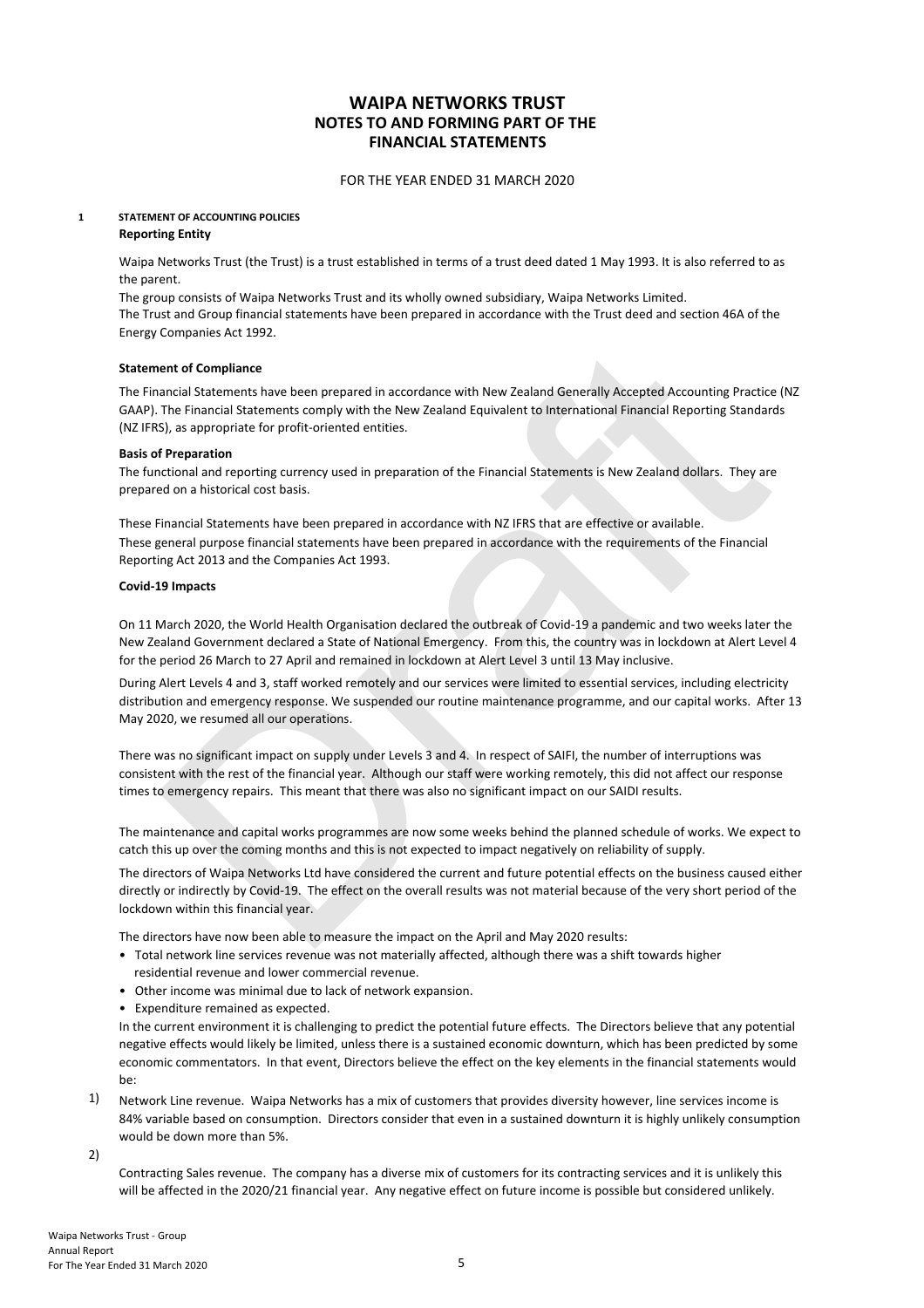#### FOR THE YEAR ENDED 31 MARCH 2020

#### **1 STATEMENT OF ACCOUNTING POLICIES (Cont)**

- 3) Capital contributions revenue is a function of Network Expansion. A sustained economic downturn would likely impact capital contributions by as much as 50% over the next two years.
- 4) Operating expenses are unlikely to change significantly. Significant costs such as transmission costs and employee benefits are both unlikely to be materially affected. Bad debts have not been material to the company in prior years; there is potential for a slight increase.

5)

rying value of most assets and liabilities would likely be unchanged because the company accounts for these items<br>rical coof. The Government encated changes to the tax legislation reinstating the ability to make tax deduct The carrying value of most assets and liabilities would likely be unchanged because the company accounts for these items at historical cost. The Government enacted changes to the tax legislation reinstating the ability to make tax deductions for building depreciation. This change has been factored into the deferred tax balances as disclosed in Note 7 to the financial statements. Trade receivables are accounted at net realisable value, the Directors believe that there will be minimal impact. The statement of accounting policies  $(g)$  Impairment explains the impact on the carrying value of network assets at 31 March 2020 and the uncertainties in these values caused by Covid-19. It was concluded that there was no impairment to the network assets after completing the fair value assessment.

6) Due to the pending sale of UFF Holdings Limited as noted in Note 26, Events subsequent to balance date, the directors consider the associate loan and investment in associate to be recoverable.

#### **Critical Accounting Estimates and Adjustments**

The preparation of Financial Statements in conformity with NZ IFRS requires management to make judgements, estimates and assumptions that affect the application of policies and reported amounts of assets and liabilities, income and expenses. The estimates and associated assumptions are based on historical experience and various other factors that are believed to be reasonable under the circumstances, the results of which form the basis of making the judgements about carrying values of assets and liabilities that are not readily apparent from other sources. Actual results may differ from these estimates.

The estimates and underlying assumptions are reviewed on an ongoing basis. Revisions to accounting estimates are recognised in the period in which the estimate is revised if the revision affects only that period, or in the period of the revision and future periods if the revision affects both current and future periods.

(i) Revenue recognition for line revenue

The company invoices its customers monthly for the network services on the basis of usage advised by retailers, including estimated amounts for accrued sales from meters unread as at end of month.

Management has made an allowance in revenue and in trade receivables for any amounts which are estimated to be under or over charged as at balance date. These adjustment amounts are not significant compared to total line revenue.

(ii) Useful lives of property, plant and equipment

The Company reviews the estimated useful lives of property, plant and equipment at each balance sheet date. In this financial year it was deemed that no change to the estimated useful lives was needed. The carrying value of property, plant and equipment is disclosed in note 14 Property, Plant and Equipment.

(iii) Held for sale and discontinued operations

**Changes in Accounting Policies** During the year ended 31 March 2020, a decision was made to pursue the sale of shares in UFF Holdings Limited (UFFH). At balance date, the Board of Directors considered whether UFFH met the criteria to be classified as an asset held for sale and discontinued operation in the financial statements for the year ended 31 March 2020. The Board of Directors determined the highly probable criteria had not been satisfied at this time due to shareholder approval being dependant on the outcome of the final bids received, impact assessments completed and further deliberation by the shareholder and uncertainty created around Level 4 lockdown due to Covid-19. Final bids were not due until subsequent to balance date.

# New and amended standards and interpretations.

There has been a new standard issued under NZ IFRS 16 Leases, this does not impact the entity as it does not have any leases. There have been no changes in accounting policies. The accounting polices set out below have been applied consistently to all periods presented in these Financial Statements.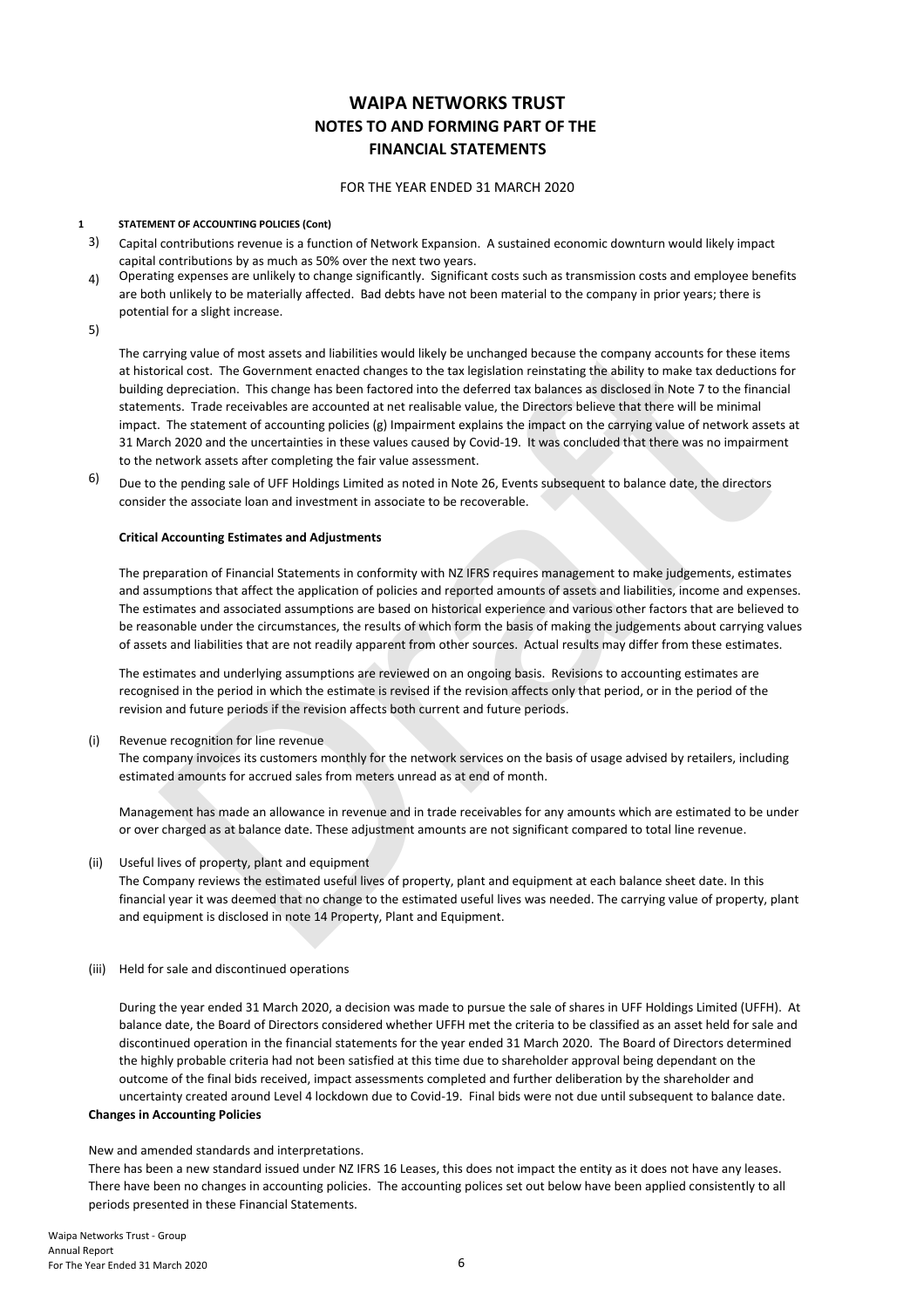FOR THE YEAR ENDED 31 MARCH 2020

#### **1 STATEMENT OF ACCOUNTING POLICIES (Cont)**

#### **a) Consolidation**

Where the Trust has control over an investee, it is classified as a subsidiary. The Trust controls an investee if all three of the following elements are present: power over the investee, exposure to variable returns from the investee, and the ability of the investor to use its power to affect those variable returns. Control is reassessed whenever facts and circumstances indicate that there may be a change in any of these elements of control.

The consolidated financial statements present the results of the Trust and its subsidiaries ("the Group") as if they formed a single entity. Inter-entity transactions and balances between group entities are therefore eliminated in full.

is a change in any of these elements of control.<br>The addinguisal statements present the results of the Trust and its subsidiaries ("the Group") as if they formed a single<br>econtrise increased to the results of the Trust in Associates are entities in which the Trust has significant influence but not control over the operating and financial policies. Investments in associates are accounted for using the equity method. The investment is initially recognised at cost and adjusted thereafter by the trusts share of the net profit regognised in the income statement. The associate has an accounting policy to revalue the property plant and equipment (specifically it's fibre network assets) which differs from Waipa Networks policy, as their assets are a different class to Waipa's, no adjustment is made as a result of the difference between the accounting policies of the Trust and the associate. The Trust's share of any other gains and losses of associates charged directly to equity is recognised in other comprehensive income. Dividends received from associates are credited to the carrying amount of the investment in associates in the financial statements.

Loans to associates are recorded at original investment plus any capitalised interest.

#### **b) Property, Plant and Equipment**

Items of property plant and equipment are stated at cost less accumulated depreciation and impairment losses.

The cost of purchased property plant and equipment is the value of the consideration given to acquire the assets and the value of other directly attributable costs, which have been incurred in bringing the assets to the location and condition necessary for their intended use.

The cost of the assets constructed by Waipa Networks, including capital works in progress, includes the cost of all materials used in construction, direct labour and other directly attributable costs, which have been incurred to bring the assets to the location and condition necessary for their intended use. Borrowing costs are capitalised in respect of qualifying assets which take three months or more to construct.

Certain items of property plant and equipment that had been revalued to fair value on or prior to 1 April 2006, the date of transition to NZIFRS, are measured on the basis of deemed cost, being the revalued amount at the date of that revaluation.

Where parts of an item of property plant and equipment have different useful lives, they are accounted for as separate items of property plant and equipment.

Subsequent expenditure incurred to replace a component of an item of property plant and equipment, that extends the estimated life of the asset, is capitalised. All other expenditure is recognised in the statement of comprehensive income as an expense as incurred.

Leased Assets

**Depreciation** Waipa Networks Limited has no leased assets therefore IFRS 16 Leases has no implications for the company.

Depreciation is charged to the statement of comprehensive income on a straight-line basis so as to allocate the cost of the assets

The range of annual depreciation rates for each classification of property plant and equipment is as follows;

| <b>Buildings</b>              | 1% to 3%   |
|-------------------------------|------------|
| <b>Buildings fitout</b>       | 2% to 10%  |
| <b>Reticulation System</b>    | 1% to 2.5% |
| <b>Other Electrical</b>       | 1% to 2.5% |
| <b>Motor Vehicles</b>         | 10% to 20% |
| Computer Equipment            | 20%        |
| Plant, Furniture and Fittings | 10% to 50% |

Asset residual values and useful lives are reviewed, and adjusted if appropriate, at each balance sheet date.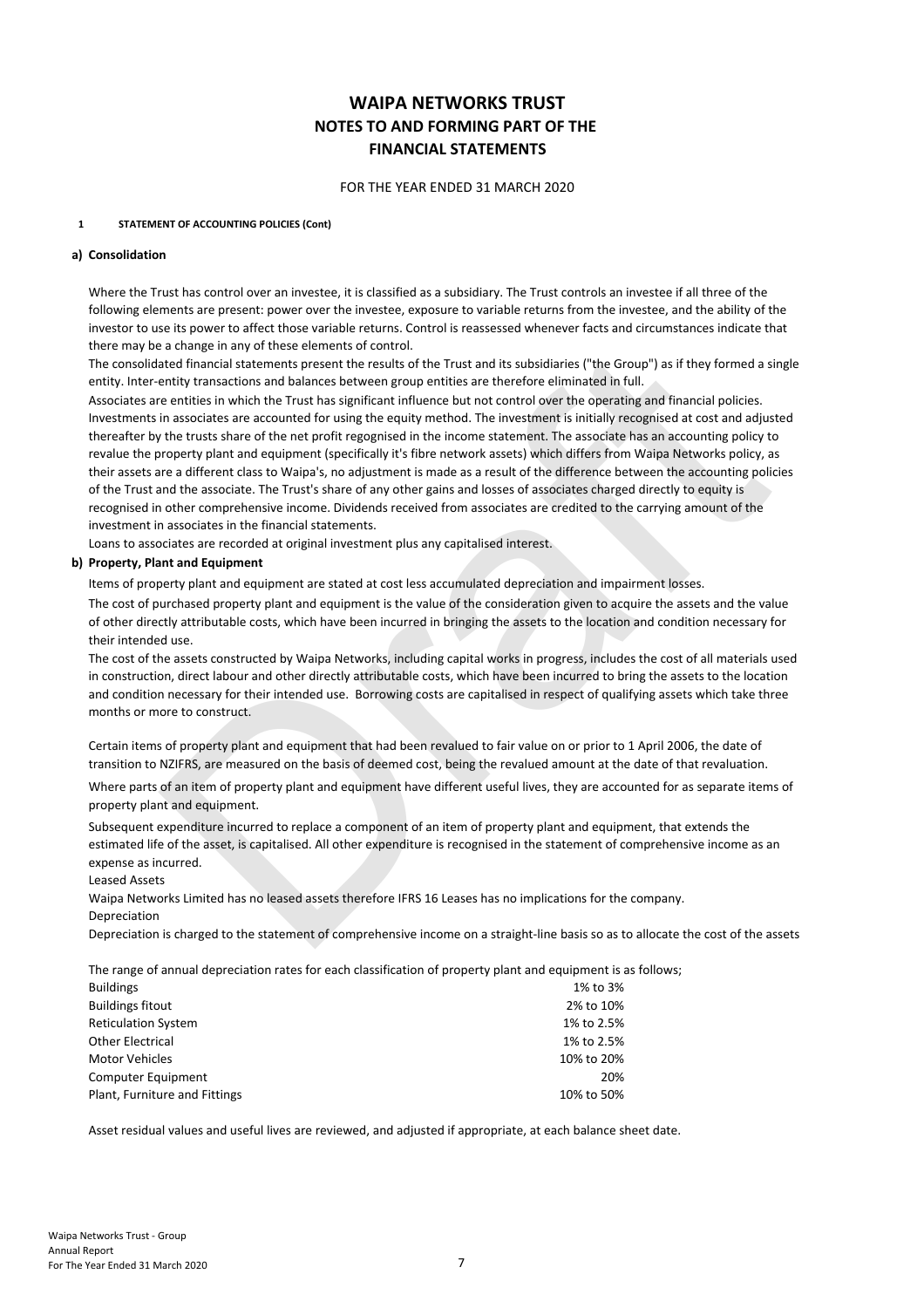#### FOR THE YEAR ENDED 31 MARCH 2020

#### **1 STATEMENT OF ACCOUNTING POLICIES (Cont)**

#### **c) Intangible Assets**

Goodwill on acquisitions of businesses is included in 'intangible assets'. Goodwill is carried at cost less accumulated impairment losses. At balance date, the company assesses whether there is any indication that goodwill may be impaired. If any such indication exists, the company estimates the recoverable amount of the asset. Impairment losses on goodwill are not reversed. Goodwill is allocated to cash-generating units (CGUs) for the purpose of impairment testing. The allocation is made to those CGUs units that are expected to benefit from the synergies of the business combination.

Computer software assets are stated at cost less accumulated amortisation and impairment losses. Amortisation is charged to the statement of comprehensive income on a straight-line basis so as to allocate the cost of the assets over the estimated useful lives.

The useful lives and associated amortisation rates have been estimated as follows;

#### Computer Software 5 years 20%

ritware assets are stated at cost less accumulated amortisation and impairment losses. Amortisation is charged to<br>to d'comprehensive income on a straight-line basis so as to allocate the cost of the assets over the estimat Acquired easement rights are capitalised on the basis of the direct costs incurred including injurious affection payments. Easements are deemed to have an indefinite useful life, as the contracts do not have a maturity date and the Company expects to use the easements indefinitely. Therefore, easements are not amortised.

Their value is assessed annually for impairment, and their carrying value is written down if found impaired.

Where the rights have an expiration date, amortisation is charged to the statement of comprehensive income on a straight-line basis so as to allocate the cost of the assets over the useful life.

#### **d) Inventories**

Inventories are stated at the lower of weighted average cost and net realisable value.

Cost of work in progress and finished goods includes the cost of direct materials, direct labour and a proportion of the manufacturing overhead expended in putting the inventories in their present location and condition.

#### **e) Trade and other receivables**

Accounts receivables are stated at their expected realisable value after providing for doubtful debts. Bad debts are written off in the period they are identified.

#### **f) Cash and Cash Equivalents**

Cash and cash equivalents comprise cash balances and deposits with maturities of one year or less. Bank overdrafts that are repayable on demand and form an integral part of the company's cash management are included as a component of cash and cash equivalents for the purpose of the statement of cash flows.

#### **g) Financial Instruments**

Financial assets and financial liabilities are recognised on the Balance Sheet when the entity becomes a party to the contractual provisions of the instrument. Interest rate swaps are used to reduce the Company's exposure to interest rate risk on financing transactions.

The fair value of various derivative instruments used for hedging purposes are disclosed in note 22.

The derivatives are subsequently measured at their fair value at each balance date with the resulting gain or loss recognised in the comprehensive income. The Company has elected not to apply hedge accounting.

Fair value of the derivative instruments is the cash flows attributable to the hedged risk.

The portion of the fair value of an interest rate derivative that is expected to be realised within 12 months of the balance date is classified as current, with the remaining portion of the derivative classified as non-current.

#### **h) Impairment**

The carrying amounts of the Group's assets other than deferred tax assets (see accounting policy l) and inventories (see accounting policy d) are reviewed at each balance date to determine whether there is any indication of impairment. An impairment test was performed over the network assets as at 31 March. The key inputs used for the impairment test were the 10 year asset management plan, and the 10 year revenue and expenditure forecast applying a discount rate of 5%. The increased uncertainty due to Covid-19 was all taken into consideration when completing the impairment testing. If any such indication exists, the asset's recoverable amount is estimated.

An impairment loss is recognised whenever the carrying amount of an asset or its cash-generating unit exceeds its recoverable amount. Impairment losses are recognised in the statement of comprehensive income.

The recoverable amount of assets is the greater of the net selling price and value in use. In assessing value in use, the estimated future cash flows are discounted to their present value using a pre-tax discount rate that reflects current market assessments of the time value of money and the risks specific to the asset. For an asset that does not generate largely independent cash flows, the recoverable amount is determined for the cash-generating unit to which the asset belongs.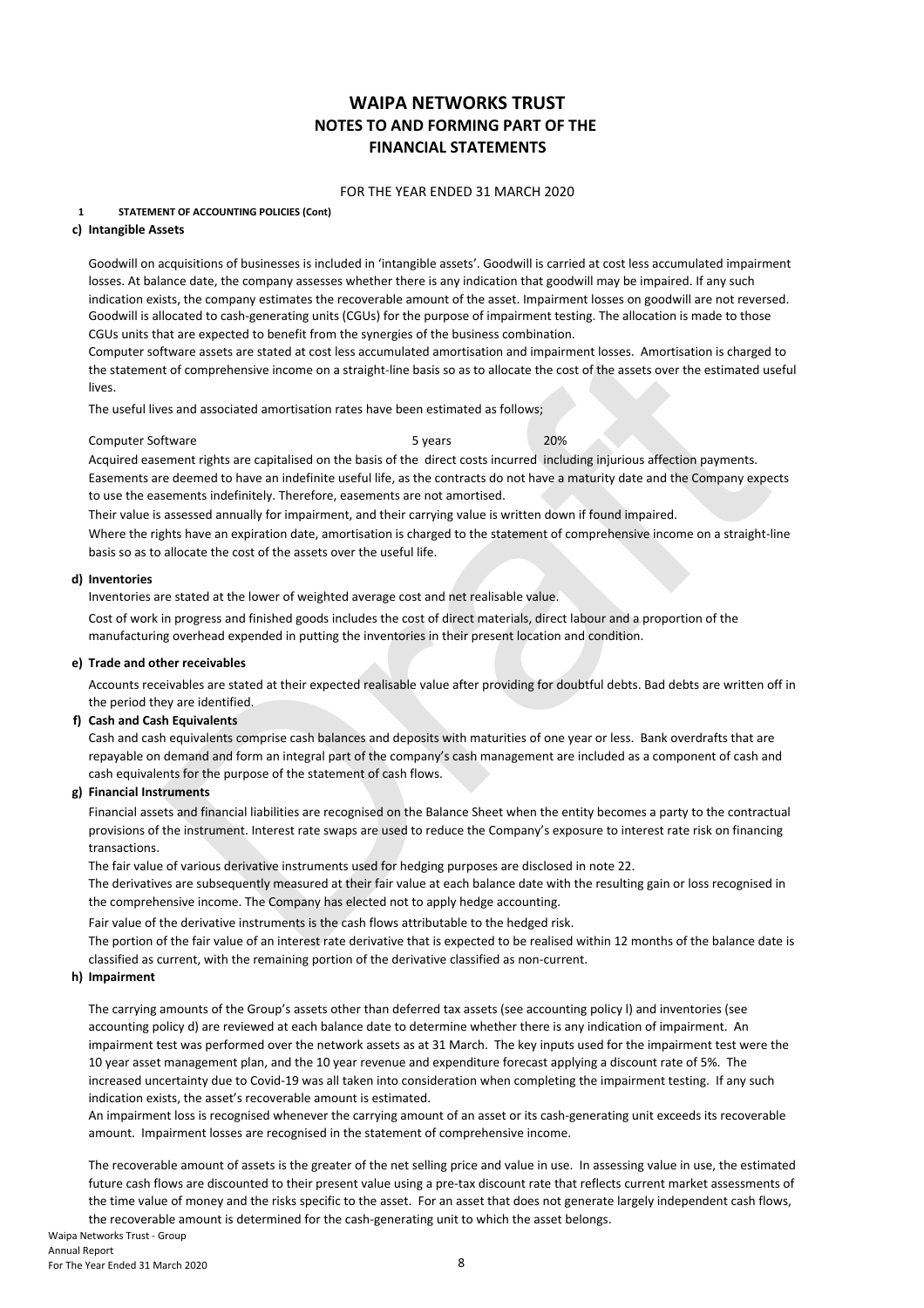#### FOR THE YEAR ENDED 31 MARCH 2020

#### **1 STATEMENT OF ACCOUNTING POLICIES (Cont)**

#### **i) Impairment of Financial Assets**

The Company recognises an allowance for expected credit losses (ECLs) for all debt instruments not held at fair value through comprehensive income. ECLs are based on the difference between the contractual cash flows due in accordance with the contract and all the cash flows that the Company expects to receive, discounted at an approximation of the original effective interest rate.

ECLs are recognised in two stages. For credit exposures for which there has not been a significant increase in credit risk since initial recognition, ECLs are provided for credit losses that result from default events that are possible within the next 12-months (a 12-month ECL). For those credit exposures for which there has been a significant increase in credit risk since initial recognition, a loss allowance is required for credit losses expected over the remaining life of the exposure, irrespective of the timing of the default (a lifetime ECL).

For trade receivables the Company applies a simplified approach in calculating ECLs. Therefore, the company does not track changes in credit risk, but instead recognises a loss allowance based on lifetime ECLs at each reporting date. The company has established a provision matrix that is based on its historical credit loss experience, adjusted for forward-looking factors specific to the debtors and the economic environment.

In terms of the Loans to Associates the Company believe that the possibility of non-performance by the associate is remote on the basis of financial projections.

#### **j) Revenue**

Revenue is measured at the fair value of the consideration received or receivable, and represents amounts receivable for goods supplied. The entity recognises revenue when the amount of revenue can be reliably measured; when it is probable that future economic benefits will flow to the entity; and when specific criteria have been met for each of the Entity's activities, as described below.

#### Network Line Services

The entity invoices its customers (predominately electricity retailers) monthly for electricity delivery services across the region's lines network. The Entity's obligation is to provide a single performance obligation of continuous service to which the customer benefits incrementally over time as the service is delivered. Revenue comprises the amounts received and receivable at balance date for network services supplied to customers in the ordinary course of business, including estimated amounts for accrued sales from meters unread as at balance sheet date.

#### Contracting Sales

whose in who sugges to locate experience to mention them terms in the constrained minimism in the next is a more to the state in the constrained in the state in the next is a more to the constrained from the constrained fr Contracting sales are recognised in the statement of comprehensive income when the significant risks and rewards of ownership have been transferred to the buyer by reference to completion of the specific transaction assessed on the basis of the actual service provided as a proportion of the total services to be provided. The entity provides a 3 year warranty on materials and labour for electrical works constructed. They serve as an assurance that the products sold comply with agreed-upon specifications. No provision for the warranty has been provided as the claims made are not material.

#### Rental Income

Rental Income is recognised in the statement of comprehensive income on a monthly basis.

#### Capital Contributions

Contributions received from Local Authorities towards the cost of additions or modifications to the Reticulation Assets are invoiced when received and recognised in the balance sheet initially as deferred income. When there is reasonable assurance that it will be received and the Entity will comply with the conditions attached to it, the revenue is recognised in the statement of comprehensive income as operating income on a straight-line basis over 40 years.

Other contributions towards the cost of additions or modifications to the Reticulation Assets are invoiced when received and recognised in the balance sheet initially as deferred income. The revenue is recognised in the statement of comprehensive income as operating income when the works have been completed.

Asset title and obligation to maintain resides with the Entity and the asset is capitalised as part of the electricity reticulation asset.

#### Interest Income

Interest income is recognised in the statement of comprehensive income as it accrues.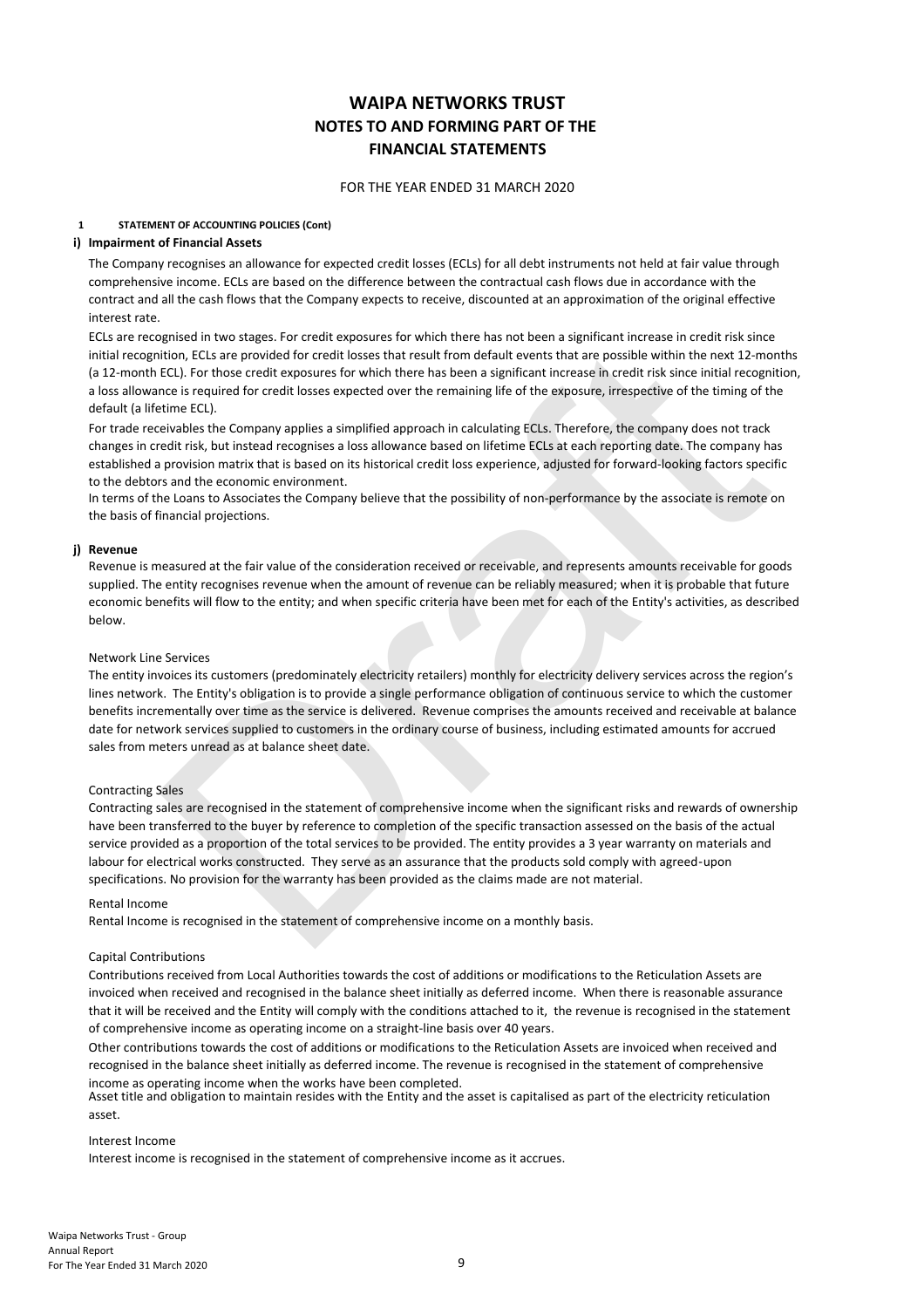#### FOR THE YEAR ENDED 31 MARCH 2020

#### **1 STATEMENT OF ACCOUNTING POLICIES (Cont)**

#### **k) Employee Entitlements**

Obligations for contributions to defined contribution pension plans are recognised as an expense in the statement of comprehensive income as incurred.

Provision is made for benefits accruing to employees in respect of wages and salaries, annual leave, long service leave, sick leave and gratuities when it is probable that settlement will be required and they are capable of being measured reliably. Provisions made in respect of employee benefits expected to be settled within 12 months are measured as the amount unpaid at balance sheet date at current pay rates in respect of the employees' service up to that date.

Provisions made in respect of employee benefits not expected to be settled within 12 months are measured as the amount of future benefit that employees have earned in return for their service in the current and prior periods up to the balance sheet date. The obligation is calculated using the projected unit credit method and is discounted to its present value.

#### **l) Taxation**

The income tax on the profit or loss for the year includes both current and deferred tax. The income tax is recognised in the statement of comprehensive income except to the extent that it relates to items recognised directly to equity, in which case the income tax is recognised in equity.

Current tax is the expected tax payable on the taxable income for the period using tax rates enacted or substantively enacted at the Balance Sheet date together with any adjustment to tax payable in respect of previous years.

is probable that settlement will be required and they are captable of the proper comparisons and an respect of employee benefits expected to be settled within 12 months are measured as the amount unpaid at date at current Deferred tax is calculated using the Balance Sheet liability method providing for temporary differences between the carrying amounts of assets and liabilities for financial reporting purposes and the amounts used for taxation purposes. The amount of deferred tax provided is based on the expected manner of realisation or settlement of the carrying amount of assets and liabilities using tax rates enacted or substantively enacted at the Balance Sheet date.

 A deferred tax asset is recognised only to the extent that it is probable that future taxable profits will be available against which the asset can be utilised. Deferred tax assets are reduced to the extent that it is no longer probable that the related tax benefit will be realised.

#### **m) Trade and other payables**

Trade payables and other accounts payable are recognised when the company becomes obligated to make future payments resulting from the purchase of goods and services.

#### **n) Goods and Service Tax**

The Statement of Comprehensive Income and Statement of Cash Flows have been prepared so that all components are stated exclusive of GST. All items in the Balance Sheet are stated exclusive of GST with the exception of receivables and payables which include GST invoiced.

#### **o) Capital and Reserves**

Trust Capital Trust capital is classified as equity. Refer note 6 Retained Earnings Retained earnings include all current and prior year retained profits or losses. Refer note 7.

#### **p) Loans to Associates**

Loans to associates are recorded at original investment plus any capitalised interest. Refer note 17. Loans are considered for impairment each year. Refer accounting policy h and i.

#### **q) Investment in Associates**

Associates are entities in which the Trust has significant influence but not control over the operating and financial policies. Investments in associates are accounted for using the equity method. The investment is initially recognised at cost and adjusted thereafter by the company's share of the net profit, recognised in the income statement. The associate has a accounting policy to revalue the property plant and equipment (specifically its fibre network assets) which differs from Waipa Networks policy, as their assets are a different class to Waipa's; no adjustment is made as a result of the difference between the accounting policies of the company and the associate. The Trust's share of any other gains and losses of associates charged directly to equity is recognised in other comprehensive income. Dividends received from associates are credited to the carrying amount of the investment in associates in the financial statements.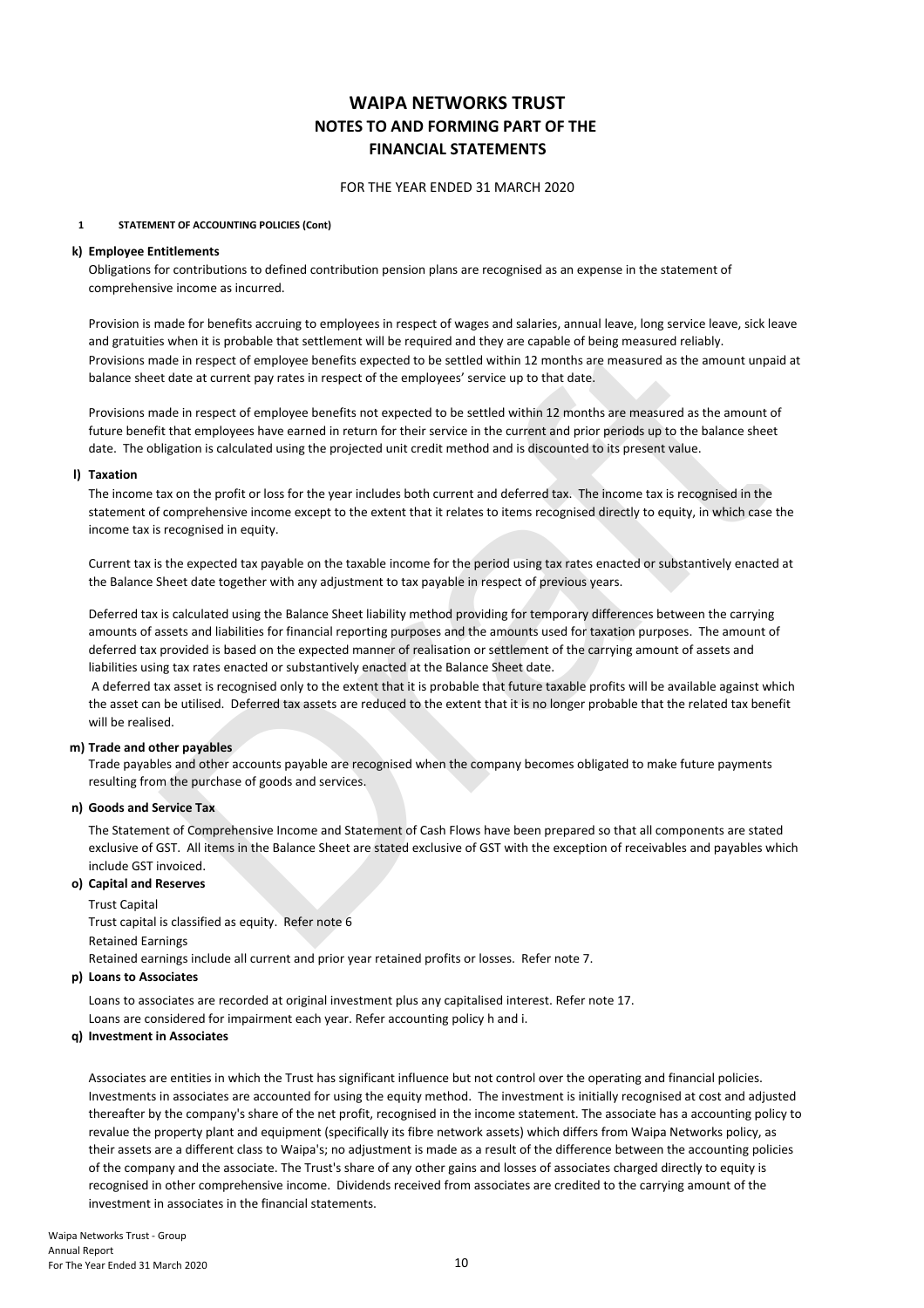## FOR THE YEAR ENDED 31 MARCH 2020

| <b>2 REVENUE</b>                                                                                                                  |            | Group      |                          | Parent |  |
|-----------------------------------------------------------------------------------------------------------------------------------|------------|------------|--------------------------|--------|--|
|                                                                                                                                   | 2020       | 2019       | 2020                     | 2019   |  |
|                                                                                                                                   | \$         | \$         | \$                       | \$     |  |
| Network line services                                                                                                             | 31,278,615 | 30,837,199 |                          |        |  |
| Contracting sales                                                                                                                 | 2,329,783  | 2,792,714  |                          |        |  |
| Capital contributions                                                                                                             | 2,464,463  | 2,765,281  |                          |        |  |
| <b>Embedded Network</b>                                                                                                           | 62,759     |            |                          |        |  |
| Sundry income                                                                                                                     | 158,159    | 149,392    |                          |        |  |
| Loss rental rebates                                                                                                               | 541,609    | 376,306    |                          |        |  |
| <b>Total Revenue</b>                                                                                                              | 36,835,388 | 36,920,892 | $\overline{\phantom{a}}$ |        |  |
| Assumptions disclosed in Statement of accounting policies (j)                                                                     |            |            |                          |        |  |
| Revenue recognised over time                                                                                                      |            |            |                          |        |  |
| Network line services                                                                                                             | 31,278,615 | 30,837,199 |                          |        |  |
| Contracting sales                                                                                                                 | 416,306    | 1,131,714  |                          |        |  |
| Capital contributions                                                                                                             | 122,449    | 109,685    |                          |        |  |
| <b>Embedded Network</b>                                                                                                           | 62,759     |            |                          |        |  |
| Sundry income                                                                                                                     | 94,123     | 89,509     |                          |        |  |
| Loss rental rebates                                                                                                               | 541,609    | 376,306    |                          |        |  |
| Total Revenue recognised over time                                                                                                | 32,515,861 | 32,544,413 |                          |        |  |
| Revenue recognised at a point in time                                                                                             |            |            |                          |        |  |
| Contracting sales                                                                                                                 | 1,913,477  | 1,661,000  |                          |        |  |
| Capital contributions                                                                                                             | 2,342,014  | 2,655,596  |                          |        |  |
| Sundry income                                                                                                                     | 64,036     | 59,883     |                          |        |  |
| Total Revenue recognised at a point in time                                                                                       | 4,319,527  | 4,376,479  |                          |        |  |
| <b>Total Revenue</b>                                                                                                              | 36,835,388 | 36,920,892 | $\overline{a}$           |        |  |
| Revenue of \$993,805 (2019 \$856,197) was included in Capital Contributions in advance at the end of the previous financial year. |            |            |                          |        |  |
| <b>3 OPERATING EXPENSES</b>                                                                                                       |            |            |                          |        |  |
| Audit fees for these financial statements                                                                                         | 71,250     | 67,147     | 3,174                    | 3,025  |  |
| Audit fees for prior year                                                                                                         | 14,000     |            |                          |        |  |
| Audit fees for disclosure financial statements                                                                                    | 30,000     | 30,000     |                          |        |  |
| <b>Trustees Fees</b>                                                                                                              | 96,248     | 90,566     | 96,248                   | 90,566 |  |
| Depreciation                                                                                                                      |            |            |                          |        |  |
| <b>Buildings</b>                                                                                                                  | 28,297     | 28,296     |                          |        |  |
| <b>Buildings fitout</b>                                                                                                           | 237,458    | 236,621    |                          |        |  |
| <b>Reticulation Assets</b>                                                                                                        | 3,470,449  | 3,555,007  |                          |        |  |
|                                                                                                                                   |            |            |                          |        |  |

|    | 71,250     | 67,147     | 3,174   | 3,025   |
|----|------------|------------|---------|---------|
|    | 14,000     |            |         |         |
|    | 30,000     | 30,000     |         |         |
|    | 96,248     | 90,566     | 96,248  | 90,566  |
|    |            |            |         |         |
|    | 28,297     | 28,296     |         |         |
|    | 237,458    | 236,621    |         |         |
|    | 3,470,449  | 3,555,007  |         |         |
|    | 93,233     | 78,647     |         |         |
|    | 409,456    | 453,829    |         |         |
|    | 187,094    | 161,584    | 346     | 753     |
|    | 26,715     | 19,777     |         |         |
|    | 8,615,343  | 8,785,245  |         |         |
|    |            |            |         |         |
| 18 | 158,475    | 137,856    |         |         |
| 18 | 5,802,382  | 5,438,970  | 29,580  | 28,722  |
|    | 256,067    | 221,605    |         |         |
|    | 1,347,280  | 2,313,540  |         |         |
|    | 1,026,503  |            |         |         |
|    | 57,640     | 55,787     |         |         |
|    |            | 15,000     |         |         |
|    | 2,765,424  | 2,591,150  | 77,449  | 97,734  |
|    | 24,693,314 | 24,280,627 | 206,797 | 220,800 |
|    |            |            |         |         |

Waipa Networks Trust - Group Annual Report For The Year Ended 31 March 2020 11 and 2020 11 and 2021 11 and 2021 11 and 2021 11 and 2021 11 and 2021 11 and 2021 11 and 2021 11 and 2021 12 and 2021 12 and 2021 12 and 2021 12 and 2021 12 and 2021 12 and 2021 12 and 20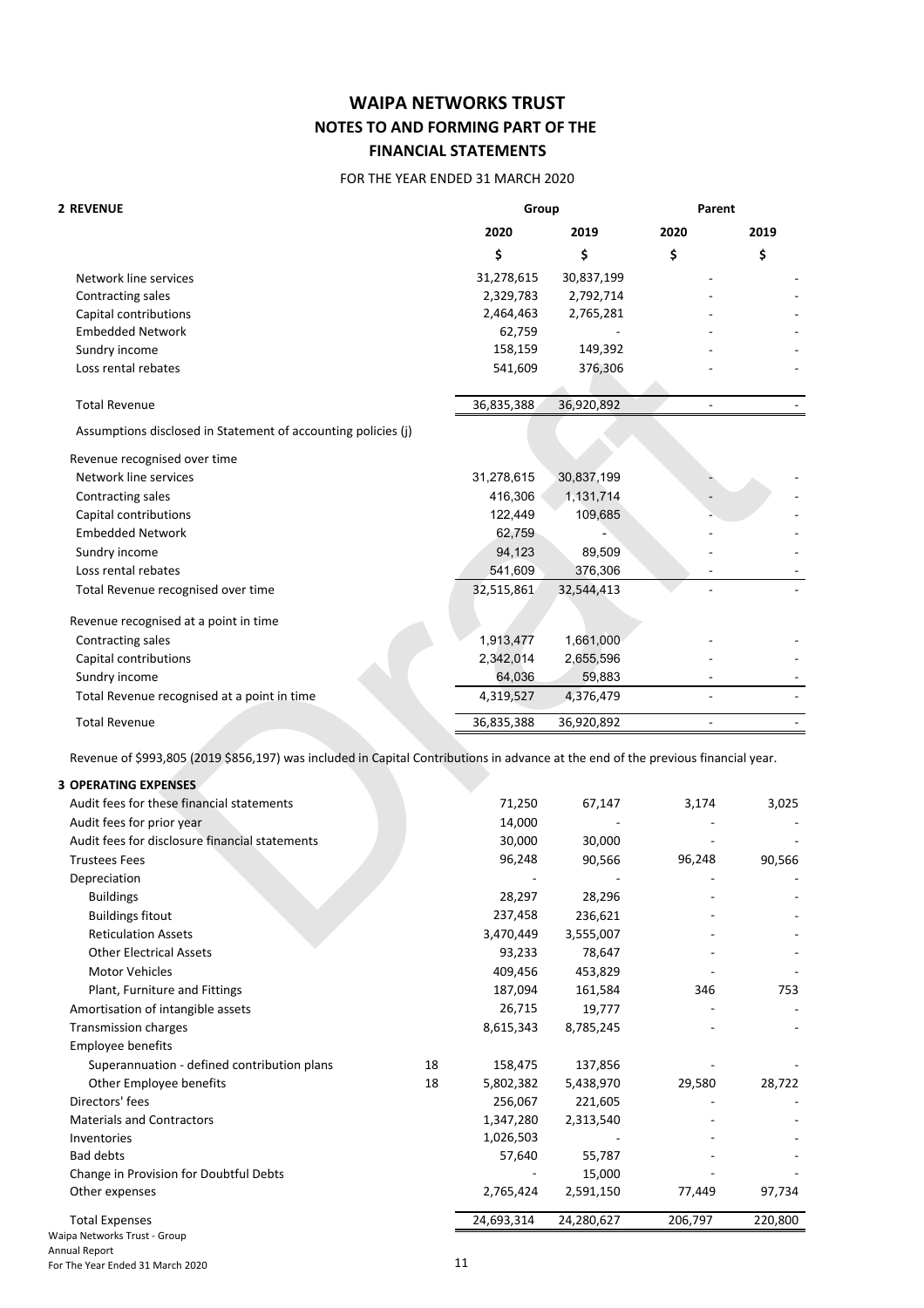# FOR THE YEAR ENDED 31 MARCH 2020

|                                                                                                      | Group      |            | Parent                   |          |
|------------------------------------------------------------------------------------------------------|------------|------------|--------------------------|----------|
|                                                                                                      | 2020       | 2019       | 2020                     | 2019     |
|                                                                                                      | \$         | \$         | \$                       | \$       |
| 4 TAX                                                                                                |            |            |                          |          |
| Profit/(Loss) Before Tax                                                                             | 7,873,107  | 7,694,480  | (34, 259)                | (36,049) |
| Tax Payable                                                                                          | 2,214,062  | 2,164,548  |                          |          |
| Tax effect of non assessable revenue                                                                 | (137, 684) | (473,058)  |                          |          |
| Tax effect of expenses that are non deductible                                                       | 55,080     | 730,680    | $\overline{\phantom{a}}$ |          |
| <b>Tax Expense</b>                                                                                   | 2,131,458  | 2,422,170  |                          |          |
| Under / (over) provision previous year                                                               |            | 62,662     |                          |          |
| <b>Adjustments Previous Years</b>                                                                    |            |            |                          |          |
| <b>Total Tax Expense</b>                                                                             | 2,131,458  | 2,484,832  |                          |          |
| The Tax charge comprises:                                                                            |            |            |                          |          |
| -current tax                                                                                         | 2,235,741  | 1,977,712  |                          |          |
| -prior period adjustments to current tax                                                             |            | 62,662     |                          |          |
| -deferred tax on temporary differences                                                               | (104, 283) | 444,458    |                          |          |
| <b>Total Tax Expense</b>                                                                             | 2,131,458  | 2,484,832  |                          |          |
| All temporary differences have been recorded in the financial statements                             |            |            |                          |          |
| Imputation credit memorandum account.                                                                |            |            |                          |          |
| Balance at the 1 April                                                                               | 21,246,393 | 18,928,394 |                          |          |
| <b>Taxes received</b>                                                                                |            |            |                          |          |
| Dividends Allocated                                                                                  |            |            |                          |          |
| Tax paid                                                                                             | 2,248,187  | 2,317,999  |                          |          |
| Balance at 31 March                                                                                  | 23,494,580 | 21,246,393 |                          |          |
| <b>5 DEFERRED TAX</b>                                                                                |            |            |                          |          |
| Balance at 1 April                                                                                   | 22,359,036 | 21,914,577 |                          |          |
| Deferred portion of current year tax expense                                                         | (104, 282) | 444,459    |                          |          |
| Balance at end of year                                                                               | 22,254,754 | 22,359,036 |                          |          |
| The tax rate used in the above reconciliation is the corporate tax rate of 28% (2019:28%) payable by |            |            |                          |          |
| corporate entities on taxable profits under New Zealand tax law.                                     |            |            |                          |          |

| Balance at the 1 April                       | 21,246,393 | 18,928,394 |  |
|----------------------------------------------|------------|------------|--|
| Taxes received                               |            |            |  |
| Dividends Allocated                          |            |            |  |
| Tax paid                                     | 2,248,187  | 2,317,999  |  |
| Balance at 31 March                          | 23,494,580 | 21,246,393 |  |
|                                              |            |            |  |
| <b>5 DEFERRED TAX</b>                        |            |            |  |
| Balance at 1 April                           | 22,359,036 | 21,914,577 |  |
| Deferred portion of current year tax expense | (104, 282) | 444.459    |  |
| Balance at end of year                       | 22,254,754 | 22,359,036 |  |

| The Deferred Taxation liability comprises of ;                       |            |            |   |  |
|----------------------------------------------------------------------|------------|------------|---|--|
| Tax Effect on Timing differences                                     | (412.446)  | 361.714    |   |  |
| Tax effect on the Reticulation Assets being the difference between   |            |            |   |  |
| IRD Cost and IRD current Value.                                      | 14,811,501 | 13,702,828 |   |  |
| Tax effect of the difference between the carrying amount of the      |            |            |   |  |
| Reticulation Assets and the IRD Cost of the Reticulation Assets.     | 7.855.699  | 8.037.272  | ۰ |  |
| Tax effect of the carrying amount of the Building partly constructed |            |            |   |  |
| as at 20 May 2010 as building depreciation is non deductible for tax |            | 257.222    |   |  |
|                                                                      | 22,254,754 | 22,359,036 |   |  |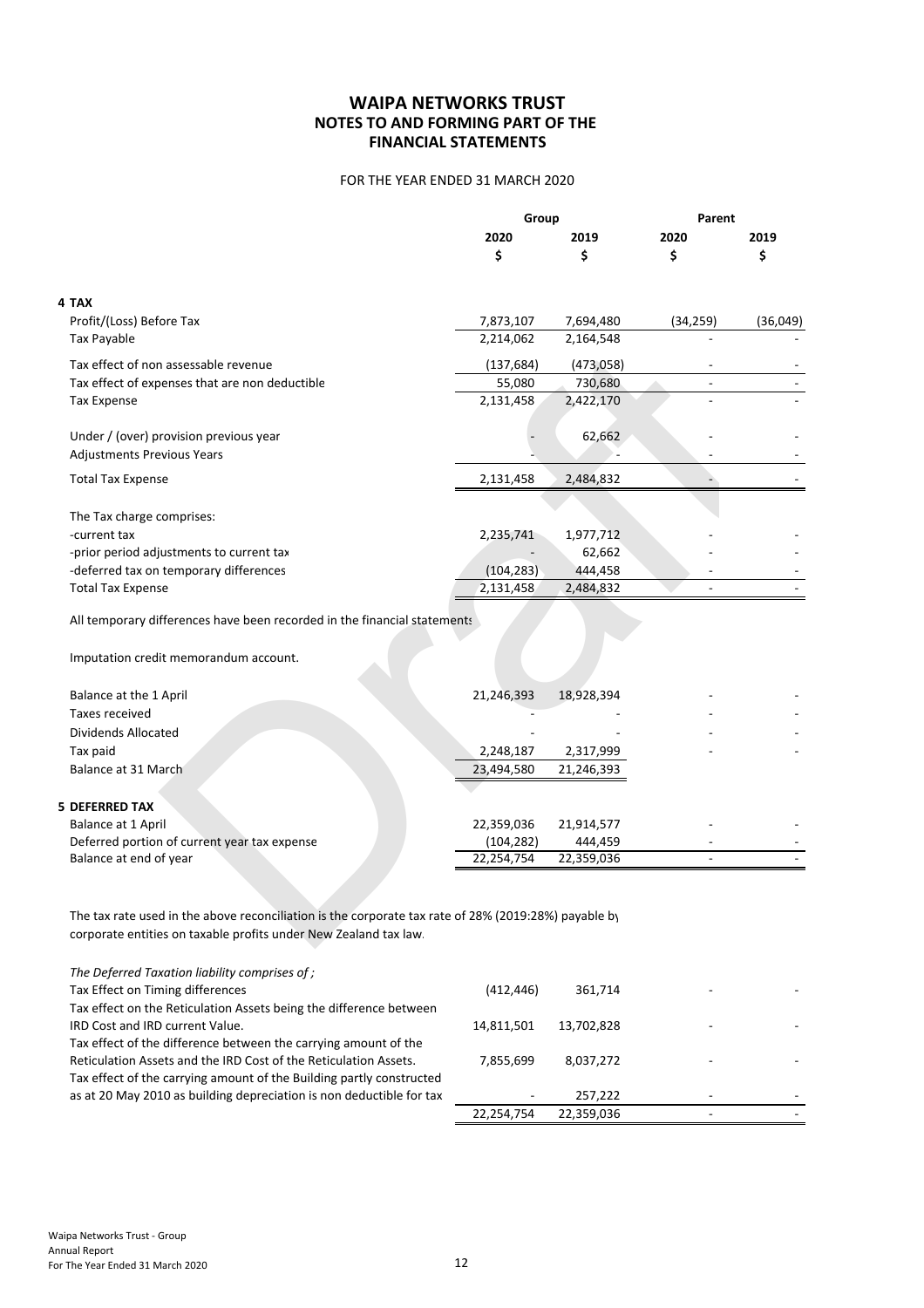#### FOR THE YEAR ENDED 31 MARCH 2020

| 5 DEFERRED TAX (cont)                        | Group       |             | Parent    |           |  |
|----------------------------------------------|-------------|-------------|-----------|-----------|--|
|                                              | 2020        | 2019        | 2020      | 2019      |  |
|                                              | \$          | \$          | \$        | \$        |  |
| Deferred tax Property, plant and equipment   |             |             |           |           |  |
| Balance at 1 April                           | 22,376,893  | 22,058,511  |           |           |  |
| Charged to statement of comprehensive income | 577,929     | 318,382     |           |           |  |
| Charged to equity                            |             |             |           |           |  |
| Balance at 31 March                          | 22,954,822  | 22,376,893  |           |           |  |
| Deferred tax employee entitlements           |             |             |           |           |  |
| Balance at 1 April                           | (175, 504)  | (159, 837)  |           |           |  |
| Charged to statement of comprehensive income | 16,817      | (15, 667)   |           |           |  |
| Charged to equity                            |             |             |           |           |  |
| Balance at 31 March                          | (158, 687)  | (175, 504)  |           |           |  |
| Deferred tax other                           |             |             |           |           |  |
| Balance at 1 April                           | 157,647     | 15,903      |           |           |  |
| Charged to statement of comprehensive income | (699, 028)  | 141,744     |           |           |  |
| Charged to equity                            |             |             |           |           |  |
| Balance at 31 March                          | (541, 381)  | 157,647     |           |           |  |
| Deferred tax total                           |             |             |           |           |  |
| Balance at 1 April                           | 22,359,036  | 21,914,577  |           |           |  |
|                                              | (104, 282)  | 444,459     |           |           |  |
| Charged to statement of comprehensive income |             |             |           |           |  |
| Charged to equity<br>Balance at 31 March     | 22,254,754  | 22,359,036  |           |           |  |
|                                              |             |             |           |           |  |
| <b>TRUST CAPITAL</b><br>6                    |             |             |           |           |  |
| Balance at beginning of year                 | 100         | 100         | 100       | 100       |  |
| Balance at end of year                       | 100         | 100         | 100       | 100       |  |
|                                              |             |             |           |           |  |
| <b>RETAINED EARNINGS</b><br>7                |             |             |           |           |  |
| Balance at beginning of year                 | 136,191,688 | 130,982,040 | 3,194,752 | 3,230,801 |  |
| <b>Net Surplus after Taxation</b>            | 5,741,649   | 5,209,648   | (34, 259) | (36,049)  |  |
| Balance at end of year                       | 141,933,337 | 136,191,688 | 3,160,493 | 3,194,752 |  |
|                                              |             |             |           |           |  |
| 8 CASH AND CASH EQUIVALENTS                  |             |             |           |           |  |
| <b>Current Account</b>                       | 103,018     | 105,020     | 29,132    | 91,130    |  |
| <b>Short Term Investments</b>                |             |             |           |           |  |
|                                              | 103,018     | 105,020     | 29,132    | 91,130    |  |

The carrying amount for cash and cash equivalents equals the fair value.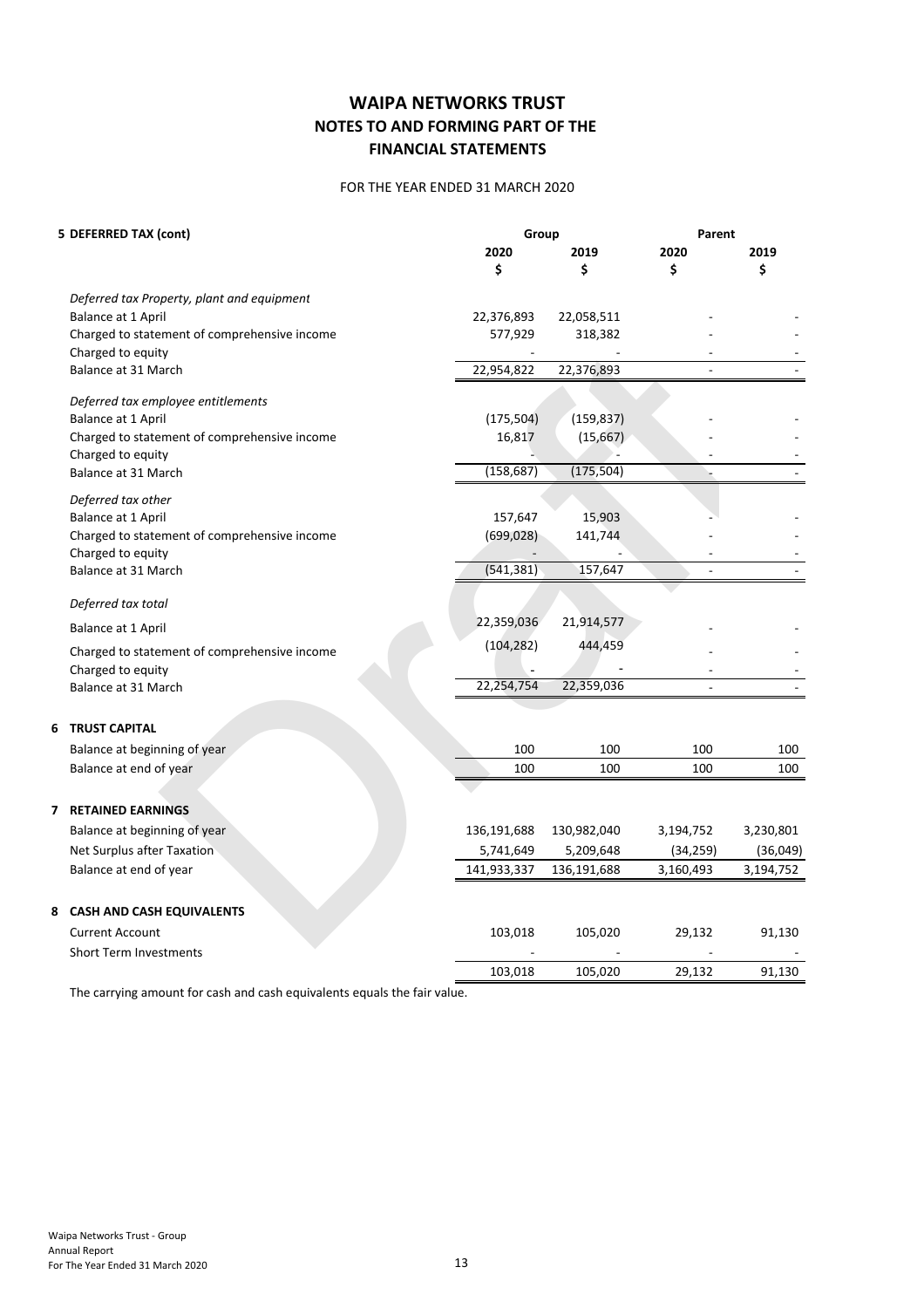#### FOR THE YEAR ENDED 31 MARCH 2020

|   |                   |            | Group      |                          | Parent                   |
|---|-------------------|------------|------------|--------------------------|--------------------------|
|   |                   | 2020<br>S  | 2019       | 2020                     | 2019                     |
| 9 | <b>BORROWINGS</b> |            |            |                          |                          |
|   | Debt Facility     | 61,240,000 | 56,460,000 | $\overline{\phantom{a}}$ | $\overline{\phantom{a}}$ |
|   |                   | 61,240,000 | 56,460,000 |                          |                          |
|   |                   |            |            |                          |                          |

| Facility expiry date | <b>Total Facility</b> | <b>Total Facility</b> |  |
|----------------------|-----------------------|-----------------------|--|
| 31 July 2021         | 25,000,000            | 25,000,000            |  |
| 31 May 2022          | 10,000,000            | 5,000,000             |  |
| 31 August 2022       | 30,000,000            | 30,000,000            |  |
| 25 June 2019         |                       |                       |  |
|                      | 65,000,000            | 60,000,000            |  |

#### **10 TRADE AND OTHER RECEIVABLES**

| The debt facility relates to a multi-option credit facility totalling \$65 million (2019 \$60 million). A facility fee rate is charged and the drawn<br>balance is charged interest at a variable interest rate. The facilities expire as follows:                                                                                                                                                                                                                                                                                                                                                                                                                                                                                                                                                                            |                       |                       |  |
|-------------------------------------------------------------------------------------------------------------------------------------------------------------------------------------------------------------------------------------------------------------------------------------------------------------------------------------------------------------------------------------------------------------------------------------------------------------------------------------------------------------------------------------------------------------------------------------------------------------------------------------------------------------------------------------------------------------------------------------------------------------------------------------------------------------------------------|-----------------------|-----------------------|--|
| Facility expiry date                                                                                                                                                                                                                                                                                                                                                                                                                                                                                                                                                                                                                                                                                                                                                                                                          | <b>Total Facility</b> | <b>Total Facility</b> |  |
| 31 July 2021                                                                                                                                                                                                                                                                                                                                                                                                                                                                                                                                                                                                                                                                                                                                                                                                                  | 25,000,000            | 25,000,000            |  |
| 31 May 2022                                                                                                                                                                                                                                                                                                                                                                                                                                                                                                                                                                                                                                                                                                                                                                                                                   | 10,000,000            | 5,000,000             |  |
| 31 August 2022                                                                                                                                                                                                                                                                                                                                                                                                                                                                                                                                                                                                                                                                                                                                                                                                                | 30,000,000            | 30,000,000            |  |
| 25 June 2019                                                                                                                                                                                                                                                                                                                                                                                                                                                                                                                                                                                                                                                                                                                                                                                                                  |                       |                       |  |
|                                                                                                                                                                                                                                                                                                                                                                                                                                                                                                                                                                                                                                                                                                                                                                                                                               | 65,000,000            | 60,000,000            |  |
| The Group is required to ensure that the following financial covenant ratios for unsecured debt facilities are achieved during the financial<br>year:<br>- interest cover ratio (earnings to fund costs) will be greater than or equal to 3.0 to 1 at all times<br>- total leverage ratio (total permitted indebtedness to EBITDA) will be less than 4.0 to 1 at all times<br>The unsecured debt facilities become repayable on demand in the event those covenants are breached or if the company fails to make<br>interest and principal payments when they fall due. The company has complied with all convenants and borrowing repayment obligations<br>during the financial year.<br>The amounts disclosed above are the undiscounted contracted cash flows.<br>The carrying amount for borrowings equals the fair value |                       |                       |  |
| <b>TRADE AND OTHER RECEIVABLES</b>                                                                                                                                                                                                                                                                                                                                                                                                                                                                                                                                                                                                                                                                                                                                                                                            |                       |                       |  |
| Trade receivables                                                                                                                                                                                                                                                                                                                                                                                                                                                                                                                                                                                                                                                                                                                                                                                                             | 4,855,307             | 3,825,191             |  |
| Trade debtors from Related Parties                                                                                                                                                                                                                                                                                                                                                                                                                                                                                                                                                                                                                                                                                                                                                                                            | 2,578                 | 2,578                 |  |
| Provision for Doubtful Debts                                                                                                                                                                                                                                                                                                                                                                                                                                                                                                                                                                                                                                                                                                                                                                                                  | (110,000)             | (110,000)             |  |
|                                                                                                                                                                                                                                                                                                                                                                                                                                                                                                                                                                                                                                                                                                                                                                                                                               | 4,747,885             | 3,717,769             |  |
| Accrued Income                                                                                                                                                                                                                                                                                                                                                                                                                                                                                                                                                                                                                                                                                                                                                                                                                |                       |                       |  |
| Prepayments                                                                                                                                                                                                                                                                                                                                                                                                                                                                                                                                                                                                                                                                                                                                                                                                                   | 60,001                | 65,524                |  |
|                                                                                                                                                                                                                                                                                                                                                                                                                                                                                                                                                                                                                                                                                                                                                                                                                               | 4,807,886             | 3,783,293             |  |
| Trade and other receivables are non-interest bearing and are normally settled on 30 day terms, therefore the carrying value of trade and<br>other receivables approximate their fair value. A provision has been made for estimated irrecoverable amounts from the sale of goods and                                                                                                                                                                                                                                                                                                                                                                                                                                                                                                                                          |                       |                       |  |

Trade and other receivables are non-interest bearing and are normally settled on 30 day terms, therefore the carrying value of trade and other receivables approximate their fair value. A provision has been made for estimated irrecoverable amounts from the sale of goods and services determined by reference to past default experience and the current economic climate. No allowance for expected credit losses for current to 60 days trade receivables has been applied. The percentage of ECL allowances to trade debtors for 61-90 days is 23% (2019 26%) and for over 90 days is 24% (2019 32%).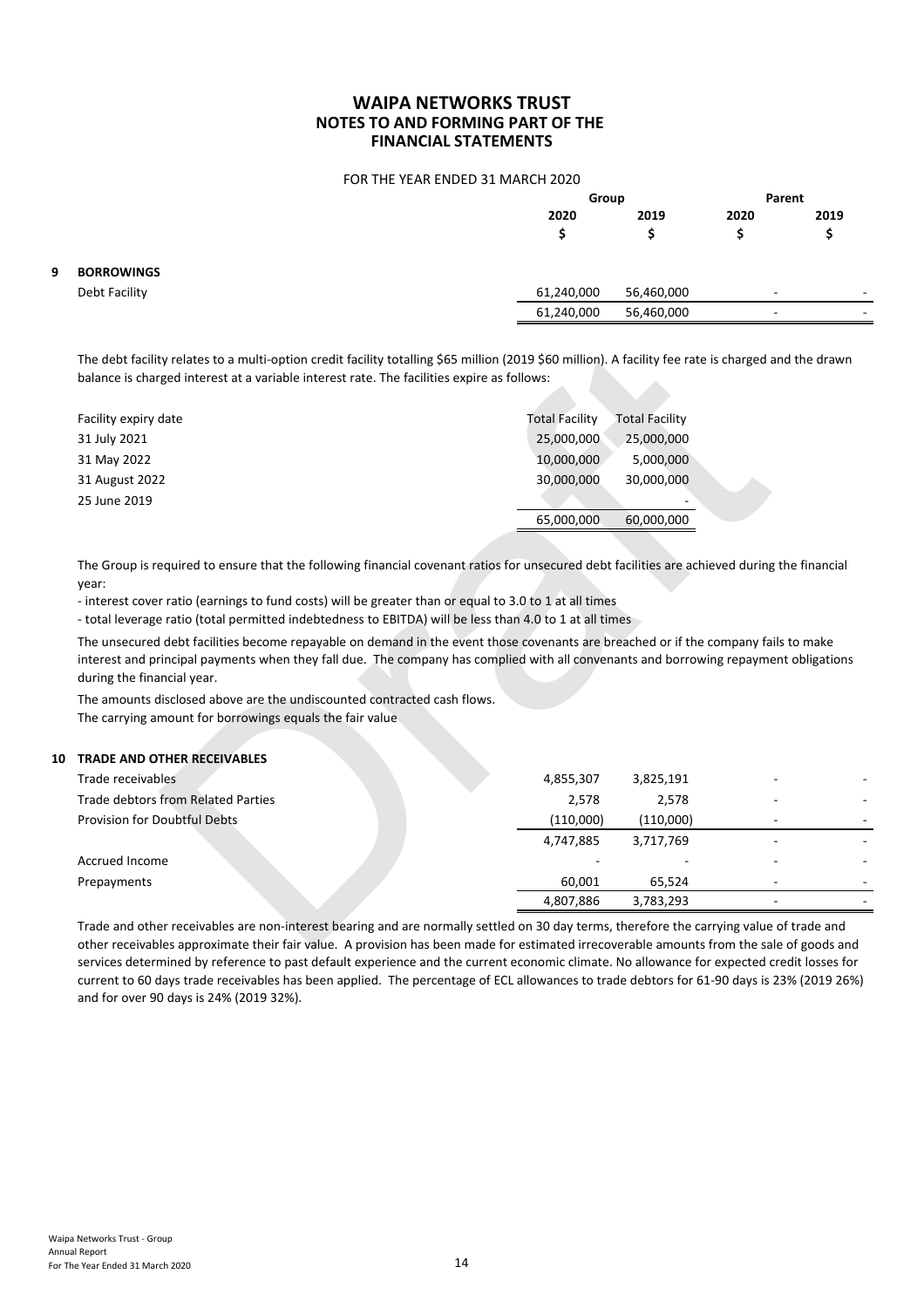#### FOR THE YEAR ENDED 31 MARCH 2020

|                                       |      | Group |      | Parent |
|---------------------------------------|------|-------|------|--------|
|                                       | 2020 | 2019  | 2020 | 2019   |
|                                       |      |       |      |        |
| 10 TRADE AND OTHER RECEIVABLES (Cont) |      |       |      |        |

As at 31 March 2020 the ageing analysis of trade receivables is as follows:

|    |                                                                                                                                                                                                                                                | 2020      |            | 2019      |            |
|----|------------------------------------------------------------------------------------------------------------------------------------------------------------------------------------------------------------------------------------------------|-----------|------------|-----------|------------|
|    |                                                                                                                                                                                                                                                | Gross     | Impairment | Gross     | Impairment |
|    | $0 - 30$ days                                                                                                                                                                                                                                  | 4,296,681 |            | 3,459,212 |            |
|    | 31 - 60 days                                                                                                                                                                                                                                   | 88,151    |            | 28,238    |            |
|    | 61 - 90 days                                                                                                                                                                                                                                   | 69,318    | 15,711     | 70,403    | 20,708     |
|    | 91 days plus                                                                                                                                                                                                                                   | 401,157   | 94,289     | 267,338   | 89,292     |
|    |                                                                                                                                                                                                                                                | 4,855,307 | 110,000    | 3,825,191 | 110,000    |
|    | Movements in the provision for doubtful debts:                                                                                                                                                                                                 |           |            |           |            |
|    | Balance as at 1 April                                                                                                                                                                                                                          | 110,000   | 95,000     |           |            |
|    | Additional provisions made during the year                                                                                                                                                                                                     |           | 15,000     |           |            |
|    | Reversal of provision during the year                                                                                                                                                                                                          |           |            |           |            |
|    | Balance as at 31 March                                                                                                                                                                                                                         | 110,000   | 110,000    |           |            |
|    | <b>11 INVENTORIES</b>                                                                                                                                                                                                                          |           |            |           |            |
|    | Stock                                                                                                                                                                                                                                          | 1,464,663 | 1,388,350  |           |            |
|    | Work in Progress                                                                                                                                                                                                                               | 64,920    | 26,954     |           |            |
|    |                                                                                                                                                                                                                                                | 1,529,583 | 1,415,304  |           |            |
|    | <b>12 TRADE AND OTHER PAYABLES</b>                                                                                                                                                                                                             |           |            |           |            |
|    | Accounts payable and accruals-trade                                                                                                                                                                                                            | 5,129,653 | 2,259,269  | 16,992    | 22,576     |
|    | Payables to directors                                                                                                                                                                                                                          |           | 1,948      |           |            |
|    |                                                                                                                                                                                                                                                | 5,129,653 | 2,261,217  | 16,992    | 22,576     |
| 13 | Accounts payable and accruals - trade, are non-interest bearing and are normally settled on 30 day terms, therefore the carrying value of<br>trade and other payables approximate their fair value.<br><b>CAPITAL CONTRIBUTIONS IN ADVANCE</b> |           |            |           |            |
|    | <b>Capital Contributions from Local Authorities</b>                                                                                                                                                                                            |           |            |           |            |
|    | Balance as at 1 April                                                                                                                                                                                                                          | 3,600,647 | 3,360,720  |           |            |
|    | Less Recognised as revenue in the current year                                                                                                                                                                                                 | 122,449   | 109,685    |           |            |
|    | Balance remaining from 1 April                                                                                                                                                                                                                 | 3,478,198 | 3,251,035  |           |            |
|    | Contributions received in the current year                                                                                                                                                                                                     | 510,550   | 649,612    |           |            |
|    |                                                                                                                                                                                                                                                |           |            |           |            |

# **13 CAPITAL CONTRIBUTIONS IN ADVANCE**

| <b>Capital Contributions from Local Authorities</b> |           |           |  |
|-----------------------------------------------------|-----------|-----------|--|
| Balance as at 1 April                               | 3,600,647 | 3,360,720 |  |
| Less Recognised as revenue in the current year      | 122,449   | 109,685   |  |
| Balance remaining from 1 April                      | 3,478,198 | 3,251,035 |  |
| Contributions received in the current year          | 510,550   | 649,612   |  |
| Balance as at 31 March                              | 3,988,748 | 3,900,647 |  |
|                                                     |           |           |  |
| Current Capital Contributions in advance            | 122,449   | 109,685   |  |
| Non current Capital Contributions in advance        | 3,866,299 | 3,490,962 |  |
| Total Capital Contributions in advance              | 3,988,748 | 3,600,647 |  |

The revenue is recognised in the statement of comprehensive income as operating income on a straight-line basis over 40 years.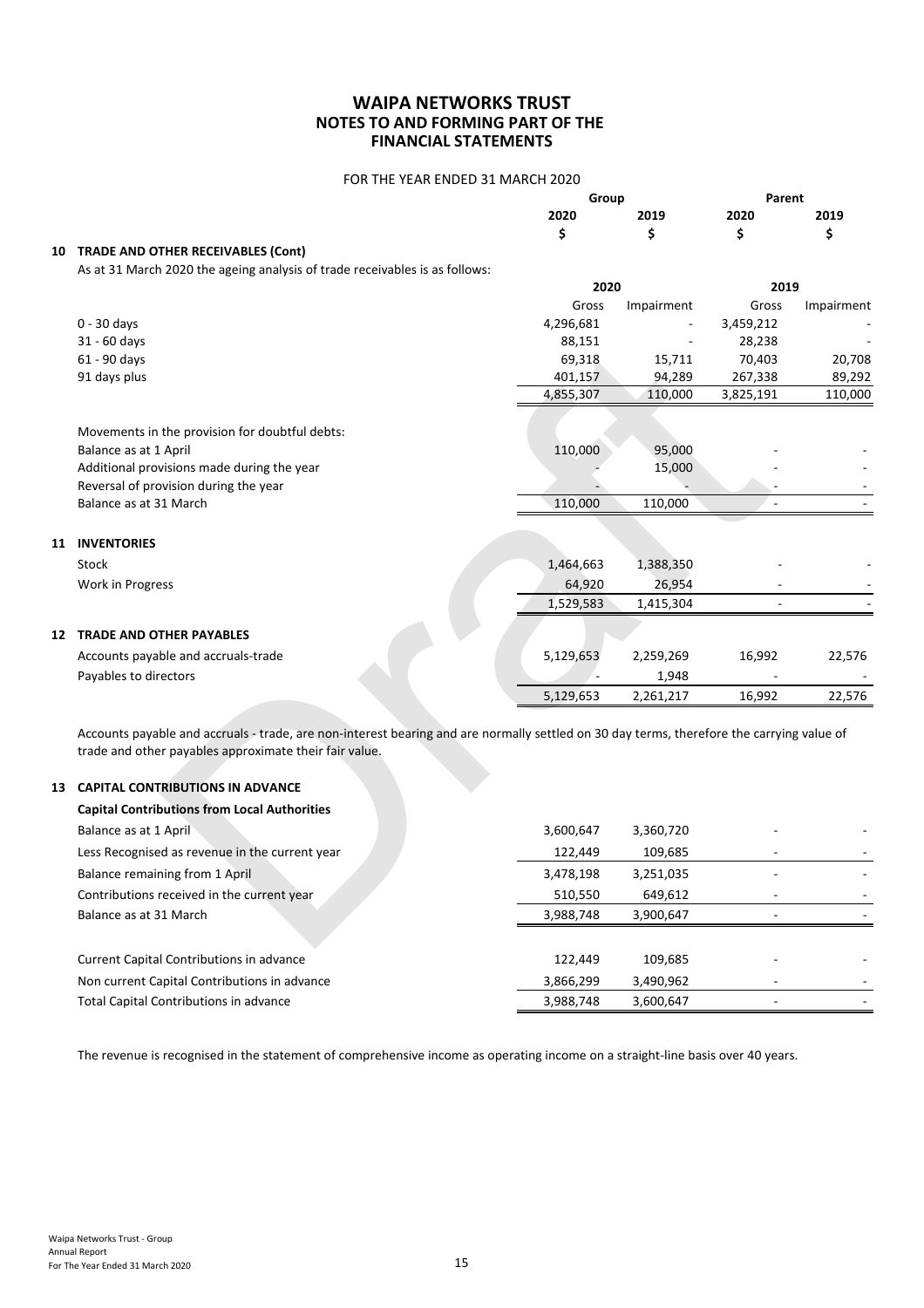### FOR THE YEAR ENDED 31 MARCH 2020

|    |                                                         | Group     |           | Parent                   |                          |
|----|---------------------------------------------------------|-----------|-----------|--------------------------|--------------------------|
|    |                                                         | 2020      | 2019      | 2020                     | 2019                     |
|    |                                                         | \$        |           |                          |                          |
| 13 | <b>CAPITAL CONTRIBUTIONS IN ADVANCE (cont)</b>          |           |           |                          |                          |
|    | <b>Capital Contributions from other customers</b>       |           |           |                          |                          |
|    | Balance as at 1 April                                   | 1,216,984 | 998,534   |                          |                          |
|    | Less Recognised as revenue in the current year          | 871,356   | 746,512   | -                        |                          |
|    | Balance remaining from 1 April                          | 345,628   | 252,022   |                          |                          |
|    | Contributions received in the current year              | 4,389,628 | 964,962   | $\overline{\phantom{a}}$ | $\overline{\phantom{a}}$ |
|    | Current Capital Contributions in advance as at 31 March | 4,735,256 | 1,216,984 | $\overline{\phantom{a}}$ |                          |

|    | Balance remaining from 1 April                                                                                                                                             | 345,628   | 252,022   |  |
|----|----------------------------------------------------------------------------------------------------------------------------------------------------------------------------|-----------|-----------|--|
|    | Contributions received in the current year                                                                                                                                 | 4,389,628 | 964,962   |  |
|    | Current Capital Contributions in advance as at 31 March                                                                                                                    | 4,735,256 | 1,216,984 |  |
|    | Management expects that 95% of the capital contributions relating to the unsatisfied contracts as at 31 March 2020 will be recognised as<br>revenue in the next 12 months. |           |           |  |
|    | <b>Total Capital Contributions in advance</b>                                                                                                                              |           |           |  |
|    | Current Capital Contributions in advance                                                                                                                                   | 4,857,705 | 1,326,669 |  |
|    | Non current Capital Contributions in advance                                                                                                                               | 3,866,299 | 3,490,962 |  |
|    | Total Capital Contributions in advance                                                                                                                                     | 8,724,004 | 4,817,631 |  |
| 14 | <b>EMPLOYEE ENTITLEMENTS</b>                                                                                                                                               |           |           |  |
|    | Current employee entitlements                                                                                                                                              | 513,868   | 525,943   |  |
|    | Non current employee entitlements                                                                                                                                          | 217,182   | 213,826   |  |
|    | Total employee entitlements                                                                                                                                                | 731,050   | 739,769   |  |
|    | 15 PROPERTY, PLANT & EQUIPMENT                                                                                                                                             |           |           |  |
|    | <b>Freehold Land</b>                                                                                                                                                       |           |           |  |
|    | Cost to 1 April                                                                                                                                                            | 1,252,334 | 1,252,334 |  |
|    | Current year additions                                                                                                                                                     |           |           |  |
|    | Current year disposals                                                                                                                                                     |           |           |  |
|    | Cost to 31 March                                                                                                                                                           | 1,252,334 | 1,252,334 |  |
|    | <b>Freehold Buildings</b>                                                                                                                                                  |           |           |  |
|    | Cost to 1 April                                                                                                                                                            | 2,804,238 | 2,804,238 |  |
|    | Accumulated Depreciation to 1 April                                                                                                                                        | 242,676   | 214,380   |  |
|    | Net Book Value 1 April                                                                                                                                                     | 2,561,562 | 2,589,858 |  |
|    | Current year additions                                                                                                                                                     |           |           |  |
|    | Current year disposals                                                                                                                                                     |           |           |  |
|    | Current year depreciation                                                                                                                                                  | 28,297    | 28,298    |  |
|    | Cost to 31 March                                                                                                                                                           | 2,804,237 | 2,804,238 |  |
|    | Accumulated Depreciation to 31 March                                                                                                                                       | 270,972   | 242,676   |  |
|    | Net Book Value                                                                                                                                                             | 2,533,265 | 2,561,562 |  |
|    |                                                                                                                                                                            |           |           |  |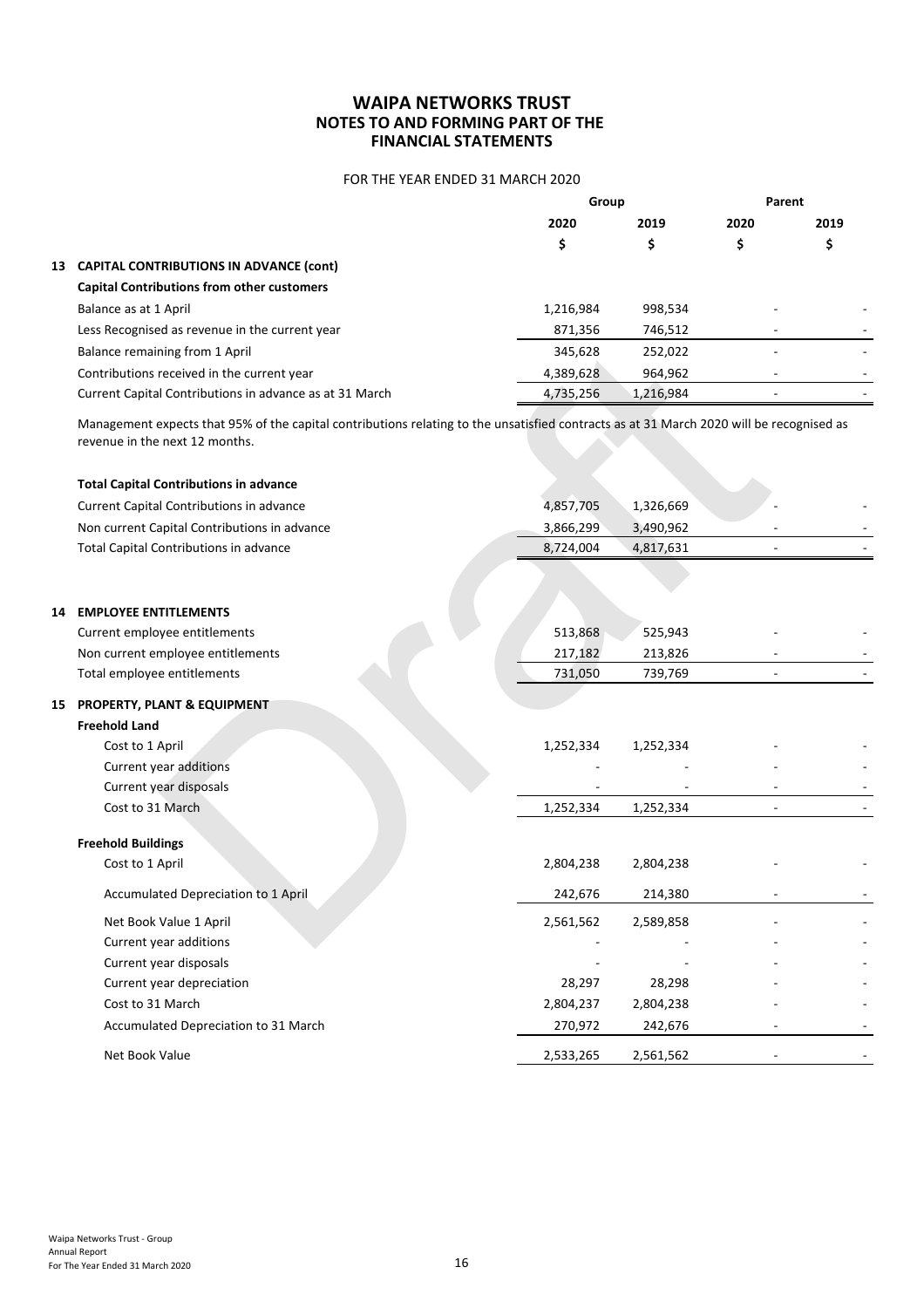# FOR THE YEAR ENDED 31 MARCH 2020

|    |                                                             | Group       |             | Parent                   |        |
|----|-------------------------------------------------------------|-------------|-------------|--------------------------|--------|
|    |                                                             | 2020        | 2019        | 2020                     | 2019   |
|    |                                                             | \$          | \$          | \$                       | \$     |
| 15 | <b>PROPERTY, PLANT &amp; EQUIPMENT (Cont)</b>               |             |             |                          |        |
|    | <b>Building Fitout</b>                                      |             |             |                          |        |
|    | Cost to 1 April                                             | 3,177,452   | 3,170,617   |                          |        |
|    | Accumulated Depreciation to 1 April                         | 1,965,490   | 1,730,362   |                          |        |
|    | Net Book Value 1 April                                      | 1,211,962   | 1,440,255   |                          |        |
|    | Current year additions                                      | 52,369      | 9,592       |                          |        |
|    | Current year disposals                                      |             | 1,264       |                          |        |
|    | Current year depreciation                                   | 237,458     | 236,621     |                          |        |
|    | Cost to 31 March                                            | 3,229,822   | 3,177,452   |                          |        |
|    | Accumulated Depreciation to 31 March                        | 2,202,949   | 1,965,490   |                          |        |
|    | Net Book Value                                              | 1,026,873   | 1,211,962   | $\blacksquare$           | $\sim$ |
|    | <b>Reticulation Assets</b>                                  |             |             |                          |        |
|    | Cost to 1 April                                             | 152,515,055 | 147,705,679 |                          |        |
|    | Accumulated Depreciation to 1 April                         | 36,189,176  | 32,703,583  |                          |        |
|    | Net Book Value 1 April                                      | 116,325,879 | 115,002,096 |                          |        |
|    | Current year additions                                      | 10,227,620  | 4,948,942   |                          |        |
|    | Current year disposals                                      | 59,221      | 70,152      |                          |        |
|    | Current year depreciation                                   | 3,470,449   | 3,555,007   |                          |        |
|    | Cost to 31 March                                            | 162,656,659 | 152,515,055 |                          |        |
|    | Accumulated Depreciation to 31 March                        | 39,633,190  | 36,189,176  |                          |        |
|    | Net Book Value                                              | 123,023,469 | 116,325,879 | $\sim$                   |        |
|    | Capital work in progress included in cost & net book amount | 5,032,069   | 1,383,495   | $\sim$                   |        |
|    | <b>Other Electrical Assets</b>                              |             |             |                          |        |
|    | Cost to 1 April                                             | 4,352,262   | 4,177,709   |                          |        |
|    | Accumulated Depreciation to 1 April                         | 1,916,808   | 1,838,161   | $\overline{\phantom{a}}$ |        |
|    | Net Book Value 1 April                                      | 2,435,454   | 2,339,548   |                          |        |
|    | Current year additions                                      | 417,143     | 174,553     |                          |        |
|    |                                                             |             |             |                          |        |
|    | Current year disposals<br>Current year depreciation         | 93,233      | 78,647      |                          |        |
|    | Cost to 31 March                                            | 4,769,405   | 4,352,262   |                          |        |
|    | Accumulated Depreciation to 31 March                        | 2,010,041   | 1,916,808   |                          |        |
|    | Net Book Value                                              | 2,759,364   | 2,435,454   | $\sim$                   |        |
|    |                                                             |             |             |                          |        |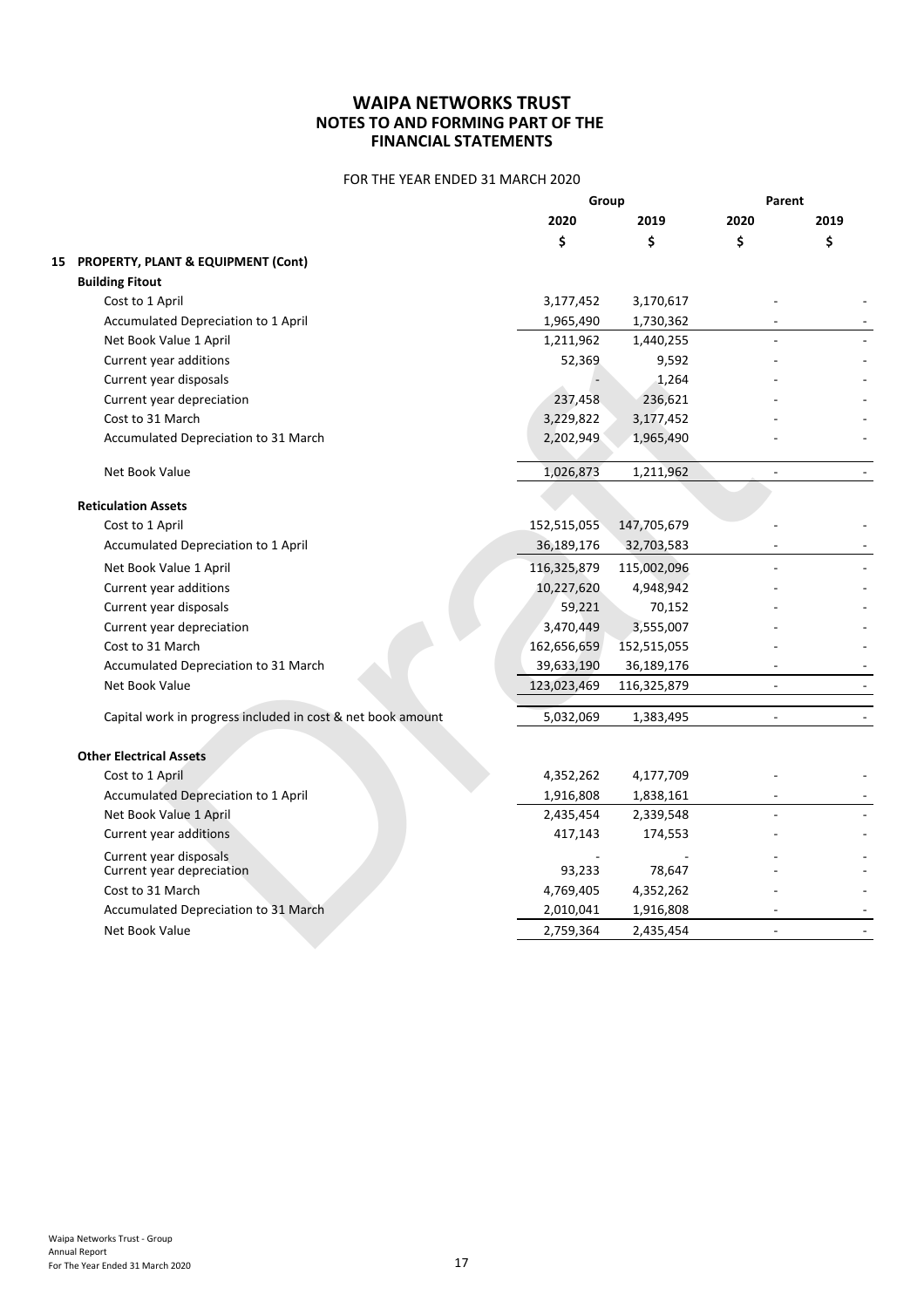## FOR THE YEAR ENDED 31 MARCH 2020

|                                       | Group       |             | Parent                   |       |
|---------------------------------------|-------------|-------------|--------------------------|-------|
|                                       | 2020        | 2019        | 2020                     | 2019  |
|                                       | \$          | \$          | \$                       | \$    |
| 15 PROPERTY, PLANT & EQUIPMENT (Cont) |             |             |                          |       |
| <b>Motor Vehicles</b>                 |             |             |                          |       |
| Cost to 1 April                       | 5,215,450   | 5,054,834   |                          |       |
| Accumulated Depreciation to 1 April   | 3,707,810   | 3,423,349   |                          |       |
| Net Book Value 1 April                | 1,507,640   | 1,631,485   |                          |       |
| Current year additions                | 498,399     | 372,213     |                          |       |
| Current year disposals                | 8,400       | 42,229      |                          |       |
| Current year depreciation             | 409,456     | 453,829     |                          |       |
| Cost to 31 March                      | 5,497,727   | 5,215,450   |                          |       |
| Accumulated Depreciation to 31 March  | 3,909,544   | 3,707,810   |                          |       |
| Net Book Value                        | 1,588,183   | 1,507,640   | $\overline{\phantom{a}}$ |       |
|                                       |             |             |                          |       |
| <b>Plant, Furniture and Fittings</b>  |             |             |                          |       |
| Cost to 1 April                       | 10,160      | 10,160      | 5,080                    | 5,080 |
| Accumulated Depreciation to 1 April   | 8,606       | 7,100       | 4,303                    | 3,550 |
| Net Book Value 1 April                | 1,554       | 3,060       | 777                      | 1,530 |
| Current year additions                | 288,373     | 263,688     |                          |       |
| Current year disposals                | 5,180       | 9,832       |                          |       |
| Current year depreciation             | 187,094     | 161,584     | 346                      | 753   |
| Cost to 31 March                      | 3,746,323   | 3,546,508   | 5,080                    | 5,080 |
| Accumulated Depreciation to 31 March  | 2,907,602   | 2,803,886   | 4,650                    | 4,304 |
| Net Book Value                        | 838,721     | 742,622     | 430                      | 776   |
|                                       |             |             |                          |       |
| <b>Total Net Book Value</b>           | 133,022,209 | 126,037,453 | 430                      | 776   |
| <b>16 INTANGIBLE ASSETS</b>           |             |             |                          |       |
| <b>Software</b>                       |             |             |                          |       |
| Cost to 1 April                       | 450,582     | 417,422     |                          |       |
| Accumulated Amortisation to 1 April   | 393,038     | 373,260     |                          |       |
| Net Book Value 1 April                | 57,544      | 44,162      |                          |       |
| Current year additions                | 54,658      | 33,159      |                          |       |
| Current year amortisation             | 26,715      | 19,777      |                          |       |
| Cost to 31 March                      | 505,239     | 450,582     |                          |       |
| Accumulated Amortisation to 31 March  | 419,752     | 393,038     |                          |       |
| Net Book Value                        | 85,487      | 57,544      | ÷.                       |       |
|                                       |             |             |                          |       |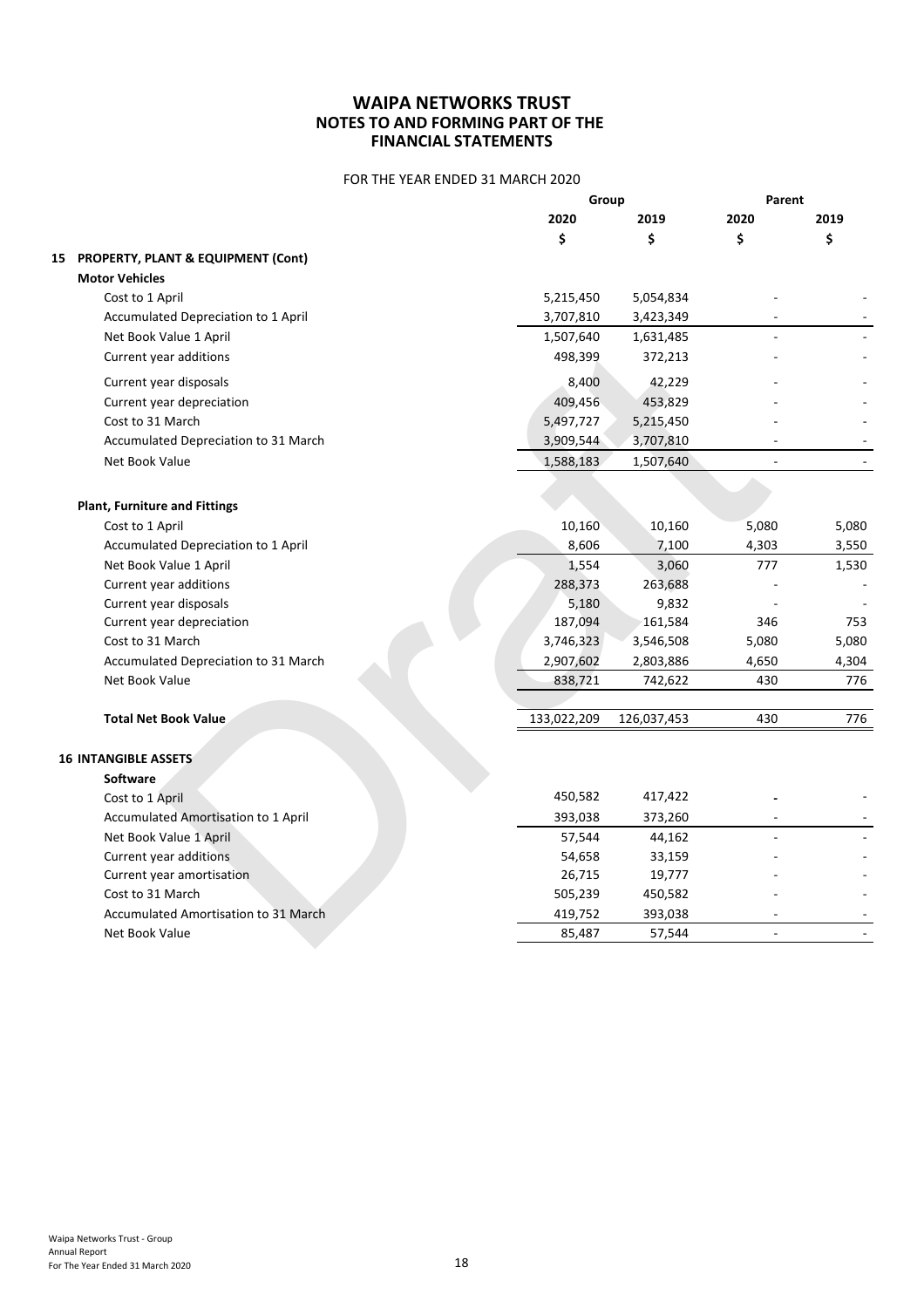| FOR THE YEAR ENDED 31 MARCH 2020 |  |
|----------------------------------|--|
|----------------------------------|--|

|                                                                                                                                 | Group                  |            | Parent         |      |
|---------------------------------------------------------------------------------------------------------------------------------|------------------------|------------|----------------|------|
|                                                                                                                                 | 2020<br>S              | 2019<br>s  | 2020<br>S      | 2019 |
| <b>16 INTANGIBLE ASSETS (Cont)</b>                                                                                              |                        |            |                |      |
| Goodwill                                                                                                                        |                        |            |                |      |
| Cost to 1 April                                                                                                                 | 62,020                 | 62,020     |                |      |
| Accumulated impairment to 1 April                                                                                               | 62,020                 | 62,020     |                |      |
| Net Book Value 1 April                                                                                                          |                        |            |                |      |
| Current year additions                                                                                                          |                        |            |                |      |
| Current year amortisation                                                                                                       |                        |            |                |      |
| Cost to 31 March                                                                                                                | 62.020                 | 62.020     |                |      |
| Accumulated Impairment to 31 March                                                                                              | 62,020                 | 62,020     |                |      |
| Net Book Value                                                                                                                  |                        |            | ä,             |      |
| <b>Easements</b>                                                                                                                |                        |            |                |      |
| Cost to 1 April                                                                                                                 | 4,480,496              | 4,405,124  |                |      |
| Accumulated impairment to 1 April                                                                                               | ä,                     |            |                |      |
| Net Book Value 1 April                                                                                                          | 4,480,496              | 4,405,124  |                |      |
| Current year additions<br>Current year impairment                                                                               | 13,513                 | 75,372     |                |      |
| Cost to 31 March                                                                                                                | 4,494,009              | 4,480,496  |                |      |
| Accumulated Impairments to 31 March                                                                                             |                        |            |                |      |
| Net Book Value                                                                                                                  | 4,494,009              | 4,480,496  |                |      |
| Capital work in progress included in cost and net book amount                                                                   |                        | 111,600    |                |      |
| <b>Total Net Book Value</b>                                                                                                     | 4,579,496              | 4,538,040  | $\overline{a}$ |      |
| <b>17 INVESTMENTS</b>                                                                                                           |                        |            |                |      |
| Investments in Associates carried at cost                                                                                       |                        |            |                |      |
| <b>Shareholding in Associates</b>                                                                                               | <b>Percentage Held</b> |            |                |      |
| <b>UFF Holdings Limited</b>                                                                                                     | 15%                    | 15%        |                |      |
| UFF Holdings was formed to construct and operate an ultra-fast broadband (UFB) network, these activities are not related to the |                        |            |                |      |
| Group's activities.                                                                                                             |                        |            |                |      |
| <b>Investments in Associates</b>                                                                                                |                        |            |                |      |
| <b>UFF Holdings Limited</b>                                                                                                     |                        |            |                |      |
| Opening Balance as at 1 April                                                                                                   | 6,436,350              | 7,355,700  |                |      |
| Profit / (Loss) during the year                                                                                                 | (557, 123)             | (919, 350) |                |      |

Closing Balance as at 31 March 6,879,227 6,436,350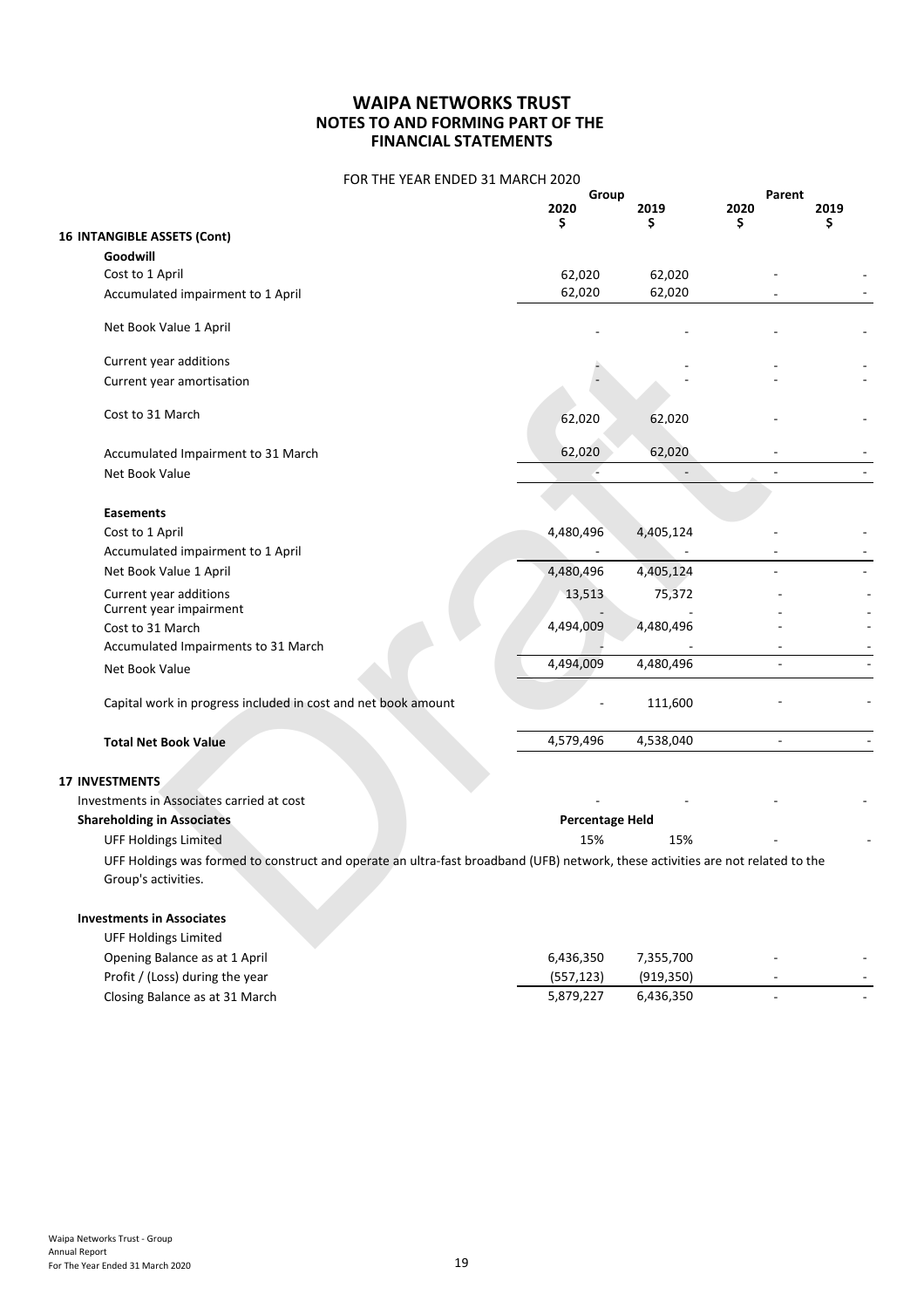FOR THE YEAR ENDED 31 MARCH 2020

|                             | Group      |            | Parent |      |
|-----------------------------|------------|------------|--------|------|
|                             | 2020       | 2019       | 2020   | 2019 |
|                             | \$         | \$         | \$     | \$   |
| 17 INVESTMENTS (Cont)       |            |            |        |      |
| <b>Loans to Associates</b>  |            |            |        |      |
| <b>UFF Holdings Limited</b> |            |            |        |      |
| Loans as at 1 April         | 81,170,089 | 70,731,395 |        |      |
| Loans advanced during year  | 5,762,085  | 7,137,041  |        |      |
| Loan repayments received    |            |            |        |      |
| Interest charged            | 3,877,775  | 3,301,653  |        |      |
| Interest received           |            |            |        |      |
| Loans as at 31 March        | 90,809,949 | 81,170,089 |        |      |
|                             |            |            |        |      |
|                             | 96,689,176 | 87,606,439 |        |      |

Refer to note 26, Events Subsequent to Balance Date

#### **Summarised Financial Information**

| Loans advanced during year                                                                                                                                                                                                                                                                                                                                                                                                                                                                                                                                                                                                                                                                                                                                                                                                                                                                                              | 5,762,085   | 7,137,041     |    |  |
|-------------------------------------------------------------------------------------------------------------------------------------------------------------------------------------------------------------------------------------------------------------------------------------------------------------------------------------------------------------------------------------------------------------------------------------------------------------------------------------------------------------------------------------------------------------------------------------------------------------------------------------------------------------------------------------------------------------------------------------------------------------------------------------------------------------------------------------------------------------------------------------------------------------------------|-------------|---------------|----|--|
| Loan repayments received                                                                                                                                                                                                                                                                                                                                                                                                                                                                                                                                                                                                                                                                                                                                                                                                                                                                                                |             |               |    |  |
| Interest charged                                                                                                                                                                                                                                                                                                                                                                                                                                                                                                                                                                                                                                                                                                                                                                                                                                                                                                        | 3,877,775   | 3,301,653     |    |  |
| Interest received                                                                                                                                                                                                                                                                                                                                                                                                                                                                                                                                                                                                                                                                                                                                                                                                                                                                                                       |             |               |    |  |
| Loans as at 31 March                                                                                                                                                                                                                                                                                                                                                                                                                                                                                                                                                                                                                                                                                                                                                                                                                                                                                                    | 90,809,949  | 81,170,089    |    |  |
|                                                                                                                                                                                                                                                                                                                                                                                                                                                                                                                                                                                                                                                                                                                                                                                                                                                                                                                         | 96,689,176  | 87,606,439    |    |  |
|                                                                                                                                                                                                                                                                                                                                                                                                                                                                                                                                                                                                                                                                                                                                                                                                                                                                                                                         |             |               |    |  |
| erest is charged on the loan at 4.36% pa (2019 4.64% pa) and the loan has no predetermined settlement date. The loan is unsecured and<br>interest rates are as at balance date.<br>significant restrictions apply to the ability of the associate to transfer funds to the entity in the form of cash dividends, or repay loans or<br>vances made by the entity.<br>F Holdings Ltd is incorporated in New Zealand and has a balance date of 31 March.<br>e loan to associate (UFF Holding Limited) has been classified as a performing loan for the 2020 and 2019 financial years. No loss allowance<br>s been applied to the loan (2019 Nil) as it has been deemed fully recoverable due to the pending sale.<br>fer to note 26, Events Subsequent to Balance Date<br>mmarised Financial Information<br>Summarised financial information of UFF Holdings Limited are set out below:<br><b>Summarised balance sheet</b> |             |               |    |  |
| <b>Current Assets</b>                                                                                                                                                                                                                                                                                                                                                                                                                                                                                                                                                                                                                                                                                                                                                                                                                                                                                                   | 22,901,000  | 8,599,000     |    |  |
| Non-current assets                                                                                                                                                                                                                                                                                                                                                                                                                                                                                                                                                                                                                                                                                                                                                                                                                                                                                                      | 648,010,000 | 590,510,000   |    |  |
| <b>Total Assets</b>                                                                                                                                                                                                                                                                                                                                                                                                                                                                                                                                                                                                                                                                                                                                                                                                                                                                                                     | 670,911,000 | 599,109,000   |    |  |
| <b>Current Liabilities</b>                                                                                                                                                                                                                                                                                                                                                                                                                                                                                                                                                                                                                                                                                                                                                                                                                                                                                              | 14,731,000  | 13,077,000    |    |  |
| Non-current Liabilities                                                                                                                                                                                                                                                                                                                                                                                                                                                                                                                                                                                                                                                                                                                                                                                                                                                                                                 | 616,986,000 | 543,123,000   |    |  |
| <b>Total Liabilities</b>                                                                                                                                                                                                                                                                                                                                                                                                                                                                                                                                                                                                                                                                                                                                                                                                                                                                                                | 631,717,000 | 556,200,000   |    |  |
| <b>Net Assets</b>                                                                                                                                                                                                                                                                                                                                                                                                                                                                                                                                                                                                                                                                                                                                                                                                                                                                                                       | 39,194,000  | 42,909,000    | ÷. |  |
| Summarised comprehensive income                                                                                                                                                                                                                                                                                                                                                                                                                                                                                                                                                                                                                                                                                                                                                                                                                                                                                         |             |               |    |  |
| Revenue                                                                                                                                                                                                                                                                                                                                                                                                                                                                                                                                                                                                                                                                                                                                                                                                                                                                                                                 | 82,423,000  | 67,062,000    |    |  |
| Expenses                                                                                                                                                                                                                                                                                                                                                                                                                                                                                                                                                                                                                                                                                                                                                                                                                                                                                                                | 79,829,000  | 71,097,000    |    |  |
| Profit before Income Tax                                                                                                                                                                                                                                                                                                                                                                                                                                                                                                                                                                                                                                                                                                                                                                                                                                                                                                | 2,594,000   | (4,035,000)   |    |  |
| Tax                                                                                                                                                                                                                                                                                                                                                                                                                                                                                                                                                                                                                                                                                                                                                                                                                                                                                                                     | (6,308,000) | (2,094,000)   |    |  |
| Loss after income tax (expense) / benefit                                                                                                                                                                                                                                                                                                                                                                                                                                                                                                                                                                                                                                                                                                                                                                                                                                                                               | (3,714,000) | (6, 129, 000) |    |  |
| Other comprehensive income                                                                                                                                                                                                                                                                                                                                                                                                                                                                                                                                                                                                                                                                                                                                                                                                                                                                                              |             |               |    |  |
| Total comprehensive income                                                                                                                                                                                                                                                                                                                                                                                                                                                                                                                                                                                                                                                                                                                                                                                                                                                                                              | (3,714,000) | (6, 129, 000) | ÷. |  |
|                                                                                                                                                                                                                                                                                                                                                                                                                                                                                                                                                                                                                                                                                                                                                                                                                                                                                                                         |             |               |    |  |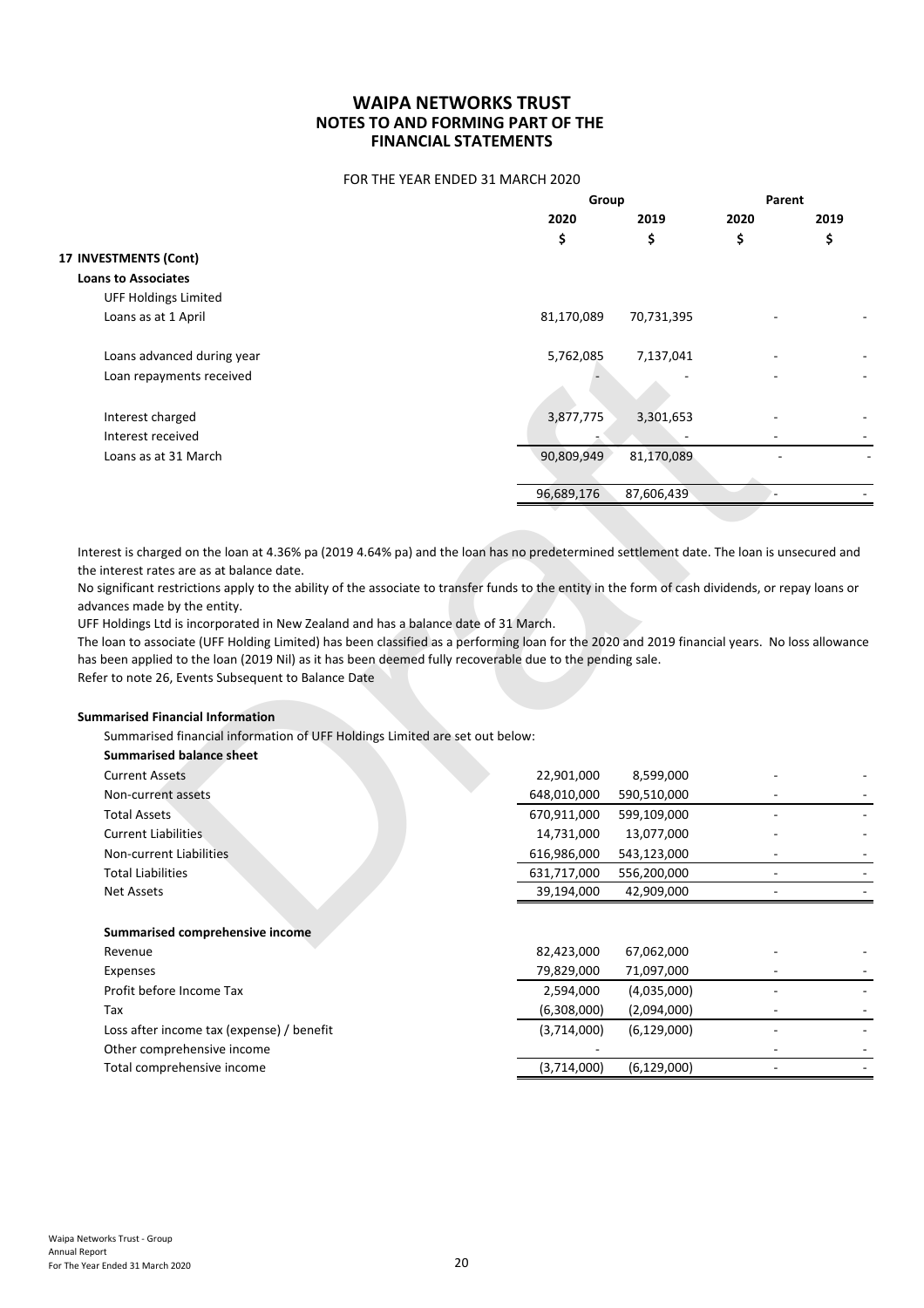# FOR THE YEAR ENDED 31 MARCH 2020

|                                                                            | Group       |               | Parent    |           |
|----------------------------------------------------------------------------|-------------|---------------|-----------|-----------|
|                                                                            | 2020        | 2019          | 2020      | 2019      |
|                                                                            | \$          | \$            | \$        | Ś         |
| <b>18 EMPLOYEE BENEFITS</b>                                                |             |               |           |           |
| Superannuation - defined contribution plans                                | 158,475     | 137,856       |           |           |
| Other Employee benefits included in operating expenses                     | 5,802,382   | 5,438,970     | 29,580    | 28,722    |
| Other Employee benefits capitalised to Property, Plant and Equipment       | 562,636     | 403,871       |           |           |
| <b>Total Employee benefits</b>                                             | 6,523,493   | 5,980,697     | 29,580    | 28,722    |
| <b>19 FINANCE COSTS</b>                                                    |             |               |           |           |
| <b>Bank Borrowing costs</b>                                                | 2,286,767   | 2,193,528     |           |           |
| Less Interest Capitalised on Construction of Property, Plant and Equipment |             |               |           |           |
| Less Interest rate swaps - cashflow hedges                                 | 206,194     | 344,753       |           |           |
| <b>Total Employee benefits</b>                                             | 2,492,961   | 2,538,281     |           |           |
| 20 RECONCILIATION OF NET SURPLUS TO NET CASH FLOWS FROM                    |             |               |           |           |
| <b>OPERATING ACTIVITIES</b>                                                |             |               |           |           |
| Reported Profit/(Loss) after tax                                           | 5,741,623   | 5,209,647     | (34, 285) | (36,050)  |
| Add (Less) Non Cash Items:                                                 |             |               |           |           |
| Depreciation                                                               | 4,425,987   | 4,513,984     | 346       | 753       |
| Amortisation of Intangible Assets                                          | 26,715      | 19,777        |           |           |
| Impairment on Goodwill                                                     |             |               |           |           |
| Unrealised Interest rate swaps-loss/(gain)hedges                           | 206,194     | 344,753       |           |           |
| Increase (Decrease) in deferred tax                                        | (104, 282)  | 444,459       |           |           |
| Increase in Term Employee entitlements                                     | 3,356       | 8,677         |           |           |
|                                                                            | 10,299,593  | 10,541,297    | (33,939)  | (35, 297) |
| Add (Less) Movements in Working Capital Items                              |             |               |           |           |
| Decrease (increase) in Tax Receivables                                     | (153, 537)  | (277, 625)    |           |           |
| Decrease (increase) in Trade and Other Receivables                         | (1,024,593) | (368, 277)    |           |           |
| Decrease (increase) in Inventories                                         | (114, 279)  | (164)         |           |           |
| Increase (Decrease) in Trade and Other Payables                            | 6,389,714   | 277,876       | (5, 558)  | (395)     |
| Increase (Decrease) in Interest Expense Accrual                            | 9,783       | 12,420        |           |           |
| Increase (Decrease) in Employee Entitlements                               | (12, 075)   | 52,704        |           |           |
|                                                                            | 5,095,013   | (303,066)     | (5, 558)  | (395)     |
|                                                                            | 15,394,606  | 10,238,231    | (39, 497) | (35, 692) |
| Add (Less) Items Classified as Investing Activities                        |             |               |           |           |
| Net Loss on Disposal of Assets                                             | 1,949       | 33,180        |           |           |
| Increase (Decrease) in Creditors for Property,                             |             | (98, 377)     |           |           |
| Plant and Equipment                                                        |             |               |           |           |
| Share of net profit(loss) of associates                                    | 557,123     | 919,350       |           |           |
| <b>Capital Contributions</b>                                               | (5,995,498) | (2,992,471)   |           |           |
| Decrease/(Increase) in Prepayments                                         | 9,705       | 9,705         |           |           |
| Interest added to investment                                               | (3,785,286) | (3, 209, 164) |           |           |
|                                                                            | (9,212,007) | (5,337,777)   |           |           |
| Add (Less) Items Classified as Financing Activities                        |             |               |           |           |
| Interest added to Related Party Borrowings                                 | (69, 988)   | (59, 558)     |           |           |
|                                                                            | (69, 988)   | (59, 558)     |           |           |
| Net Cash Inflows from Operating Activities                                 | 6,112,611   | 4,840,896     | (39, 497) | (35, 692) |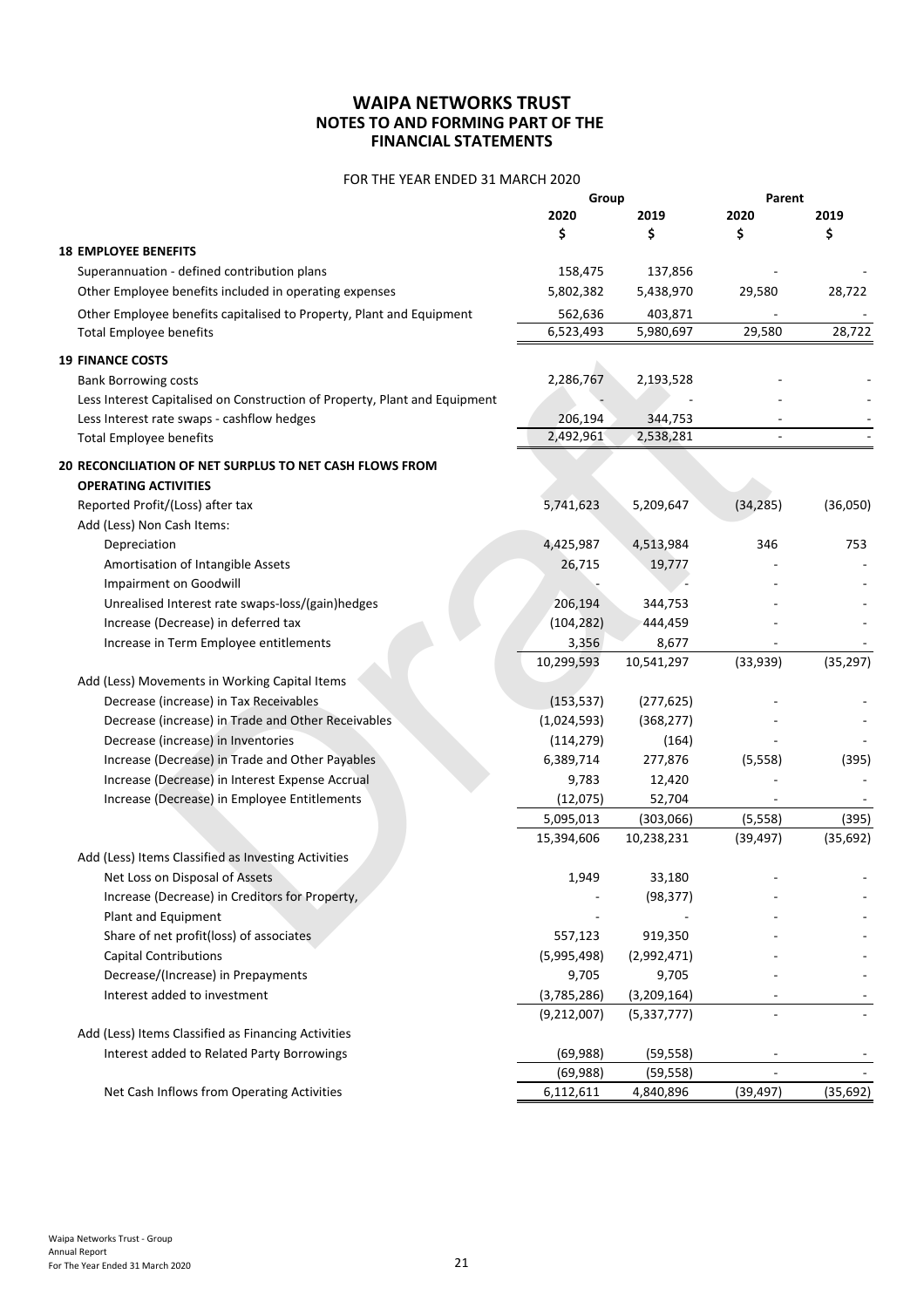#### FOR THE YEAR ENDED 31 MARCH 2020

| Group | Group      | Parent                                                                                                          | Parent |
|-------|------------|-----------------------------------------------------------------------------------------------------------------|--------|
| 2020  | 2019 — 201 | 2020                                                                                                            | 2019   |
|       |            | $\begin{array}{cccccccccccccc} \mathsf{S} & & & \mathsf{S} & & & \mathsf{S} & & & \mathsf{S} & & & \end{array}$ |        |

#### **21 DERIVATIVE FINANCIAL INSTRUMENTS**

The group had the following derivative financial instruments carried at fair value at year end as follows:

Valuation technique using observable inputs - Financial instruments with quoted prices for similar instruments in active markets or quoted prices for identical or similar instruments in inactive markets and financial instruments valued using models where all significant inputs are observable (Level 2).

| Current interest rate swaps - cash flow hedges     | 673,936   | 486.552 | -      |  |
|----------------------------------------------------|-----------|---------|--------|--|
| Non current interest rate swaps - cash flow hedges | 470.303   | 451.493 | $\sim$ |  |
| Total interest rate swaps - cash flow hedges       | 1,144,239 | 938.045 |        |  |

| כט וטר ומכחתונם טרטווווווסר וחטנרמוזוכחנט וח וחסכנררכ חוסרוכט סחס חחסווכוסר וחטנרכותט דמוסכם סאווכרכ מורטופנט שונים וחסמכט סרכ<br>ervable (Level 2).                                                                                                                                                                                                                                                                                                                                       |                                             |           |            |           |
|--------------------------------------------------------------------------------------------------------------------------------------------------------------------------------------------------------------------------------------------------------------------------------------------------------------------------------------------------------------------------------------------------------------------------------------------------------------------------------------------|---------------------------------------------|-----------|------------|-----------|
| Current interest rate swaps - cash flow hedges                                                                                                                                                                                                                                                                                                                                                                                                                                             | 673,936                                     | 486,552   |            |           |
| Non current interest rate swaps - cash flow hedges                                                                                                                                                                                                                                                                                                                                                                                                                                         | 470,303                                     | 451,493   |            |           |
| Total interest rate swaps - cash flow hedges                                                                                                                                                                                                                                                                                                                                                                                                                                               | 1,144,239                                   | 938,045   |            |           |
| The principal amounts of the outstanding interest rate swap contracts at 31 March 2020 were \$41 million (2019 \$48 million) Gains and<br>losses in movement of fair value for future cashflows are recognised through the income statement in finance costs.<br>As at 31 March 2020 the interest rates vary from 1.55% to 2.88% (2019: 3.73% to 4.14%) and the main floating rate is (bank bill mid<br>rate) BKBM.<br>There is no change (2019 \$0) in the fair value due to credit risk. |                                             |           |            |           |
| The table below analyses the Company's financial liabilities into the relevant maturity groupings based on the remaining period at year<br>end to the contracted maturity date. The amounts discl                                                                                                                                                                                                                                                                                          | are the undiscounted contracted cash flows. |           |            |           |
|                                                                                                                                                                                                                                                                                                                                                                                                                                                                                            | Group 2020                                  |           | Group 2019 |           |
|                                                                                                                                                                                                                                                                                                                                                                                                                                                                                            | Inflow                                      | Outflow   | Inflow     | Outflow   |
| Less than one year                                                                                                                                                                                                                                                                                                                                                                                                                                                                         | 493,839                                     | 1,167,775 | 1,177,899  | 1,664,450 |
| Between 1 and 2 years                                                                                                                                                                                                                                                                                                                                                                                                                                                                      | 328,090                                     | 719,421   | 701,588    | 992,875   |
| Between 2 and 3 years                                                                                                                                                                                                                                                                                                                                                                                                                                                                      | 100,800                                     | 174,900   | 384,314    | 544,521   |
| Between 3 and 4 years                                                                                                                                                                                                                                                                                                                                                                                                                                                                      | 6,628                                       | 11,500    |            |           |
|                                                                                                                                                                                                                                                                                                                                                                                                                                                                                            | 929,357                                     | 2,073,596 | 2,263,801  | 3,201,846 |
| <b>ANCIAL INSTRUMENTS</b><br>uidity Risk<br>uidity risk is the risk that the entity may be unable to meet their financial obligations as they fall due. This risk is managed by maintaining<br>ficient cash and deposits together with access to committed credit facilities. The Trusts access to committed credit facilities is disclosed in                                                                                                                                             |                                             |           |            |           |
| e 9. The Trusts exposure to liquidity risk related to trade and other payables is disclosed in note 12.                                                                                                                                                                                                                                                                                                                                                                                    |                                             |           |            |           |
| dit Risk<br>dit risk is the potential risk of financial loss arising from the failure of a customer or counterparty to settle its financial and contractual                                                                                                                                                                                                                                                                                                                                |                                             |           |            |           |

#### **22 FINANCIAL INSTRUMENTS Liquidity Risk**

The Group has adopted a lifetime expected loss allowance in estimating expected credit losses to trade receivables through the use of a provisions matrix that is based on its historical credit loss experience, adjusted for forward-looking factors specific to trade receivables and the economic environment. These provisions are considered representative across all customers of the Group based on recent sales experience, historical collection rates and forward-looking information that is available. See note 10 for further information.

In the normal course of its business, Waipa Networks incurs credit risk from trade receivables from customers. Waipa Networks largest customer accounts for 23% (2019:17%) of total sales and 10% (2019:15%) of trade receivables at balance date for which a bank performance bond is held. There are no other significant concentrations of credit risk and Waipa Networks generally does not require any collateral.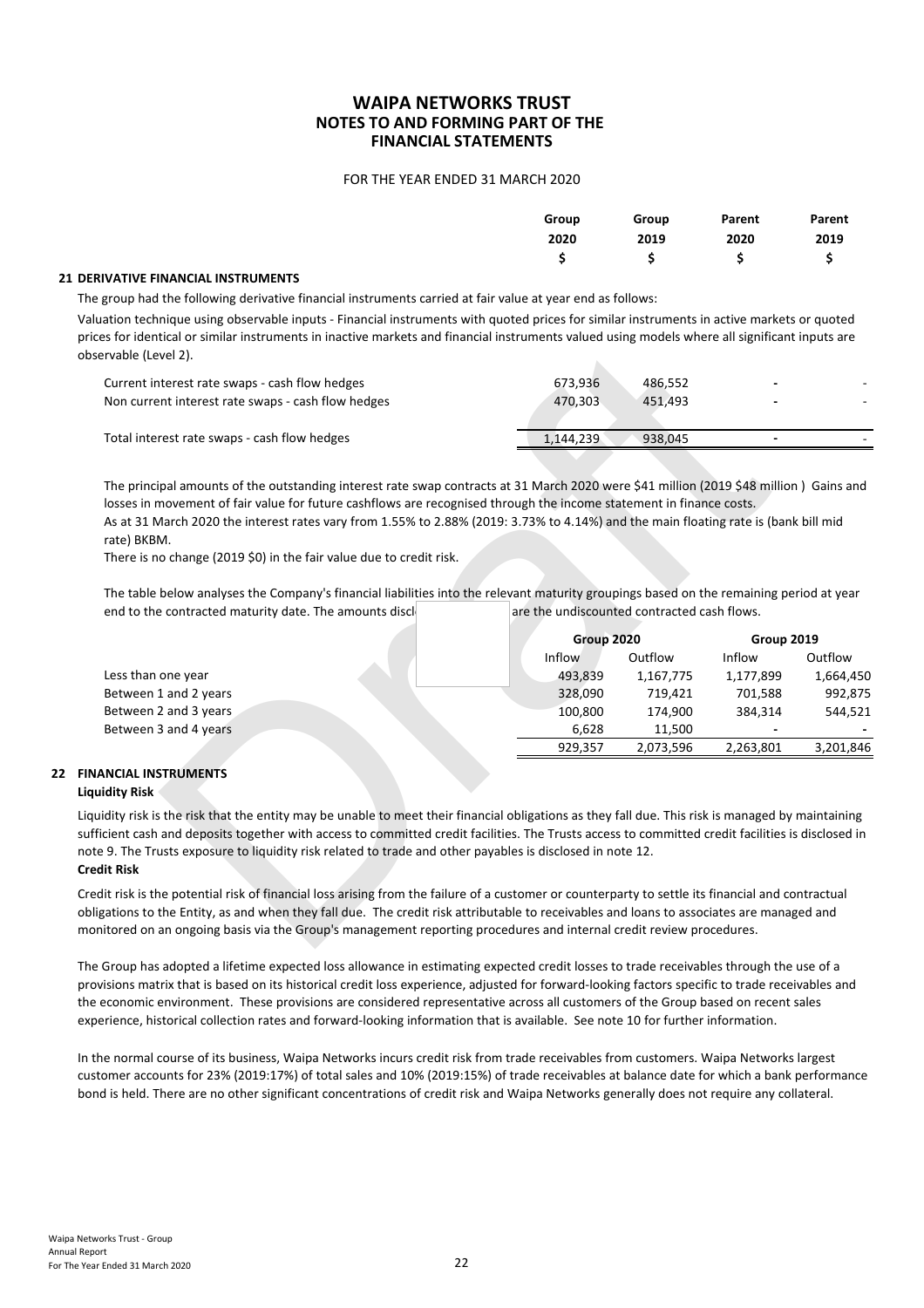#### FOR THE YEAR ENDED 31 MARCH 2020

#### **22 FINANCIAL INSTRUMENTS (cont)**

In the Group's historical experience collection of trade receivables falls within the recorded provisions. Due to these factors, the Directors believe that no additional credit risk beyond amounts provided for in expected credit losses is inherent in the Group's trade receivables. In terms of the Loans to Associates, the Group believes that the possibility of non-performance by the associate is remote on the basis of the pending sale, refer Note 26, Events Subsequent to Balance Date.

Other than as mentioned above, the Group has no significant concentration of credit risk on its financial assets. The maximum exposures to credit risk are represented by the carrying amounts of other financial assets in the balance sheet. Waipa Networks does not provide any financial guarantees which would expose the Group to credit risk.

Details of ageing and impairment of trade receivables are in note 10.

#### **Price Risk**

#### **Currency Risk**

#### **Interest Rate Risk**

| ails of ageing and impairment of trade receivables are in note 10.                                                                                                                                                                                                                                                                                                                                                                                                                                                                                                                                                                       |                      |              |                      |                |
|------------------------------------------------------------------------------------------------------------------------------------------------------------------------------------------------------------------------------------------------------------------------------------------------------------------------------------------------------------------------------------------------------------------------------------------------------------------------------------------------------------------------------------------------------------------------------------------------------------------------------------------|----------------------|--------------|----------------------|----------------|
| ipa Networks places its cash and short term deposits with high credit quality financial institutions with a recognised credit rating of A- or<br>ter and limits the amount of credit exposure to any one institution, as set forth by the Board of Directors. While the company may be<br>ject to credit losses up to the contract amounts in the event of non-performance by other parties, it does not expect such losses to occur.<br>rket Risk                                                                                                                                                                                       |                      |              |                      |                |
| e Risk:                                                                                                                                                                                                                                                                                                                                                                                                                                                                                                                                                                                                                                  |                      |              |                      |                |
| ipa Networks is not exposed to price risk as it has no instruments subject to market prices.<br>rency Risk                                                                                                                                                                                                                                                                                                                                                                                                                                                                                                                               |                      |              |                      |                |
| ipa Networks enters into forward exchange contracts for any significant capital transaction conducted in currency other than the New<br>land dollar to eliminate the effects of any currency fluctuations, these are recognised when the transaction occurs. There are no currency<br>lges as at 31 March 2020 (2019:Nil).<br>erest Rate Risk                                                                                                                                                                                                                                                                                            |                      |              |                      |                |
| ipa Networks is exposed to changes in the market interest rate relating to the Company's short term debt obligations. The Company's<br>cy is to manage interest rate risk by funding ongoing activities with short term borrowings funded at fixed term interest rates. Interest<br>swaps are used to reduce the Company's exposure to interest rate risk on long term funding requirements. The Company borrowings<br>drawn to fund ongoing operations and capital expenditure programs.<br>at the reporting date, the company had the following variable rate borrowing and weighted average interest rate swap contracts<br>standing: |                      |              |                      |                |
|                                                                                                                                                                                                                                                                                                                                                                                                                                                                                                                                                                                                                                          | Group 2020           |              | Group 2019           |                |
|                                                                                                                                                                                                                                                                                                                                                                                                                                                                                                                                                                                                                                          | <b>Interest Rate</b> | Balance      | <b>Interest Rate</b> | <b>Balance</b> |
| <b>Bank Borrowings</b>                                                                                                                                                                                                                                                                                                                                                                                                                                                                                                                                                                                                                   | 3.45%                | 61,240,000   | 3.93%                | 56,460,000     |
| Interest rate swaps                                                                                                                                                                                                                                                                                                                                                                                                                                                                                                                                                                                                                      | 3.75%                | (41,000,000) | 3.96%                | (48,000,000)   |
| Net exposure to cash flow interest rate                                                                                                                                                                                                                                                                                                                                                                                                                                                                                                                                                                                                  |                      | 20,240,000   |                      | 8,460,000      |
|                                                                                                                                                                                                                                                                                                                                                                                                                                                                                                                                                                                                                                          | Carrying             |              | Carrying             |                |
| Interest rate risk + 1%                                                                                                                                                                                                                                                                                                                                                                                                                                                                                                                                                                                                                  | Amount               | Profit       | Amount               | Profit         |
| <b>Financial Assets</b>                                                                                                                                                                                                                                                                                                                                                                                                                                                                                                                                                                                                                  |                      |              |                      |                |
| Cash and cash equivalents                                                                                                                                                                                                                                                                                                                                                                                                                                                                                                                                                                                                                | 73,866               |              | 13,890               |                |
| Short term investments                                                                                                                                                                                                                                                                                                                                                                                                                                                                                                                                                                                                                   |                      |              |                      |                |
| Trade and other receivables                                                                                                                                                                                                                                                                                                                                                                                                                                                                                                                                                                                                              | 4,807,886            |              | 3,783,293            |                |
| Investments in associates                                                                                                                                                                                                                                                                                                                                                                                                                                                                                                                                                                                                                | 5,879,227            | (653, 831)   | 6,436,350            | (584, 425)     |
| Loans to associates                                                                                                                                                                                                                                                                                                                                                                                                                                                                                                                                                                                                                      | 90,809,949           | 908,099      | 81,170,089           | 811,701        |
| <b>Financial Liabilities</b>                                                                                                                                                                                                                                                                                                                                                                                                                                                                                                                                                                                                             |                      |              |                      |                |
| Trade and other payables                                                                                                                                                                                                                                                                                                                                                                                                                                                                                                                                                                                                                 | 5,112,661            |              | 2,238,641            |                |
| Debt Facility                                                                                                                                                                                                                                                                                                                                                                                                                                                                                                                                                                                                                            | 61,240,000           | (202, 400)   | 56,460,000           | (84, 600)      |
| <b>Related Party Borrowings</b>                                                                                                                                                                                                                                                                                                                                                                                                                                                                                                                                                                                                          | 3,147,922            | (31, 479)    | 3,125,420            | (31, 254)      |
| Derivative financial instruments                                                                                                                                                                                                                                                                                                                                                                                                                                                                                                                                                                                                         | 1,144,239            | (485, 665)   | 938,045              | 810,931        |
| Total Increase / (decrease)                                                                                                                                                                                                                                                                                                                                                                                                                                                                                                                                                                                                              |                      | (465, 276)   |                      | 922,353        |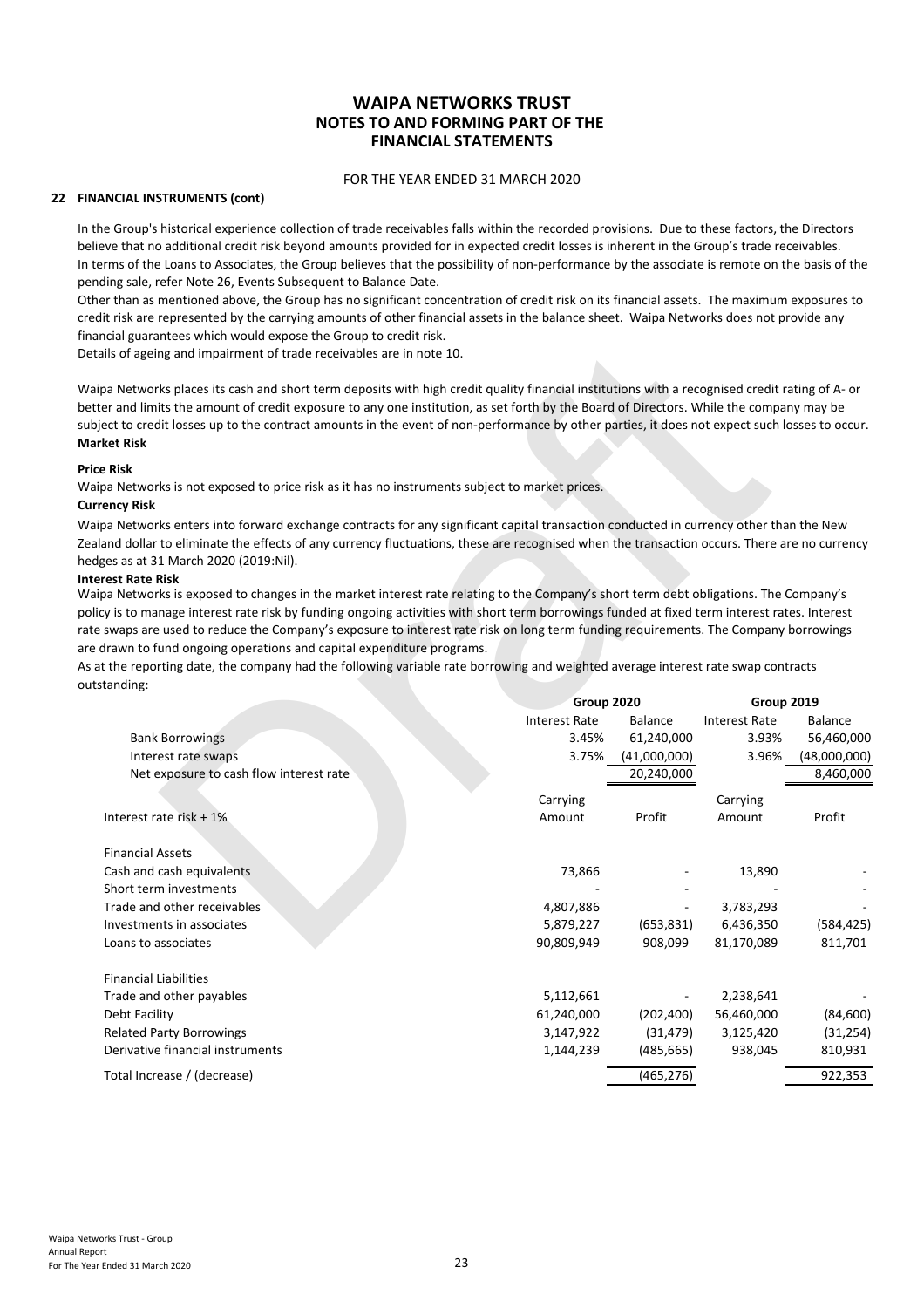#### FOR THE YEAR ENDED 31 MARCH 2020

#### **Fair Value**

The fair value of all financial instruments approximates the carrying value recorded in the balance sheet.

|                                    | Group 2020               |                   | Group 2019 |            |
|------------------------------------|--------------------------|-------------------|------------|------------|
|                                    |                          | <b>Fair Value</b> |            | Fair Value |
|                                    |                          | Through           |            | Through    |
|                                    |                          | Income            |            | Income     |
|                                    | At Cost                  | Statement         | At Cost    | Statement  |
| <b>Financial Assets</b>            |                          |                   |            |            |
| Cash and cash equivalents          | 73,886                   |                   | 13,890     |            |
| Short term investments             |                          |                   |            |            |
| Trade and other receivables        | 4,807,886                |                   | 3,783,293  |            |
| <b>Total Financial Assets</b>      | 4,881,772                |                   | 3,797,183  |            |
|                                    |                          |                   |            |            |
| <b>Financial Liabilities</b>       |                          |                   |            |            |
| Trade and other payables           | 5,112,661                |                   | 2,238,641  |            |
| Debt Facility                      | 61,240,000               |                   | 56,460,000 |            |
| <b>Related Party Borrowings</b>    | 3,147,922                |                   | 3,125,420  |            |
| Derivative financial instruments   | $\overline{\phantom{a}}$ | 1,144,239         |            | 938,045    |
| <b>Total Financial Liabilities</b> | 69,500,583               | 1,144,239         | 61,824,061 | 938,045    |

#### **Maturity Analysis**

| Cash and cash equivalents                                                                                                                  | 73,886     |           | 13,890      |            |
|--------------------------------------------------------------------------------------------------------------------------------------------|------------|-----------|-------------|------------|
| Short term investments                                                                                                                     |            |           |             |            |
| Trade and other receivables                                                                                                                | 4,807,886  |           | 3,783,293   |            |
| <b>Total Financial Assets</b>                                                                                                              | 4,881,772  | ä,        | 3,797,183   |            |
| <b>Financial Liabilities</b>                                                                                                               |            |           |             |            |
|                                                                                                                                            |            |           |             |            |
| Trade and other payables                                                                                                                   | 5,112,661  |           | 2,238,641   |            |
| Debt Facility                                                                                                                              | 61,240,000 |           | 56,460,000  |            |
| <b>Related Party Borrowings</b>                                                                                                            | 3,147,922  |           | 3,125,420   |            |
| Derivative financial instruments                                                                                                           |            | 1,144,239 |             | 938,045    |
| <b>Total Financial Liabilities</b>                                                                                                         | 69,500,583 | 1,144,239 | 61,824,061  | 938,045    |
|                                                                                                                                            |            |           |             |            |
| Maturity Analysis                                                                                                                          |            |           |             |            |
| he table below analyses the company's financial liabilities into relevant maturity groupings based on the remaining period at balance date |            |           |             |            |
| o the contractual maturity date. The amounts disclosed in the table are the contractual undiscounted cash flows.                           |            |           |             |            |
|                                                                                                                                            |            |           |             |            |
|                                                                                                                                            |            |           | Total       |            |
|                                                                                                                                            |            |           | Contractual | Carrying   |
| Year ended 31 March 2020                                                                                                                   | $<$ 1 year | 1-5 years | cash flows  | Amount     |
| Trade and other payables                                                                                                                   | 5,112,661  |           | 5,112,661   | 5,112,661  |
| Debt Facility                                                                                                                              | 61,240,000 |           | 61,240,000  | 61,240,000 |
| <b>Related Party Borrowings</b>                                                                                                            | 3,147,922  |           | 3,147,922   | 3,147,922  |
| Derivative financial instruments                                                                                                           | 673,936    | 470,303   | 1,144,239   | 1,144,239  |
|                                                                                                                                            | 70,174,519 | 470,303   | 70,644,822  | 70,644,822 |
|                                                                                                                                            |            |           |             |            |
|                                                                                                                                            |            |           | Total       |            |
|                                                                                                                                            |            |           | Contractual | Carrying   |
| Year ended 31 March 2019                                                                                                                   | $<$ 1 year | 1-5 years | cash flows  | Amount     |
| Trade and other payables                                                                                                                   | 2,236,693  |           | 2,236,693   | 2,236,693  |
| Debt Facility                                                                                                                              | 56,460,000 |           | 56,460,000  | 56,460,000 |
| <b>Related Party Borrowings</b>                                                                                                            | 3,125,420  |           | 3,125,420   | 3,125,420  |
| Derivative financial instruments                                                                                                           | 486,551    | 451,494   | 938,045     | 938,045    |
|                                                                                                                                            | 62,308,664 | 451,494   | 62,760,158  | 62,760,158 |
|                                                                                                                                            |            |           |             |            |

# **23 CONTINGENT LIABILITIES AND CAPITAL COMMITMENTS**

There are no contingent liabilities as at 31 March 2020 (2019:\$Nil).

There are commitments for future capital expenditure of \$1,049,220 as at 31 March 2019 (2019:\$337,103).

Pursuant to the UFF Holdings Limited shareholders agreement there is a commitment for capital requirements and the guarantee obligations during the next 1 years which will if required either be funded from operating profit, current debt or long term debt.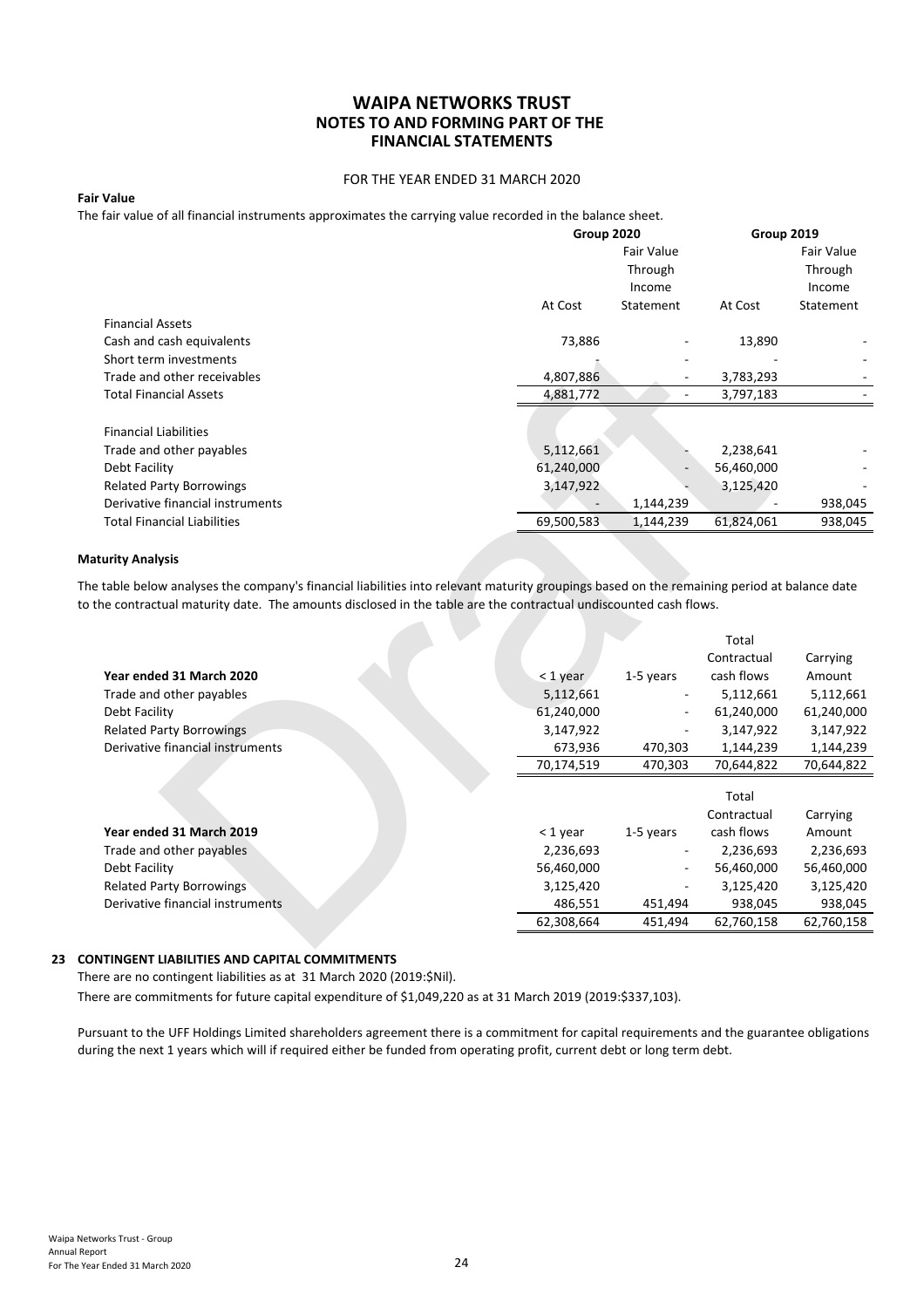FOR THE YEAR ENDED 31 MARCH 2020

#### **24 CONTINGENT ASSETS**

There are no contingent assets as at 31 March 2020 (2019:\$Nil).

#### **25 SEGMENTAL REPORTING**

The Trusts financial statements are based on the information that internally is provided to the CEO, who is the Group's chief operating decision maker. Waipa Networks operates predominantly in one industry, the distribution of electricity. All operations are carried out within New Zealand, and are therefore within one geographical segment for reporting purposes.

#### **26 EVENTS SUBSEQUENT TO BALANCE DATE**

The Directors of Waipa Networks Ltd authorised their financial statements for issue on 3 July 2020. Waipa Networks Limited confirmed on 12 May 2020 that it had entered into a contract to sell its 15% shareholding in UFF Holdings Limited (UFFH) to First State Investments (known as First Sentier Investors in Australia (FSI)). The contract remains conditional and subject to certain customary regulatory approvals with settlement expected later in 2020. The sale to FSI is agreed at \$854 million, of which Waipa Networks share will be 15%. After all fees and transaction costs Waipa Networks Limited expects to realise greater than \$123 million in the 2021 financial year.

#### **27 RELATED PARTIES**

As part of its everyday business Waipa Networks Ltd passes rebates to retail electricity users in its network. Directors and staff of Waipa Networks Ltd and Trustees of Waipa Networks Trust that are connected to the company's network have received these rebates calculated on the same basis as other retail electricity user rebates.

| <b>Major Customers</b>                                                                                                                                                                                                                                                                                                                                                                                                                                                                                                                                                                                                                                                 |                 |                 |
|------------------------------------------------------------------------------------------------------------------------------------------------------------------------------------------------------------------------------------------------------------------------------------------------------------------------------------------------------------------------------------------------------------------------------------------------------------------------------------------------------------------------------------------------------------------------------------------------------------------------------------------------------------------------|-----------------|-----------------|
| Revenue from 5 (2019: 4) customers of \$24,853,405 (2019: \$20,862,250) represents 67% (2019: 57%) of the entitys total revenu                                                                                                                                                                                                                                                                                                                                                                                                                                                                                                                                         |                 |                 |
| <b>EVENTS SUBSEQUENT TO BALANCE DATE</b>                                                                                                                                                                                                                                                                                                                                                                                                                                                                                                                                                                                                                               |                 |                 |
| The Directors of Waipa Networks Ltd authorised their financial statements for issue on 3 July 2020. Waipa Networks Limited cor<br>12 May 2020 that it had entered into a contract to sell its 15% shareholding in UFF Holdings Limited (UFFH) to First State Investm<br>as First Sentier Investors in Australia (FSI)). The contract remains conditional and subject to certain customary regulatory approv<br>settlement expected later in 2020. The sale to FSI is agreed at \$854 million, of which Waipa Networks share will be 15%. After a<br>transaction costs Waipa Networks Limited expects to realise greater than \$123 million in the 2021 financial year. |                 |                 |
| <b>RELATED PARTIES</b>                                                                                                                                                                                                                                                                                                                                                                                                                                                                                                                                                                                                                                                 |                 |                 |
| At balance date, the Waipa Networks Trust held 100 per cent of the shares in Waipa Networks Limited.<br>As part of its everyday business Waipa Networks Ltd passes rebates to retail electricity users in its network. Directors and staff c<br>Networks Ltd and Trustees of Waipa Networks Trust that are connected to the company's network have received these rebates o<br>the same basis as other retail electricity user rebates.                                                                                                                                                                                                                                |                 |                 |
|                                                                                                                                                                                                                                                                                                                                                                                                                                                                                                                                                                                                                                                                        |                 |                 |
|                                                                                                                                                                                                                                                                                                                                                                                                                                                                                                                                                                                                                                                                        | 2020            | 2019            |
| Related Party Transactions with Waikato Networks Ltd:                                                                                                                                                                                                                                                                                                                                                                                                                                                                                                                                                                                                                  | \$<br>3,877,775 | \$<br>3,301,653 |
| Interest income (capitalised to loan)<br>Revenue received to make ready poles for attachment of fibre                                                                                                                                                                                                                                                                                                                                                                                                                                                                                                                                                                  |                 |                 |
| Revenue received for pole rental                                                                                                                                                                                                                                                                                                                                                                                                                                                                                                                                                                                                                                       |                 |                 |
| <b>Trade Debtors</b>                                                                                                                                                                                                                                                                                                                                                                                                                                                                                                                                                                                                                                                   |                 |                 |
| Loan                                                                                                                                                                                                                                                                                                                                                                                                                                                                                                                                                                                                                                                                   | 90,809,949      | 81,170,089      |
| Related Party Transactions with Ultrafast Fibre Ltd:                                                                                                                                                                                                                                                                                                                                                                                                                                                                                                                                                                                                                   |                 |                 |
| Revenue received to make ready poles for attachment to fibure                                                                                                                                                                                                                                                                                                                                                                                                                                                                                                                                                                                                          |                 | 1,712           |
| Revenue received for pole rental                                                                                                                                                                                                                                                                                                                                                                                                                                                                                                                                                                                                                                       | 26,903          | 26,903          |
| <b>Trade Debtors</b>                                                                                                                                                                                                                                                                                                                                                                                                                                                                                                                                                                                                                                                   | 2,578           | 2,578           |

There are no other related party transactions. No related party debts were forgiven or written off during 2020 or 2019.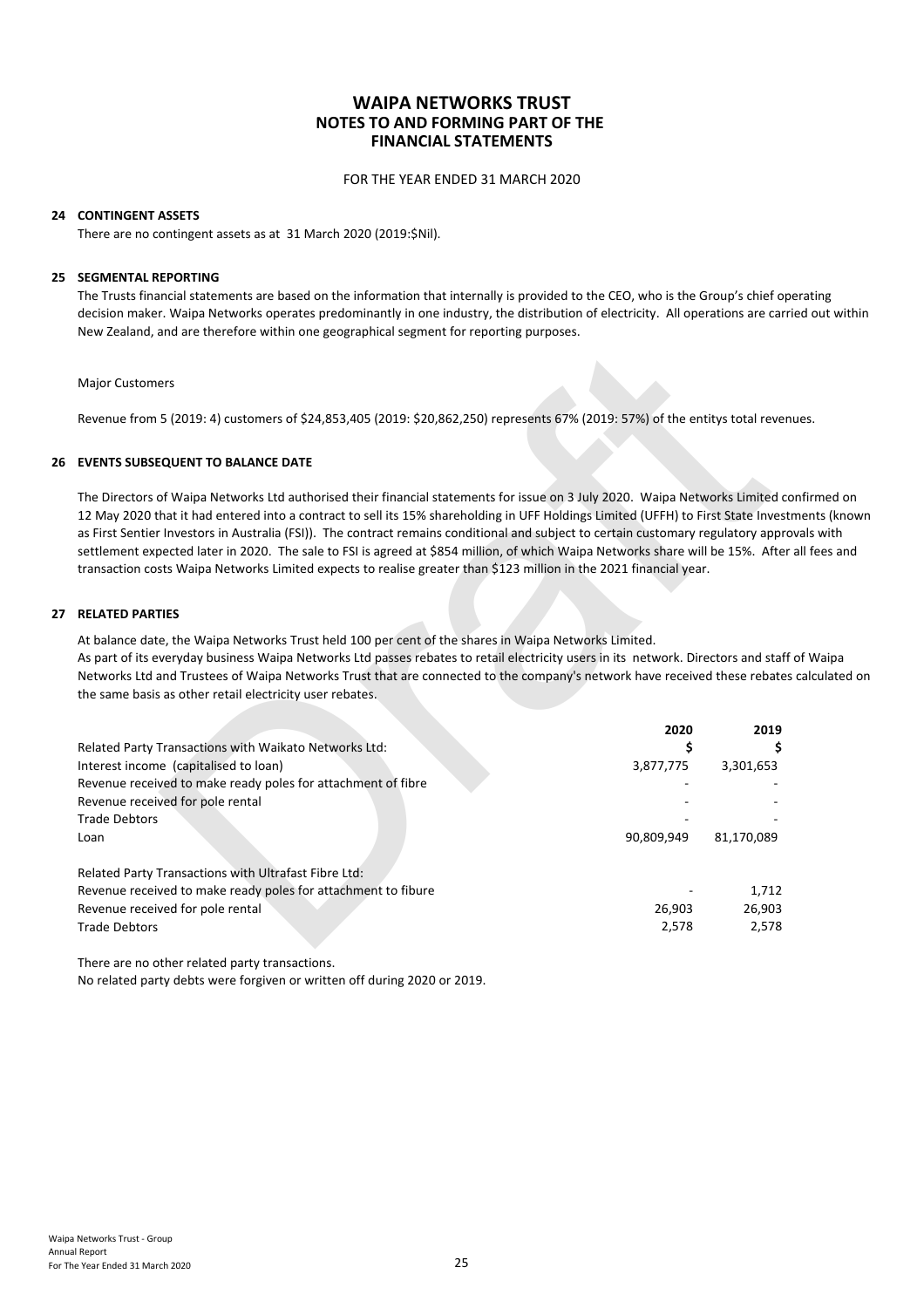#### FOR THE YEAR ENDED 31 MARCH 2020

|    |                                          | Group     | Group     | Parent  | Parent  |
|----|------------------------------------------|-----------|-----------|---------|---------|
|    |                                          | 2020      | 2019      | 2020    | 2019    |
|    |                                          |           |           |         | \$      |
| 27 | <b>RELATED PARTIES (Cont)</b>            |           |           |         |         |
|    | Remuneration of Key Management Personnel |           |           |         |         |
|    | Short term employee benefits             | 1,122,495 | 1,000,186 |         |         |
|    | Post-employment benefits                 |           |           |         |         |
|    | Secretary & Trustees Fees                | 125,828   | 119,288   | 125,828 | 119,288 |
|    | Director's Fees                          | 256,067   | 221,605   | ۰       |         |
|    |                                          | 1,504,390 | 1,341,079 | 125,828 | 119,288 |
|    |                                          |           |           |         |         |

The remuneration of directors is determined by the Waipa Networks Trust. The remuneration of the Chief Executive Officer is determined by the board having regard to the performance of the individual and market trends. The remuneration of other key management is determined by the Chief Executive Officer having regard to the performance of individuals and market trends.

#### **28 PERFORMANCE MEASURES**

Under Section 44 of the Energy Companies Act 1992, the Company is required to report its performance against targets set out in the Statement of Corporate Intent for the year. The performance of the business for the year ended 31 March 2020 is as follows:

| בססונטו או פר                                                                                                                 | 2.00,007      | 221,000   |         |
|-------------------------------------------------------------------------------------------------------------------------------|---------------|-----------|---------|
|                                                                                                                               | 1,504,390     | 1,341,079 | 125,828 |
|                                                                                                                               |               |           |         |
| remuneration of directors is determined by the Waipa Networks Trust. The remuneration of the Chief Executive Officer is de    |               |           |         |
| board having regard to the performance of the individual and market trends. The remuneration of other key management is       |               |           |         |
| the Chief Executive Officer having regard to the performance of individuals and market trends.                                |               |           |         |
| <b>FORMANCE MEASURES</b>                                                                                                      |               |           |         |
| figures in the following note relate to the company (Waipa Networks Ltd) only.                                                |               |           |         |
| ler Section 44 of the Energy Companies Act 1992, the Company is required to report its performance against targets set out ii |               |           |         |
| tement of Corporate Intent for the year. The performance of the business for the year ended 31 March 2020 is as follows:      |               |           |         |
|                                                                                                                               | <b>Target</b> | 2020      | 2019    |
| <b>Financial Performance Indicators</b>                                                                                       |               |           |         |
| Profit before interest expense and tax as a percentage of                                                                     |               |           |         |
| total assets                                                                                                                  | 5.60%         | 4.38%     | 4.67%   |
| Profit after tax as a percentage of equity                                                                                    | 5.60%         | 4.25%     | 4.02%   |
| Ratio of Equity to total assets                                                                                               | 55.00%        | 57.55%    | 59.46%  |
| <b>Efficiency Performance Measures</b>                                                                                        |               |           |         |
| Maintenance costs per electricity customer                                                                                    | \$210         | \$212     | \$209   |
| Operational expenditure per electricity customer                                                                              | \$100         | \$105     | \$104   |
|                                                                                                                               |               |           |         |
| <b>Energy Delivery efficiency performance measures</b>                                                                        |               |           |         |
| Loss Ratio                                                                                                                    | 6.50%         | 5.49%     | 5.48%   |
|                                                                                                                               |               |           |         |
| <b>Network Reliability performance measures</b>                                                                               |               |           |         |
| Faults per 100km lines (11kv)                                                                                                 | 10.8          | 13.1      | 10.8    |
| SAIDI (average minutes per customer)                                                                                          | 237           | 269       | 168     |
| Blanned CAIDLwas 200/ over target, due to cignificant outages required for network ungrades for the Waikeria Brison ward      |               |           |         |

SAIFI (average interruptions per customer) 1.37 2.36 2.5 1.37 Planned SAIDI was 39% over target, due to significant outages required for network upgrades for the Waikeria Prison upgrade project and other network maintenance and new connections work. The Waikeria project upgrades involve significant re-conductoring to improve capacity, which unavoidably requires outages as the conductor must be de-energised in order to replace it. Unplanned SAIDI was 32% over target, due to significant contributions from third party interference (mainly car versus pole incidents) and equipment failures.

The Statement of Corporate Intent SAIDI and SAIFI targets are set by using one standard deviation of the average of the last five years actual performance adjusted to target a gradual improvement.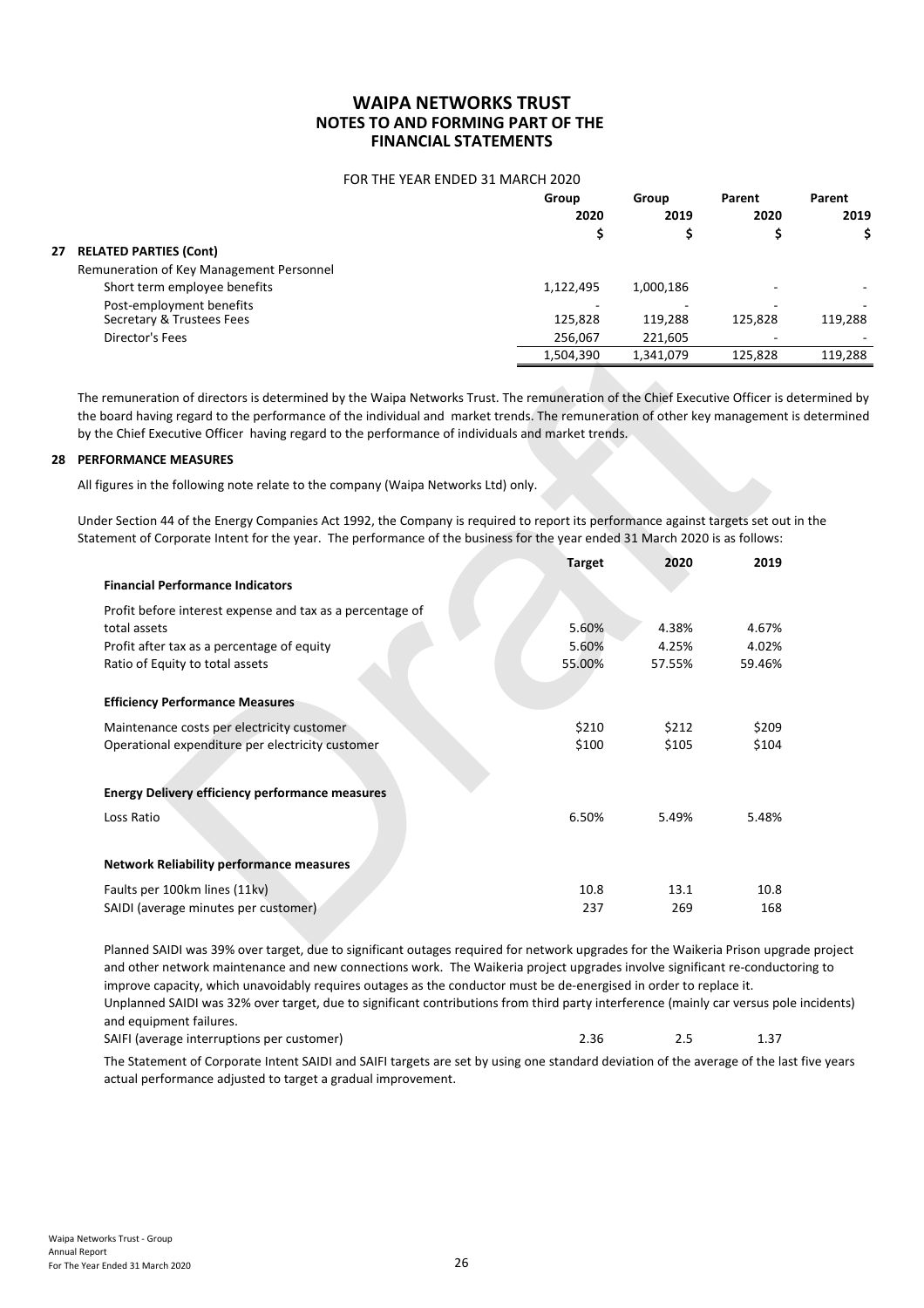#### FOR THE YEAR ENDED 31 MARCH 2020

#### **28 PERFORMANCE MEASURES (Cont) Definitions**

**SAIDI** = The system average interruption duration index - normalised average number of minutes that electricity supply was lost per customer, normalised by limiting the impact of a major event day.

SAIFI = the system average interruption frequency index - normalised average frequency of interruptions to electricity supply per customer, normalised by limiting the impact of a major event day.

Successive interruptions greater than one minute within an event are treated as new interruptions. In circumstances where multiple interruptions occur as a result of a single initiating event, e.g. interruptions for fault finding; we count each interruption separately. This is consistent with the interpretation used in the prior year.

| LTIFR | Number of lost time injuries per annum x 200,000 hours                                       |               |       |       |
|-------|----------------------------------------------------------------------------------------------|---------------|-------|-------|
|       | hours worked per annum                                                                       |               |       |       |
|       | <b>Staff Safety</b>                                                                          | <b>Target</b> | 2020  | 2019  |
|       | Lost Time Injury Frequency Rate (LTIFR)                                                      | 0.0           | 10.14 | 9.42  |
|       | Lost time work accidents per 100 employees*                                                  | 0.0           | 9.2   | 8.1   |
|       | Percentage of hours lost per annum                                                           | 0.00%         | 0.57% | 0.68% |
|       | Total hours lost per annum                                                                   |               | 678   | 748   |
|       | *With only 65 employees each work accident equates to about 1.5 accidents per 100 employees. |               |       |       |
|       | Number of lost time injuries * 100 employees                                                 |               |       |       |
|       | Average staff numbers for year                                                               |               |       |       |

Our targets for staff safety are set at zero to reinforce our company mantra "Everyone home safe every day". While zero is the target we have had five Lost Time Injuries in the year resulting in 678 hours of lost time.

#### **29 COMPARISON OF STATEMENT OF CORPORATE INTENT AND FINANCIAL RESULTS**

| ינכוונ ייונוי נווכ ווונכו טו כנטנוטוו טאכט ווו נווכ טווטו<br>Number of lost time injuries per annum x 200,000 hours<br>LTIFR                                                                                          |               |               |       |
|-----------------------------------------------------------------------------------------------------------------------------------------------------------------------------------------------------------------------|---------------|---------------|-------|
| hours worked per annum                                                                                                                                                                                                |               |               |       |
| <b>Staff Safety</b>                                                                                                                                                                                                   | <b>Target</b> | 2020          | 2019  |
| Lost Time Injury Frequency Rate (LTIFR)                                                                                                                                                                               | 0.0           | 10.14         | 9.42  |
| Lost time work accidents per 100 employees*                                                                                                                                                                           | 0.0           | 9.2           | 8.1   |
| Percentage of hours lost per annum                                                                                                                                                                                    | 0.00%         | 0.57%         | 0.68% |
| Total hours lost per annum                                                                                                                                                                                            | 0             | 678           | 748   |
| *With only 65 employees each work accident equates to about 1.5 accidents per 100 employees.                                                                                                                          |               |               |       |
| Number of lost time injuries * 100 employees                                                                                                                                                                          |               |               |       |
| Average staff numbers for year                                                                                                                                                                                        |               |               |       |
| Our targets for staff safety are set at zero to reinforce our company mantra "Everyone home safe every day". While zer<br>target we have had five Lost Time Injuries in the year resulting in 678 hours of lost time. |               |               |       |
| <b>COMPARISON OF STATEMENT OF CORPORATE INTENT AND FINANCIAL RESULTS</b><br>All figures in the following note relate to the Company (Waipa Networks Ltd) only.                                                        |               |               |       |
|                                                                                                                                                                                                                       | <b>Target</b> | <b>Actual</b> |       |
| STATEMENT OF COMPREHENSIVE INCOME                                                                                                                                                                                     | \$            | \$            |       |
| Line Charges                                                                                                                                                                                                          | 31,493,000    | 31,278,615    |       |
| Less Discounts                                                                                                                                                                                                        | 5,050,000     | 5,100,537     |       |
| Net line charges                                                                                                                                                                                                      | 26,443,000    | 26,178,078    |       |
| <b>Other Revenue</b>                                                                                                                                                                                                  | 6,964,000     | 5,556,773     |       |
| Net Revenue                                                                                                                                                                                                           | 33,407,000    | 31,734,851    |       |
| Transmission                                                                                                                                                                                                          | 8,615,000     | 8,615,343     |       |
| Operations                                                                                                                                                                                                            | 10,035,000    | 11,418,818    |       |
| Depreciation                                                                                                                                                                                                          | 4,855,000     | 4,452,356     |       |
| <b>Operating Expenses</b>                                                                                                                                                                                             | 23,505,000    | 24,486,517    |       |
| <b>Profit from Operations</b>                                                                                                                                                                                         | 9,902,000     | 7,248,334     |       |
| Interest income                                                                                                                                                                                                       | 3,976,000     | 3,883,566     |       |
| Net loss on disposal of assets                                                                                                                                                                                        | 35,000        | (1,949)       |       |
| Profit before interest expense and tax                                                                                                                                                                                | 13,913,000    | 11,129,951    |       |
| <b>Finance Costs</b>                                                                                                                                                                                                  | 2,818,000     | 2,665,462     |       |
| Share of net profit / (loss) of associates                                                                                                                                                                            |               | -557,123      |       |
| Profit before tax                                                                                                                                                                                                     | 11,095,000    | 7,907,366     |       |
| Tax                                                                                                                                                                                                                   | 2,539,000     | 2,131,458     |       |
| Profit after tax                                                                                                                                                                                                      | 8,556,000     | 5,775,908     |       |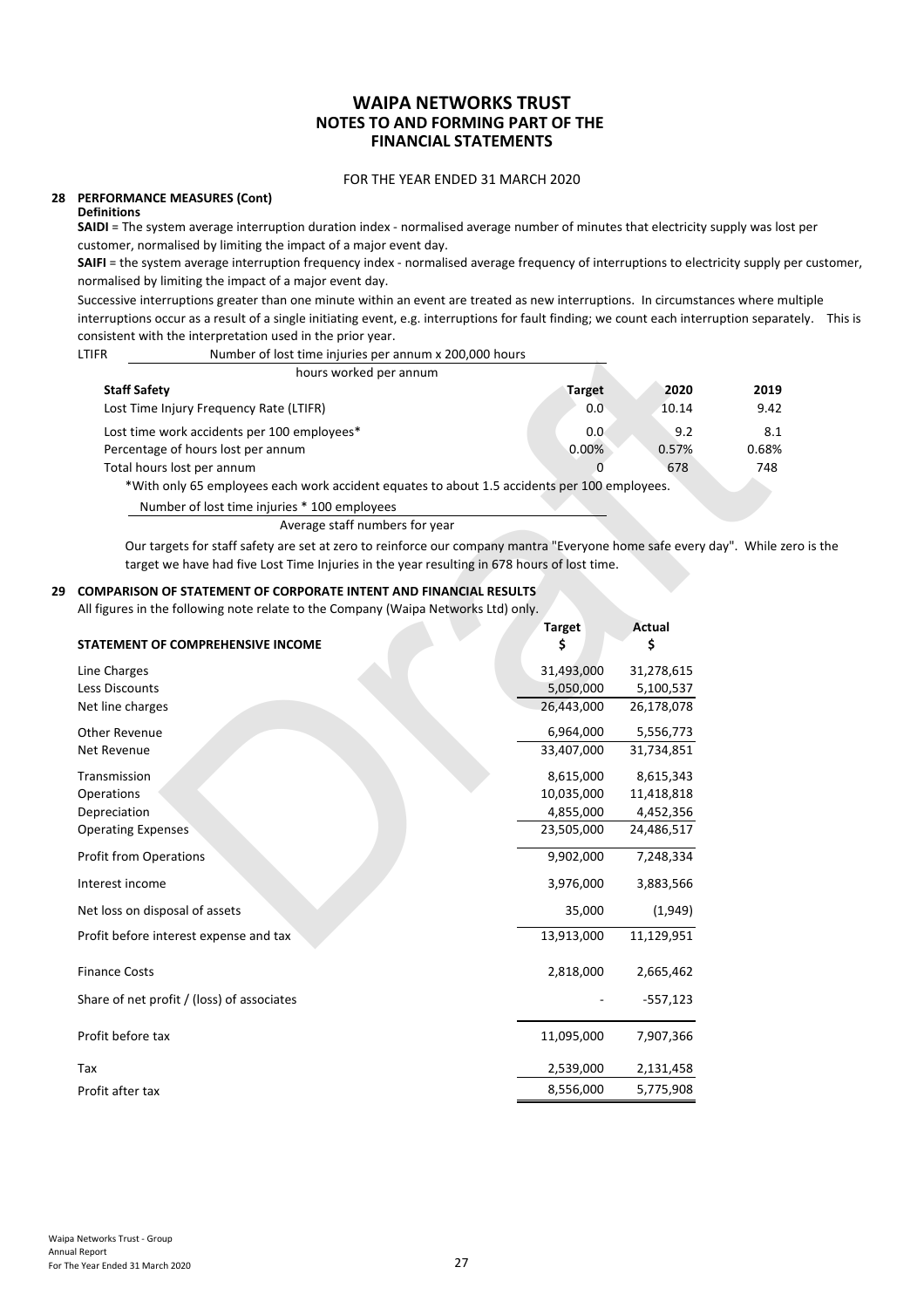#### FOR THE YEAR ENDED 31 MARCH 2020

#### **29 COMPARISON OF STATEMENT OF CORPORATE INTENT AND FINANCIAL RESULTS (Cont)**

Other revenue is less than target due to lower levels of capital contributions being recognised. Systems maintenance was higher than anticipated which contributed to the additional costs in operations. Profit before tax is under target due to the share of loss in associates.

All figures in the following note relate to the Company (Waipa Networks Ltd) only

|                                                    | <b>Target</b> | Actual      |
|----------------------------------------------------|---------------|-------------|
|                                                    | \$            | \$          |
| <b>BALANCE SHEET</b>                               |               |             |
| <b>Assets</b>                                      |               |             |
| Property, Plant and Equipment                      | 136,148,000   | 133,021,779 |
| Intangible assets                                  | 4,698,000     | 4,579,496   |
| Prepayments                                        | 284,000       | 284,677     |
| Investments in associates                          | 6,436,000     | 5,879,227   |
| Loans to associates                                | 91,035,000    | 90,809,949  |
|                                                    |               |             |
| Total non-current assets                           | 238,601,000   | 234,575,128 |
| Cash and cash equivalents                          | 80,000        | 73,886      |
| Trade and other receivables                        | 2,843,000     | 4,747,885   |
| Prepayments                                        | 370,000       | 60,001      |
| Income tax receivable                              |               | 141,091     |
| Work in Progress                                   | 200,000       | 64,920      |
| Stock                                              | 900,000       | 1,464,663   |
|                                                    |               |             |
| Total current assets                               | 4,393,000     | 6,552,446   |
| <b>Total assets</b>                                | 242,994,000   | 241,127,574 |
| <b>Equity</b>                                      | 144,162,000   | 138,772,945 |
| <b>Liabilities</b>                                 |               |             |
| Employee entitlements                              |               | 217,182     |
| Capital Contributions in advance                   | 7,367,000     | 3,866,299   |
| Derivative financial instruments                   |               | 470,303     |
| Deferred tax liabilities                           | 22,221,000    | 22,254,754  |
| <b>Total non-current liabilities</b>               | 29,588,000    | 26,808,538  |
| Trade and other payables and capital contributions | 3,032,000     | 5,112,661   |
| Capital Contributions in advance                   |               | 4,857,704   |
| <b>Borrowings</b>                                  | 63,325,000    | 64,387,922  |
| Derivative financial instruments                   |               | 673,936     |
| Provisions                                         | 2,224,000     | 513,868     |
| Income tax payable                                 | 663,000       |             |
|                                                    |               |             |
| <b>Total current liabilities</b>                   | 69,244,000    | 75,546,091  |
| <b>Total liabilities</b>                           | 98,832,000    | 102,354,629 |
| <b>Total equity and liabilities</b>                | 242,994,000   | 241,127,574 |